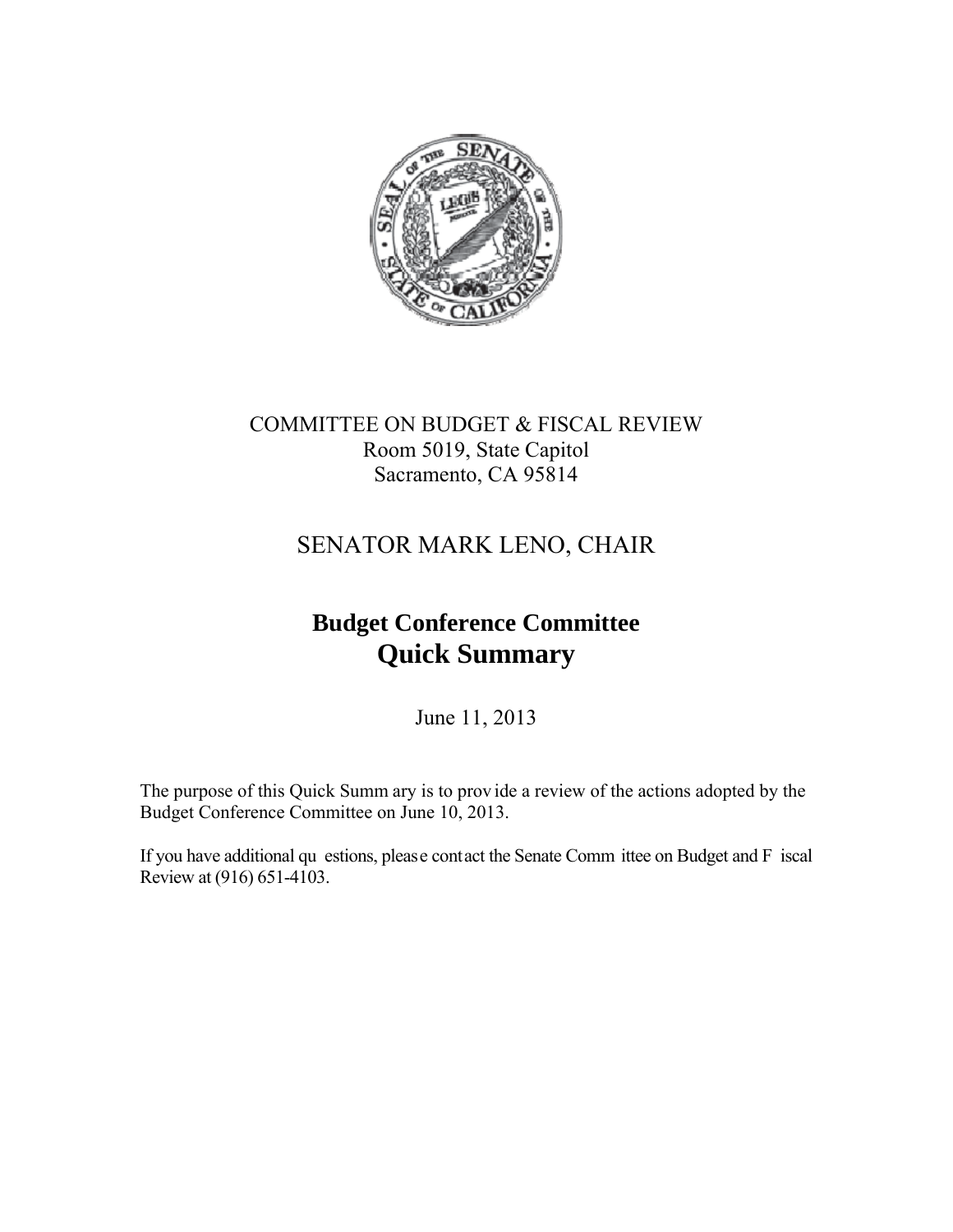# **CONTENTS**

## **Overview of the Budget Act**

|  | Page 3 |
|--|--------|
|--|--------|

## **Budget Detail by Subcommittee**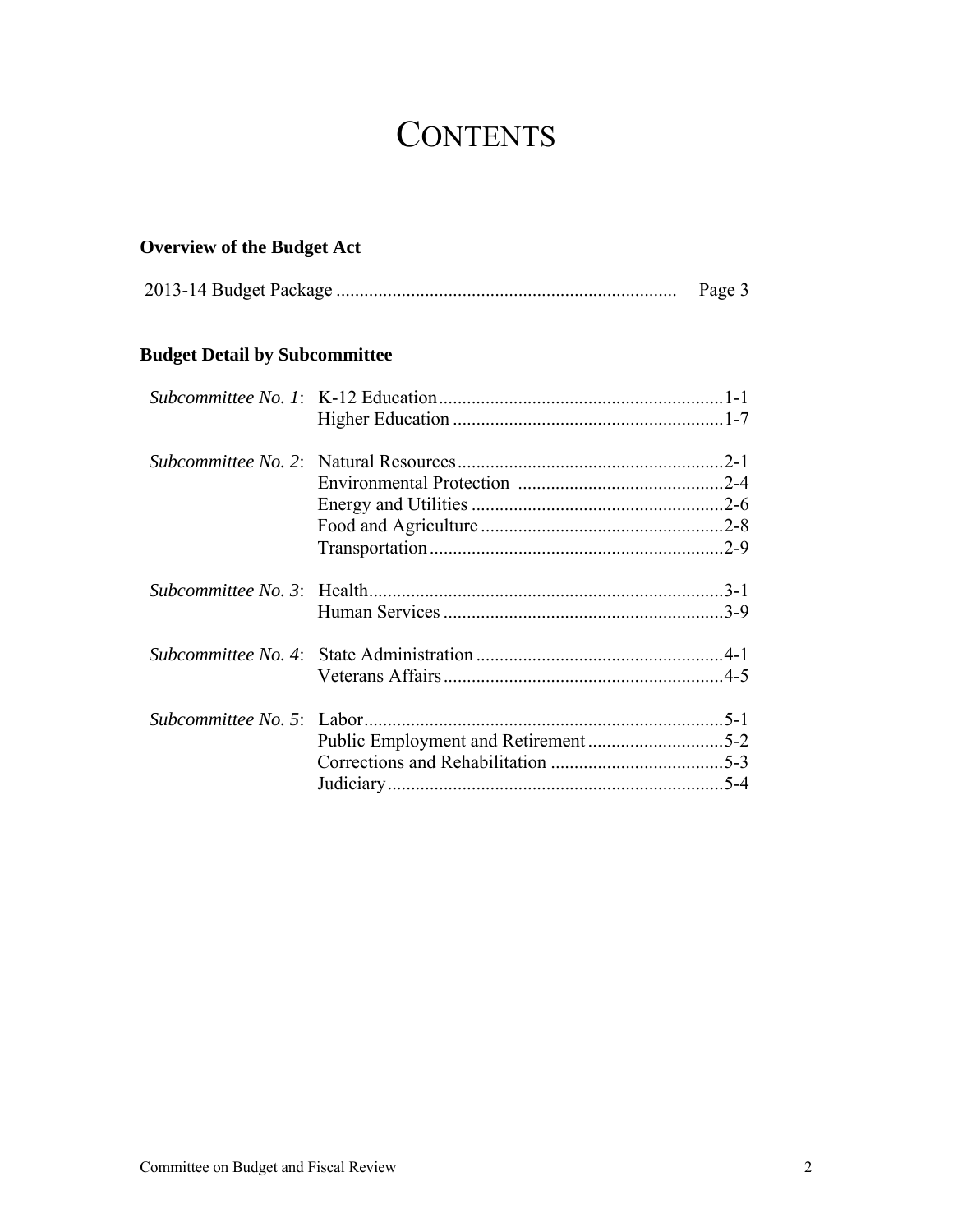#### **2013-14 Budget Package**

#### **Conference Committee Adopted Budget**

On June 10, 2013, the Budget Conference Committee completed its work to reconcile the Senate and the Assem bly versions o f the 2013-14 Budget. The Conference Committee built upon the extens ive work of both the Senate Committee on Budget and Fiscal Review and the Assem bly Committee on Budget. Working from the general fram ework of the Governor's budget and May Revision, th e Legislature incorporated significant and important budgetary and policy changes to the state's expenditure plan.

*January Budget.* The Governor proposed a budget on January 10, 2013 that wa s balanced with respect to revenues and expend itures, reflecting major improvement in the state's finances follow ing years o f m ulti-billion dollar b udget deficits. The bu dget contained major proposals in education, incl uding a new funding for mula for financing schools and additional General Fund investment for higher education. It also proposed a major expansion of Medi-Cal under the fede ral health care reform law. The proposed budget focused on paying down budgetary debt from past years and included several measures that would result in establishing a \$1 billion reserve.

*May Revision.* The Governor released his May Revision to the budget on May 14. The revised budget reflected a forecast of weaker projected tax collections then exp ected in January, and proposed considerable adjustm ents to projected revenues and proposed expenditures in both the current and budget years. The May Revision m aintained the \$1.1 billion reserve initially proposed in January. The overall budgetary fram ework continued to be balanced over the five-year forecast period and the plan m aintained the policy of debt reduction, reducing the "wall of debt" to less than \$5 billion by 2016-17.

*Conference Version.* The Budget Conference Comm ittee version of the budget adopts the Governor's general budgetary fram ework. The Conference version of the budget is based on the Governor's May Revision state revenue e stimates, as well as the May Revision's Proposition 98 guarantee level, but adopts revised forecasts of local property tax revenues. The Conference version contains a res erve level that is virtually identical to the reserve in the Governor's May Revision at \$1.1 billion.

The Conference version generally funds the major spending priorities that were contained in both the Assem bly and Senate versions of the budget. However, in m any cases the scope of those prior ities were tr immed or phased-in ove r m ultiple y ears in o rder f it spending within the May Revision's revenue projections and avoid projected out-year budget shortfalls. The budget year costs of thos e priorities was largely paid for through updated assum ptions on property tax revenues (which offset General Fund costs for schools), as well as savings identified by the Legislature during dozens of budget hearings throughout the year.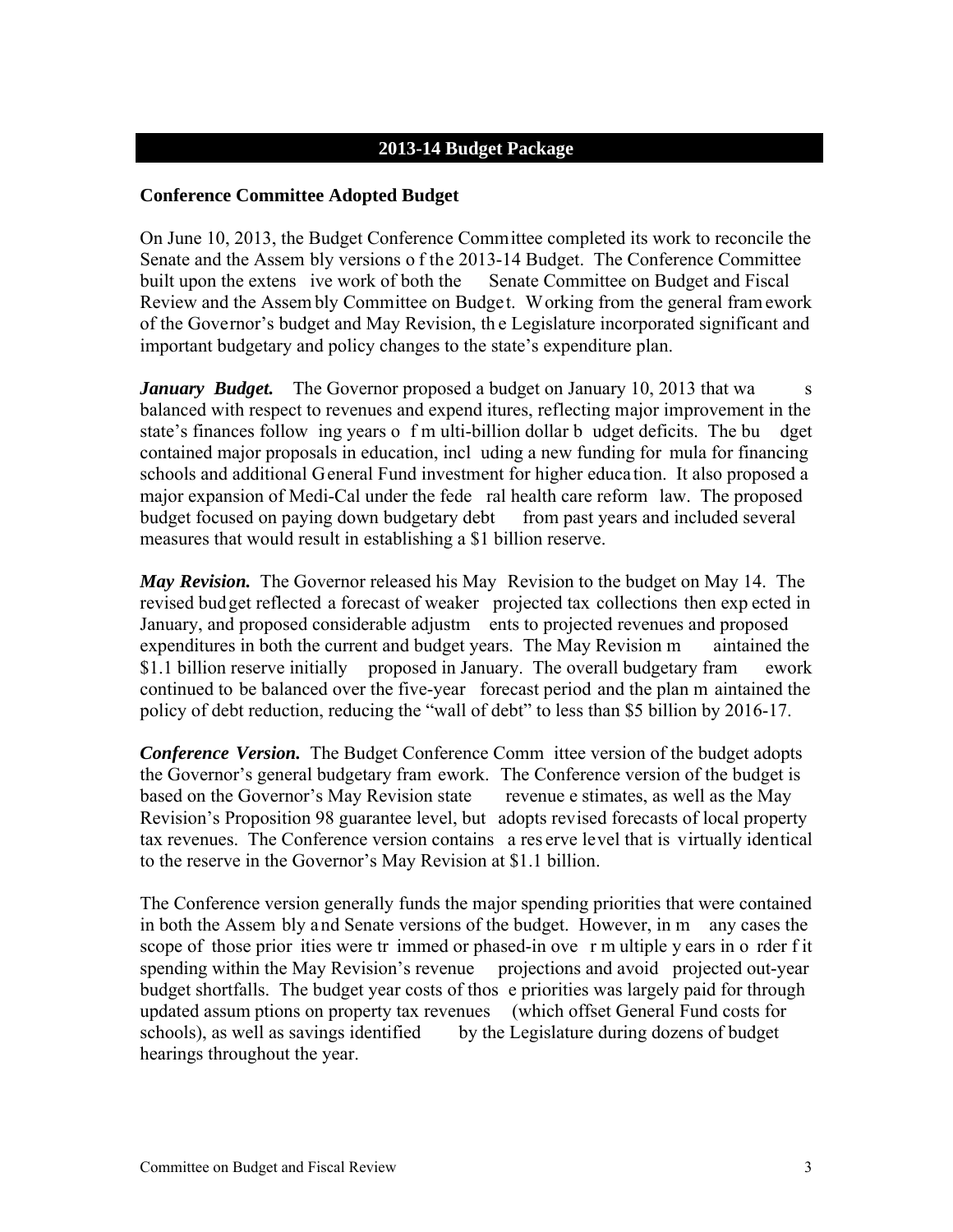#### **Major Highlights of the Conference Report:**

**Fiscal Framework:** The Conference version of the budge t maintains the overall fiscal framework of the Governor's proposal, with conservative revenue estimates, continued debt retirem ent, a projected balanced a pproach in the out-years, and a \$1.1 billion reserve.

- *Revenues:* The Conference versio n is base d on the Governor's May Revision General Fund revenu e forecast and update d property tax estim ates. Both the Assembly a nd Senate had based their ve rsions of the budget on higher revenue projections of the Legis lative Analy st's Of fice, but had inc orporated a dditional reserves to guard against potential revenue risk.
- **Reserve:** The Conference versio n estim ates a \$1.1 billion reserve, which is identical to the May Revision lev el. Both the Assembly and Senate versions had somewhat higher rese rves, la rgely as a result of the LAO's higher revenue projections.
- *Wall of Debt:* The Conference version pays-down the same am ount of the non-Proposition 98 "W all of Debt" as in the May Revision. In ad dition, the Conference version pays off about  $$2 b$  illion of the K-14 education deferrals within Proposition 98. This level of deferral payments is less than proposed in the May Revision, but is equal to the am ount proposed in the Governor's January budget.
- *Out-years:* Like the May Revision, and the A ssembly and Senate versions, the Conference version shows that the budge t would be balanced with operating surpluses every year through the forecast period ending 2016-17.

**Major Programs and Spending:** The Conference version of the budget includes significant changes to the  $\overline{G}$  overnor's m ajor proposals in education and health care services, and also increases expenditures in selected high p riority areas identified by the Legislature.

- *Overhaul of Education Financing Structure:* The Conference version includes the Governor's proposed "Local Control Funding Formula" (LCFF), beginning in 2013-14. The Confer ence version m odifies several aspects of the for mula, however, including providing higher "bas e grants," and adds substantial provisions related to school district accountability.
- *Medi-Cal Expansion:* The Conference vers ion assum es implem entation of the proposed expansion of health care coverage under the federal Affordable Care Act. The package includes a broader arra y of services (p articularly for m ental health and substance abuse) than orig inally proposed in the May R evision. Overall costs for the expansion (above th e May Revision) are estimated to be \$70 million in the budget year, increasing to about \$190 million by 2016-17.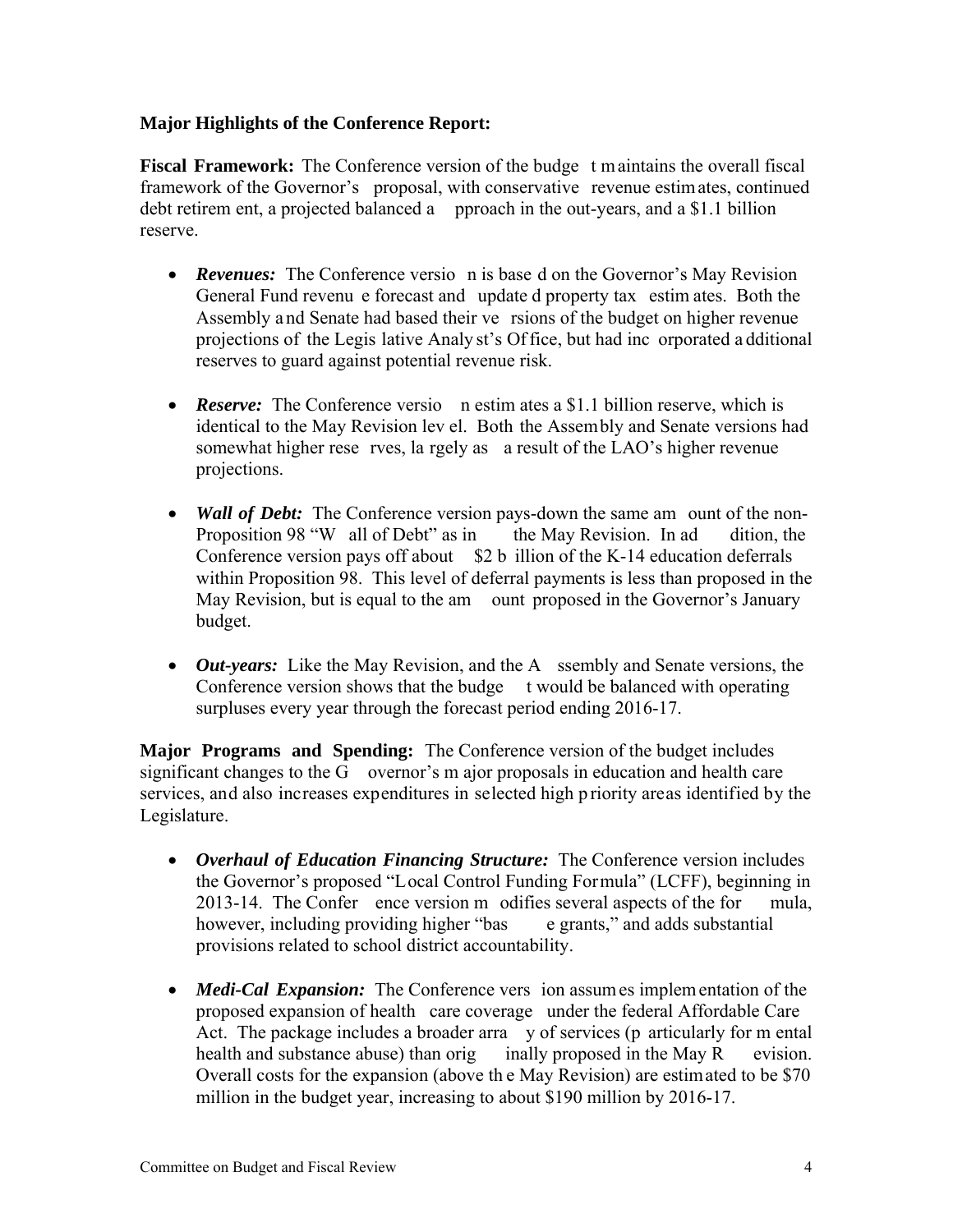- *Mental Health:* The Conference v ersion includes \$206 million (\$142 million) General Fund one-time) for a major inve stment in mental h ealth services, including a dditional re sidential tre atment capa city, crisis treatm ent te ams, and triage personnel.
- *Medi-Cal Dental Benefits*: The Co nference version re stores a version of Medi-Cal dental services, beginning in May 2014.
- **CalWORKs:** The Conference version includes a new m echanism for funding annual CalWORKs grant adjustments and provides for additional services for CalWORKs recipients funded from redirecting growth in the 1991 Realignment to a new family support account.
- *Higher Education:* The Conference version includes the May Revision's m ajor spending in creases for the Univers ity of California, California State University, and the com munity colleges. In additi on, it includes a new scholarship program for students with annual fa mily incomes of up to \$150,000. The new scholarship program would beg in in 2014-15 with General Fund co sts of \$106 m illion, growing to about \$300 million in four to five years.
- *Prop. 98 K-12 Education:* In ad dition to th e LCFF highlighted above, the Conference version in cludes a one-tim e funding of \$1.25 bi llion to assist school districts in im plementing the Common Core standards (this am ount is \$250) million greater than th e May Revision). The Conf erence version also includes a major \$250 m illion on e-time investm ent to create a career te chnical education pathways grant program.
- *Judicial Branch*: Included in the Conference version is an additional \$63 million for the judicial b ranch. Of this am ount, \$60 million would go to trial courts, and the remainder would go to the state appellate courts, Supreme Court and Habeas Corpus Resource Center.
- *Proposition 39:* Counts nearly all \$428 million of the energ y efficiency portion of Proposition 39 revenues toward the Proposition 98 m inimum guarantee, with remaining revenue provided to non-98 programs. Of the \$428 m illion for energy programs, \$381 m illion is directed to K-12 school, and \$47 million for community colleges.

The following table shows the key features of the various budget plans: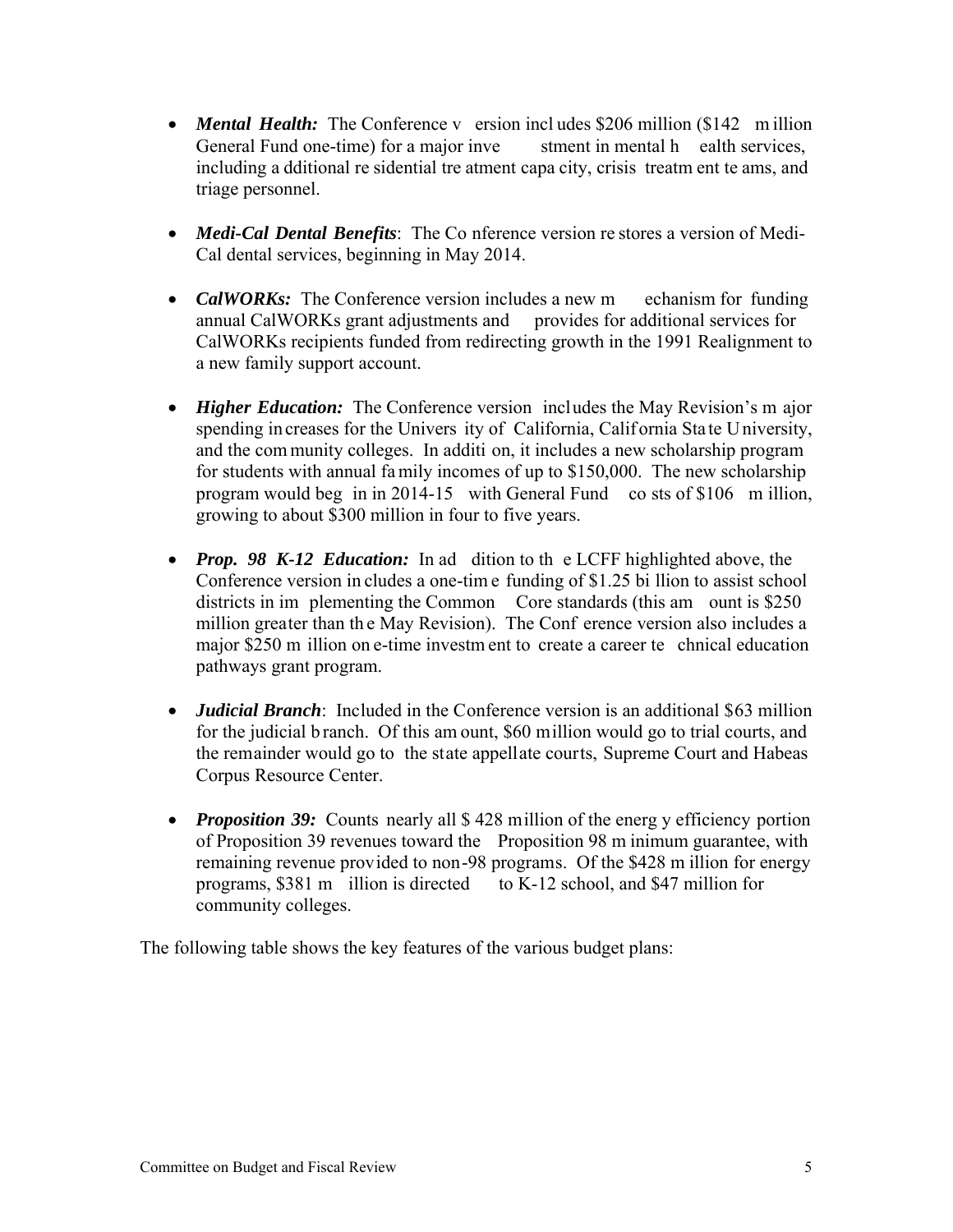| <b>Budget</b>        |                     | <b>Senate</b>  | <b>Assembly</b>     |                                                |
|----------------------|---------------------|----------------|---------------------|------------------------------------------------|
| Category             | <b>May Revision</b> | <b>Version</b> | <b>Version</b>      | <b>Conference Version</b>                      |
| <b>General Fund</b>  | $2012 - 13$ :       | $2012 - 13$ :  | $2012 - 13$ :       | $2012 - 13$ :                                  |
| expenditures         | \$95.7 billion      | \$96.7 billion | \$96.7 billion      | \$95.7 billion                                 |
|                      |                     |                |                     |                                                |
|                      | 2013-14:            | $2013 - 14$ :  | $2013 - 14$ :       | $2013 - 14$ :                                  |
|                      | \$96.4 billion      | \$98.2 billion | \$98.3 billion      | \$96.3 billion                                 |
| <b>General Fund</b>  | $2012 - 13$ :       | LAO revenue    | LAO revenue         | May Revision                                   |
| revenue              | \$98.2 billion      | projections    | projections         | revenue projections                            |
| projections          |                     | \$3.2 billion  |                     |                                                |
|                      | 2013-14:            | above May      |                     |                                                |
|                      | \$97.2 billion      | Revision)      |                     |                                                |
| <b>Reserve</b>       | \$1.1 billion       | \$1.5 billion  | \$1.3 billion       | \$1.1 billon                                   |
| "Wall of Debt"       | \$2.2 billion       | \$2.2 billion  | \$2.1 billion       | \$2.2 billion                                  |
| repayment            |                     |                |                     |                                                |
| (Non-Prop 98)        |                     |                |                     |                                                |
| <b>Major General</b> | $-$                 | <b>Mental</b>  | <b>CalWORKs:</b>    | <b>Mental health:</b>                          |
| <b>Fund spending</b> |                     | health:        | \$237 million       | \$143 million (one-                            |
| changes (\$100       |                     | \$143 million  |                     | time)                                          |
| million+) above      |                     |                |                     | Medi-Cal dental:                               |
| <b>May Revision</b>  |                     | Medi-Cal       | <b>Middle class</b> | \$17 million (grows                            |
|                      |                     | dental:        | scholarship:        | to \$86 million in                             |
|                      |                     | \$131 million  | \$173 million       | $2014 - 15$                                    |
|                      |                     |                |                     |                                                |
|                      |                     | Judiciary:     | Judiciary:          | <b>Health care reform</b><br>mental health and |
|                      |                     | \$100 million  | \$100 million       | substance use                                  |
|                      |                     |                |                     | disorder benefit:                              |
|                      |                     |                |                     | \$70 million (grows                            |
|                      |                     |                |                     | to \$150 million in                            |
|                      |                     |                |                     | $2014 - 15$                                    |
|                      |                     |                |                     |                                                |
|                      |                     |                |                     | CalWORKs:                                      |
|                      |                     |                |                     | \$56 million, growing                          |
|                      |                     |                |                     | annually (non-                                 |
|                      |                     |                |                     | General Fund)                                  |
|                      |                     |                |                     | <b>Middle class</b>                            |
|                      |                     |                |                     | scholarship:                                   |
|                      |                     |                |                     | \$1 million (grows to                          |
|                      |                     |                |                     | \$107 million in                               |
|                      |                     |                |                     | $2014 - 15$                                    |
|                      |                     |                |                     | Judiciary:                                     |
|                      |                     |                |                     | \$63 million (annual)                          |
|                      |                     |                |                     |                                                |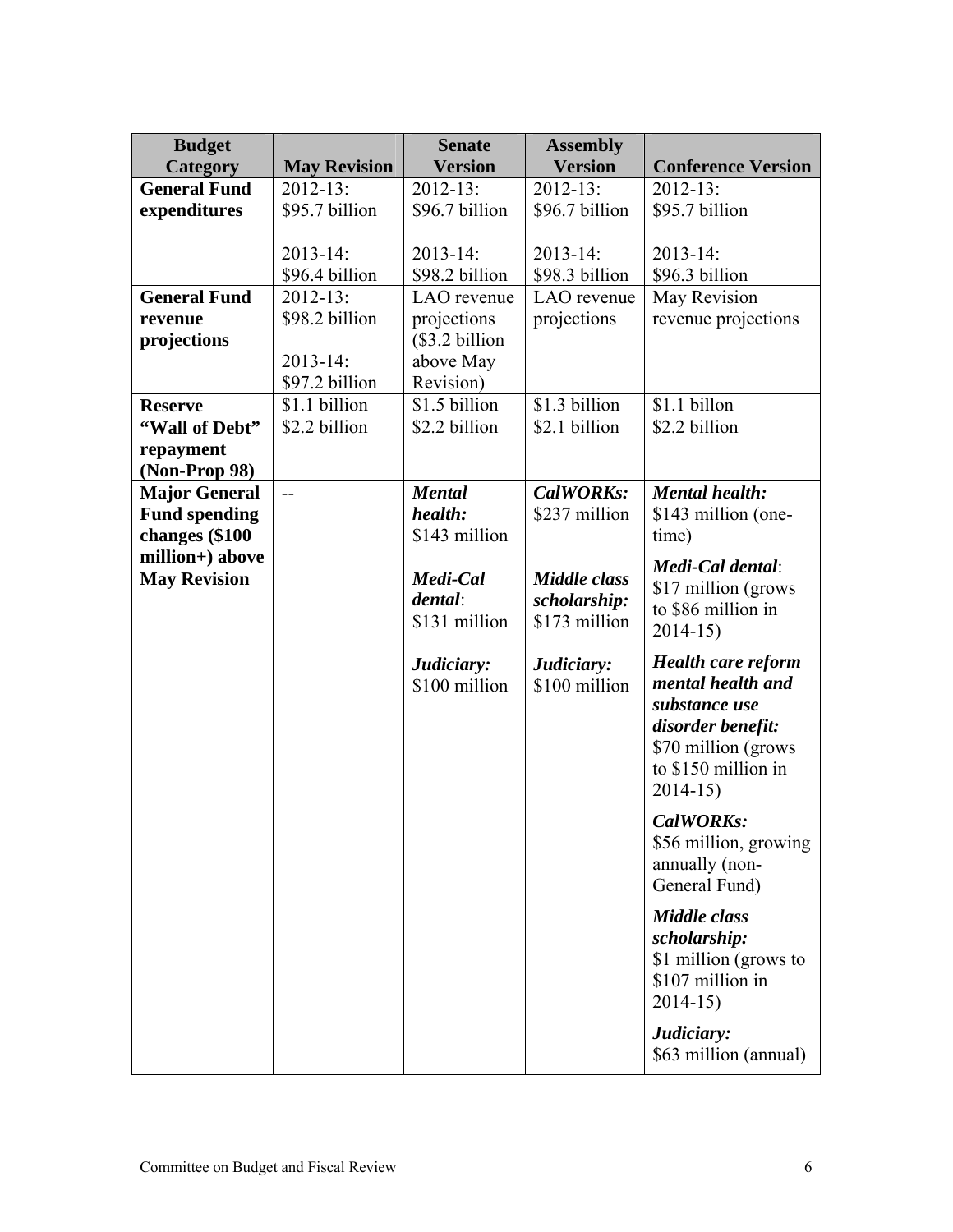|                       |                     | <b>Senate</b>    | <b>Assembly</b>  |                           |
|-----------------------|---------------------|------------------|------------------|---------------------------|
| <b>Category</b>       | <b>May Revision</b> | <b>Version</b>   | <b>Version</b>   | <b>Conference Version</b> |
| Prop. 98 total        | \$55.3 billion      | \$56.9 billion   | \$57.7 billion   | \$55.3 billion            |
| funding               |                     |                  |                  |                           |
| <b>Prop. 98</b>       | \$2.7 billion       | \$4.4 billion    | \$2.7 billion    | \$2 billion               |
| deferral              |                     |                  |                  |                           |
| payments              |                     |                  |                  |                           |
| Prop. 98              | $-2012-13$ :        |                  | $2012 - 13$ :    | --                        |
| "reserve"             |                     | \$619 million    | \$700 million    |                           |
|                       |                     |                  |                  |                           |
|                       |                     | $2013 - 14$ :    | $2013 - 14$ :    |                           |
|                       |                     | \$1.1 billion    | \$500 million    |                           |
| <b>Major Prop. 98</b> | LCFF:               | LCFF:            | LCFF: \$3.6      | LCFF: \$2.1 billion       |
| proposals             | \$1.9 billion       | \$2.3 billion    | billion          |                           |
|                       |                     | (SB 69)          |                  |                           |
|                       |                     |                  |                  |                           |
|                       | <b>Common</b>       | <b>Common</b>    | <b>Common</b>    | <b>Common Core:</b>       |
|                       | Core:               | Core:            | Core:            | \$1.25 billion            |
|                       | \$1 billion         | \$1 billion      | \$1.5 billion    |                           |
|                       |                     |                  |                  |                           |
|                       | <b>Prop. 39:</b>    | <b>Prop. 39:</b> | <b>Prop. 39:</b> | <b>Prop. 39:</b>          |
|                       | \$464 million       | \$464 million    | \$464 million    | \$456 million             |
|                       |                     |                  |                  |                           |
|                       |                     | CTE:             |                  | $CTE: $250$ million       |
|                       |                     | \$250 million    |                  |                           |

## **General Fund Summary**

The Conference versio n of th e budget results in m odest spending increases in Non-Proposition 98 spending for high-priority invest ments identified by the Legislature. The budget includes a lower General F und commitm ent for Proposition 9 8 spending as a result of the updated property tax estim ates which serves to increase the offset in state education spending. The Conference version of the budget is restrain ed with respect to new spending in the budget and out-years. The General F und budget summary for the Conference version of the budget, com pared to the Governor's May Revision, is as follows: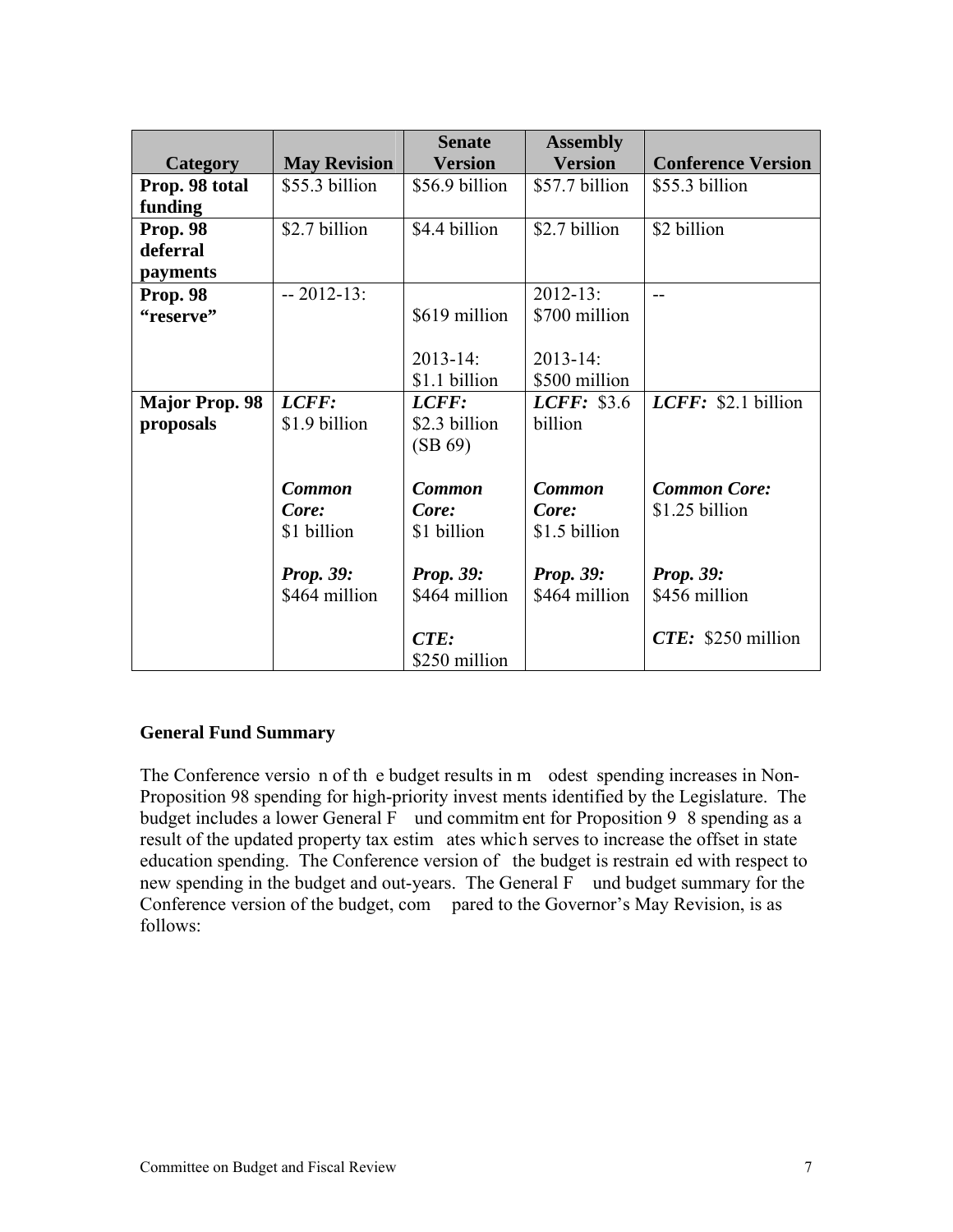|                                         | <b>May Revision</b>               |         | <b>Conference</b><br><b>Version</b> |                 |
|-----------------------------------------|-----------------------------------|---------|-------------------------------------|-----------------|
|                                         | <b>Revised</b><br><b>Proposed</b> |         | <b>Revised</b>                      | <b>Proposed</b> |
|                                         | 2012-13                           | 2013-14 | 2012-13                             | 2013-14         |
| <b>Prior Year Balance</b>               | $-\$1,658$                        | \$850   | $-\$1,658$                          | \$872           |
| Revenues and Transfers                  | 98,195                            | 97,235  | 98,195                              | 97,098          |
| <b>Total Resources Available</b>        | 96,537                            | 98,085  | 96,537                              | 97,970          |
| Non-Proposition 98 Expenditures         | 55,233                            | 57,004  | 55,211                              | 57,226          |
| Proposition 98 Expenditures             | 40,454                            | 39,349  | 40,454                              | 39,055          |
| <b>Total Expenditures</b>               | 95,687                            | 96,353  | 95,665                              | 96,281          |
| <b>Fund Balance</b>                     | 850                               | 1,732   | 872                                 | 1,690           |
| Reserve for Liquidation of Encumbrances | 618                               | 618     | 618                                 | 618             |
| <b>Total Available Reserve</b>          | \$232                             | \$1,114 | \$254                               | \$1,072         |
| <b>Operating Surplus</b>                | \$2,508                           | \$882   | \$2,530                             | \$818           |

## **General Fund Budget Summary (in Millions)**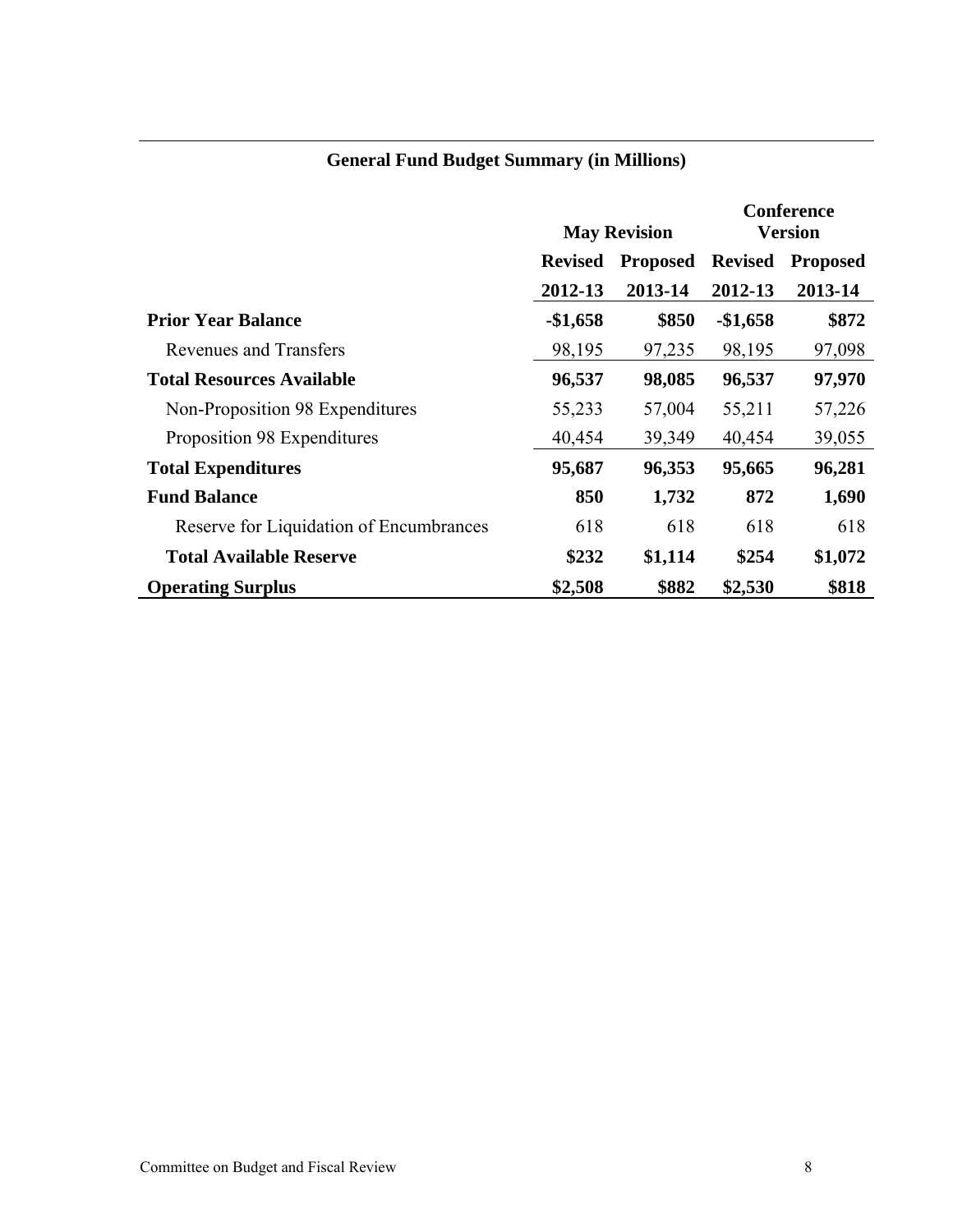# K-12 EDUCATION

### **6110 CALIFORNIA DEPARTMENT OF EDUCATION**

#### **K-14 Education -- Proposition 98 Overall**

- **Revenue Assumptions.** Adopts the Governor's May Revise General Fund revenue estim ates, and LAO property tax revenue esti mates, which essentially continues Proposition 98 funding at the Governor's May R evise funding levels for K-12 schools and community colleges (K-14 education).
- **Current Year Funding**. Approves Proposition 98 spending of **\$56.5 billion** in 2012-13 for K-14 education, which reflects the estimated minimum guarantee. This level of funding is \$14.7 million higher than the Governor's May Revise.
- **Budget Year Funding.** Approves Proposition 98 funding of **\$55.3 billion** for K-14 education in 2013-14, which reflects the estim ated minimum guarantee. This level of funding is about the \$22.1 million higher than the Governor's May Revise.
- **Deferral Paydowns.** Retires a total of \$4.3 billion in ongoing Proposition 98 paym ent deferrals for K-14 education over tw o years, which is **\$667 million** less than the level proposed by the Governor (\$13 million less in 2012-13 and \$654 million less in 2013-14).

Ongoing K-14 deferrals – which were u tilized to mitigate programm atic reduction s for K-12 schools and community colleges – reached an all-tim e high of **\$10.4 billion** in 2011-12. The 2012-13 budget act reduced K-14 deferrals to **\$8.2 billion.** The Conference Committee reduced outstanding K-14 deferrals to about **\$6.2 billion** in 2013-14.

#### **Proposition 39 Implementation for K-14 Education.**

- **Energy Efficiency Programs.** The budget provides total of **\$428 million** in funding for energy efficiency programs for K-12 education and community colleges in 2013-14. These funds result from Proposition 39 revenues and are counted toward Proposition 98. These funds are appropriated in the budget act an d allocated pursuant to budget tr ailer bill language, as follows, in 2013-14:
	- $\checkmark$  K-12 Grants. Allocates 89 percent of Proposition 39 fu nds for K-14 education, which equates to **\$381 million** in 2013-14, to the California Departm ent of Education (CD E) for K-12 local education agencies (LEAs), including school districts, charter schools and county offices of education, and State S pecial Scho ols. In allocating LEA funds, funds are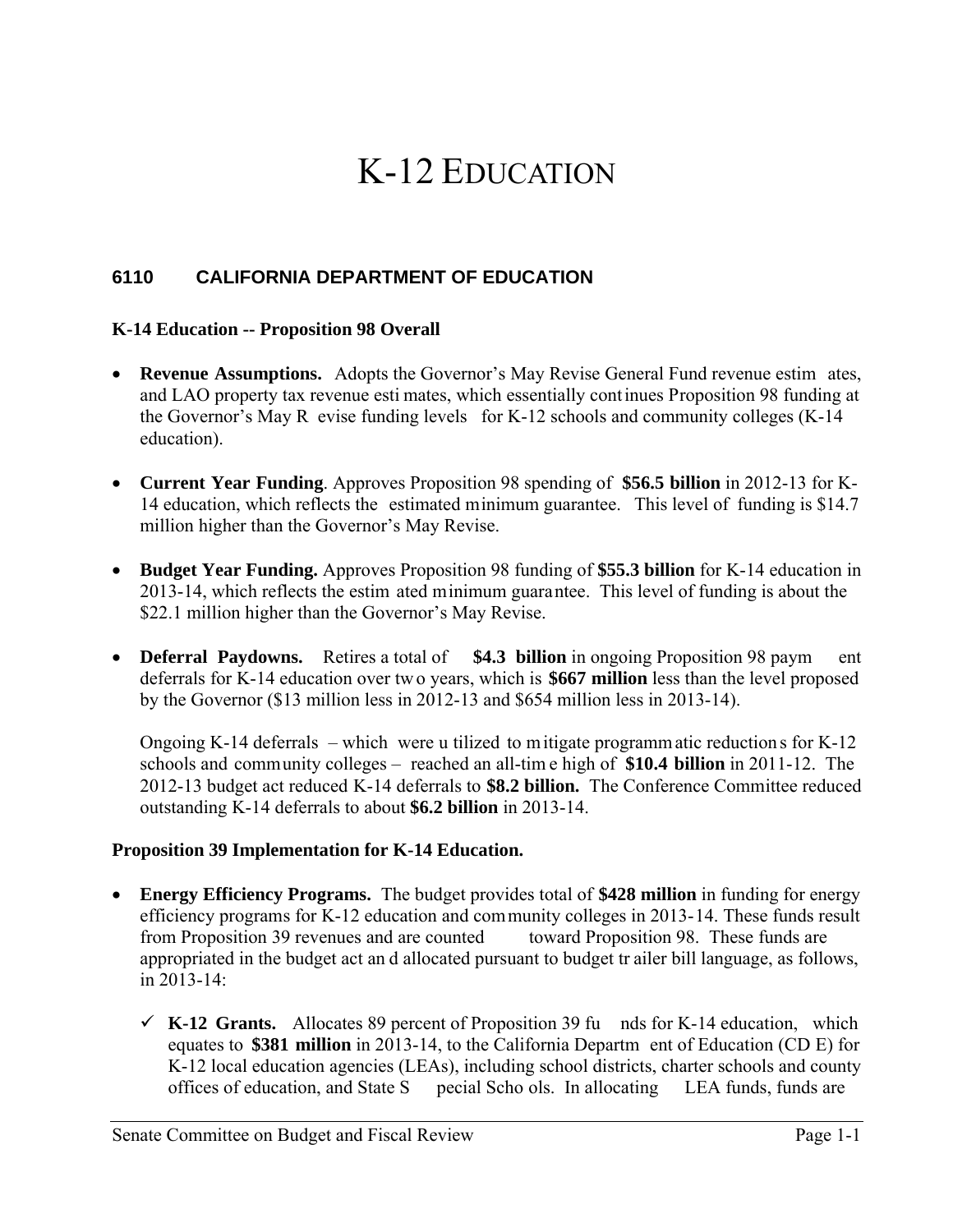weighted as follows -- 85 percent is distri buted on the basis of average daily attendance (ADA) and 15 percent is distributed on the basis of Free- and Reduced-Price Meals.

Minimum grants are also established for small K-12 LEAs within the following ADA thresholds:

- o \$15,000 for LEAs with ADA of 100 students or less.
- o \$50,000 for LEAs with ADA of more than 100 to 1,000 students.
- o \$100,000 for LEAs with ADA of more than 1,000 but less than 2,000 students.

The trailer bill specifies that LEAs with 1,000 students or less can receive an advance on future allocations allowing them to bundle two years of funding in 2013-14 and subsequent years.

LEAs receiving more than \$1 million in energy funds shall expend 50 percent of the funding on projects larger than \$250,000 that achieve substantial energy efficiency, clean energy and jobs benefits.

The budget provides **\$109,000 GF and 1.0 position** for the Departm ent of Education to implement and oversee the Proposition 39 energy efficiency program.

**Community Colleges Grants.** Allocates 11 p ercent of Proposition 39 revenues to K-14 education, which equates to **\$47 million** in 2013-14, to the Comm unity College Chancellor's Office on behalf of community college districts. Funds are distributed at the discretion of the Chancellor's Office.

The budget provides **\$86,000 GF and 1.0 position** for the Chancellor's Office to implement and oversee community college energy efficiency projects.

 **Energy Project Revolving Loan Program.** Budget trailer bill approp riates **\$28 million** in Proposition 39 revenues to the S tate Energy Conservation Assistance Account at the California Energy Commission for the purpose of establishi ng a revolving loan fund for K-14 education energy projects in 2013-14. This new program would provide low-inte rest and no-interest revolving loans, and loan loss reserves for eligib le energy p rojects and technical ass istance for K-12 LEAs and comm unity college districts. **(**The \$28 million appropriated in 2013 -14 for the ECAA revolving loan fund also counts toward Proposition 98 -- \$25 million (89 percent) for K-12 Education and \$3 million (11 percent) for community colleges.

### **K-14 Adult Education.**

 **Adult Education Partnership Grants.** Building upon the Governor's May Revise proposal, approves **\$25 million** for two-year planning grants for coordinating and integrating adult education services in community colleges and school districts (through their adult schools). Per a Conference Com promise, grant awards will be provided to regional c onsortia of community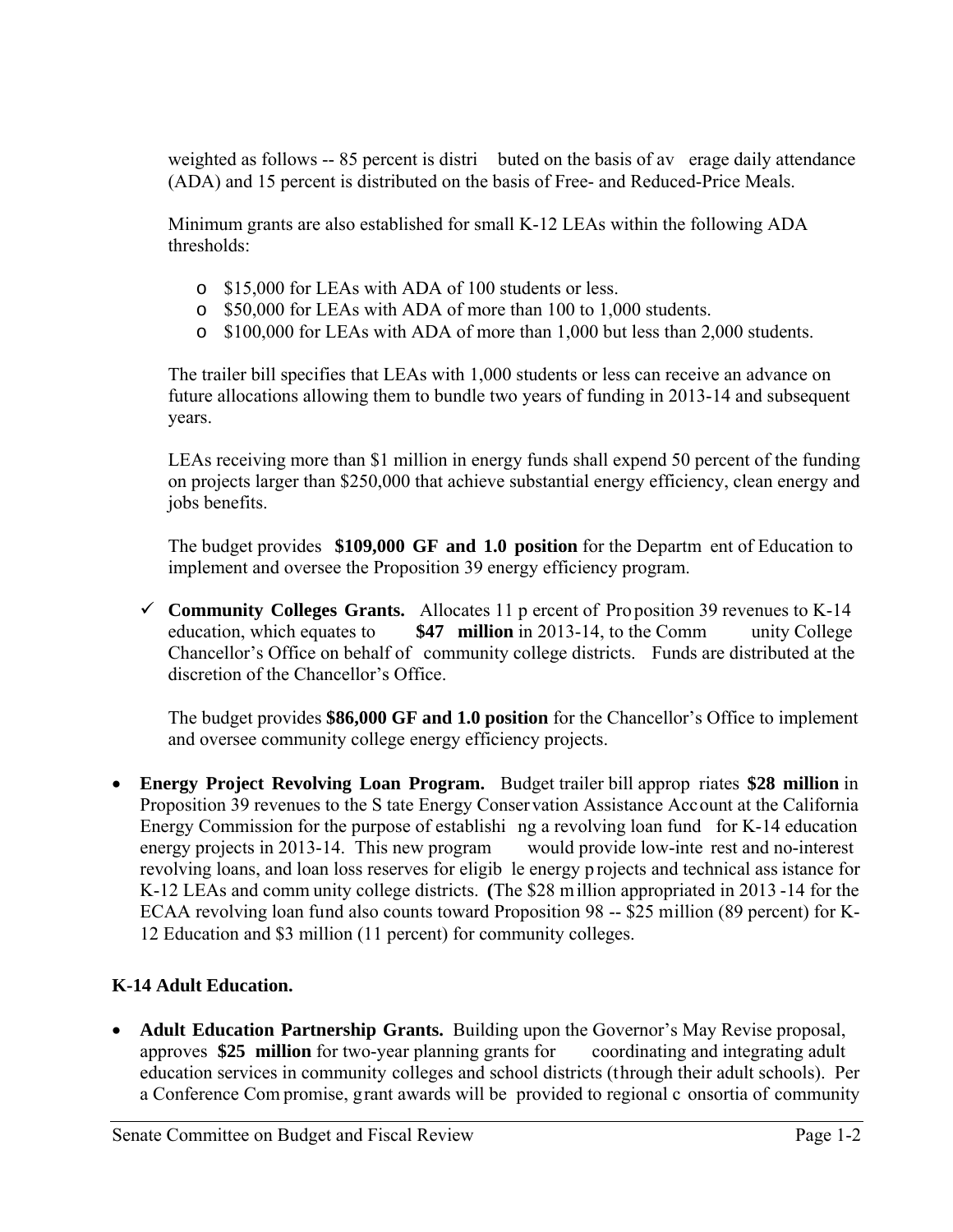colleges and school districts, as selected by the California Community Colleges Chancellor's Office and the California Departm ent of Educa tion. Regional consortia participants could include local correctional facilities, other public entities, and community-based organizations.

**Consolidates Funding for Apprenticeship Training**. Shifts administration of the K-12 Apprenticeship program f rom the D epartment of E ducation to the California Community Colleges, a nd consolidates this program with the Community Coll ege Apprenticeship Progra m as a sepa rate cat egorical program.

**Proposition 98 – K-12 Education.** Other major budget actions approved in Conference Committee include:

 **Implementation of Local Control Funding Formula.** Approves a total of **\$2.1 billion** in additional Proposition 98 funding to commence implementation of a new Local Contro l Funding Formula for K- 12 local educational agencies in 201 3-14. The Conference Comm ittee provides an additional **\$214 million** compared to the Governor's May Revise.

The Confer ence Comm itted adopted a LCFF co mpromise plan that, building upon the Governor's proposal, creates the new for mula and appropriations in statute, and establishes accompanying accountability provisions. Most notab ly, the Conference restores funding for all LEAs to 2007-08 levels,

- **Local Control Funding Formula.** Provides a total of \$2.1 bi llion for the purposes of implementing the Local Control Funding Formula for school districts and charter schools. Maintains May Revise level, \$32 m illion, to implement a new funding plan for County Offices of Education (COEs). Most notably, the Conference LCCF plan:
	- $\checkmark$  Increases T arget Base Rate. Provides a weight ed average target per-pupil rate of roughly \$7,354. This level represents an increase of \$53 7 more per pupil than proposed at the May Revision. (The Governor's May Revise proposed \$6,816 per pupil.)
	- $\checkmark$  Provides Additional Funding to Restore Alm ost All Districts to 2007-08 Funding Levels. Provides additional funding to nearly all distri cts for which fully implemented LCFF targets would be below 2007-08 state funding levels. Do es not provide this additional funding for a small number of districts with exceptionally high rates.
	- $\checkmark$  Adjusts EL/LI Supplemental Grant Rate. District s would receive 20 percent of base rate for low income (LI) and English learner (EL) stude nts. (The Governor's May Revise proposed 35 percent of the base rate.)
	- $\overline{\phantom{a}}$  Raises Con centration Threshold. Districts would qualify for addi tional concentration funding if 55 percent of their students are EL/LI. (May Revision proposed a 50 percent EL/LI. (May Revision proposed a 50 percent threshold.) Districts would recei ve an additional 50 p ercent of base rate for each EL/LI student above this 55 percent threshold. (The Governor's May Revise proposed 35 percent of base rate for each EL/LI student above 50 percent threshold.)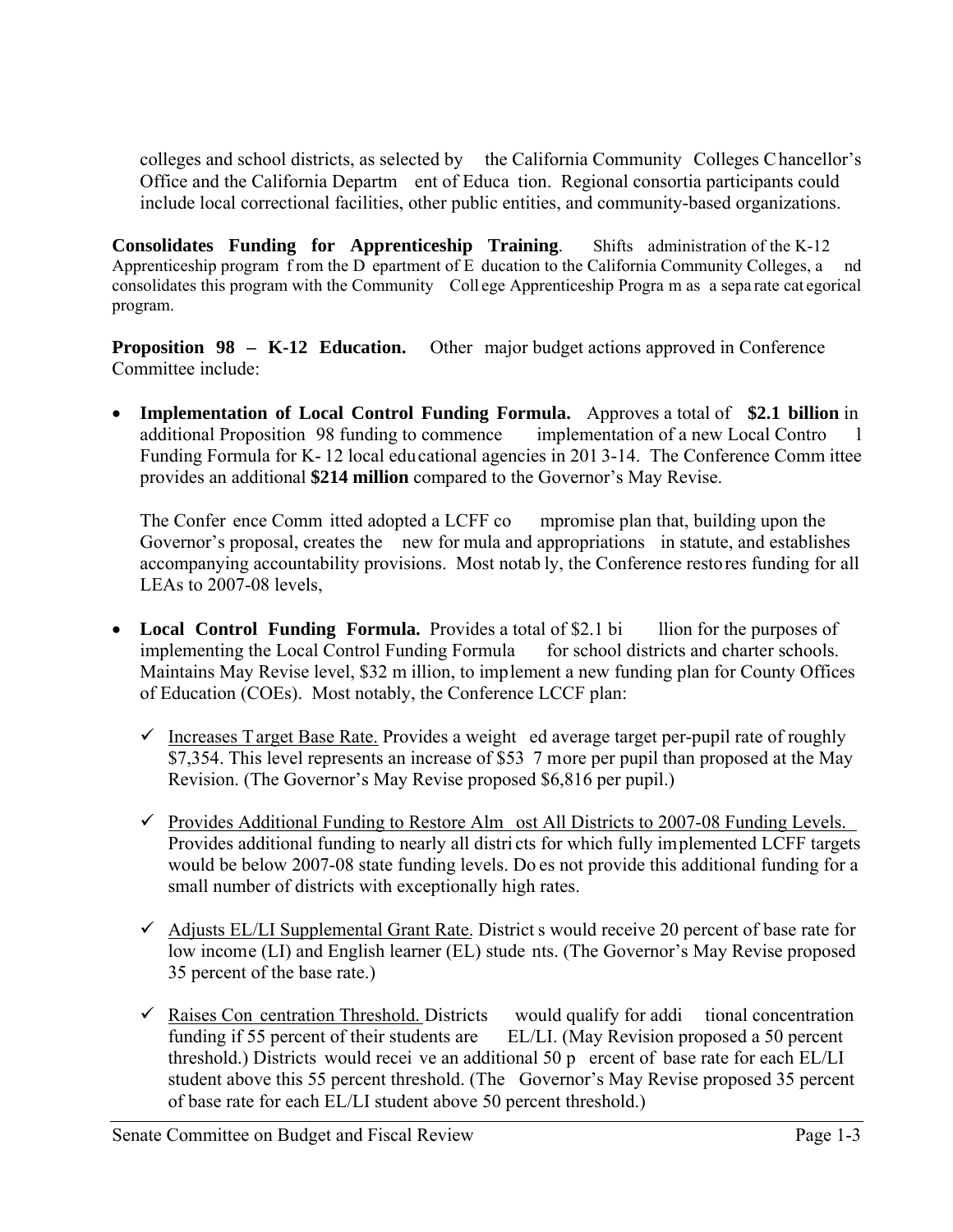$\checkmark$  Establishes Process for Expenditure of Suppl emental and Concentration Funds. Requires the State B oard of Education to adopt regul ations that govern th e expenditure of the supplemental and concentration grant funding. These regulations requ ire school districts, COEs and charter schools "to increase or improve" services for unduplicated pupils in proportion to the increase in funds.

#### $\checkmark$  LCFF Categorical Exceptions.

- o Continues Governor's proposal to provide Targeted Im provement Instructional Grant (TIIG) and Hom e- to- School (HTS) Transpor tation funding as "add-ons" to the LCFF per the Governor's proposal. However, TTI G funding is flexed; but HTS transportation would remain restricted to transportation.
- o Per the Governor's proposal, Adult Educ ation and Regional Occupational C enters (ROC/Ps) are funded within the L CFF for mula however these program s now include maintenance of effort requirement for the next two years.
- o Maintains s everal p rograms as separate ca tegorical program s from the Local Contro l Funding Form ula including Foster Youth Servi ces, Adults in Correctional Facilities, Apprenticeship program s, Sp ecialized Secon dary Program s, Agricultural Vocational Education a nd Partners hip Academ ies, instead of rolling them into LCFF per th e Governor's proposal.
- o Continues S pecial Education, Child Nutriti on, State P reschool, student assessm ents, Fiscal Crisis Managem ent and Assistance Team (FCMAT), Indian Education program s outside of LCFF, as proposed by the Governor.
- $\checkmark$  Extends Phase-In Per iod. Full im plementation is estimated to take eight years, instead of seven years per the Governor's proposal.
- $\checkmark$  Includes A ccountability Provisions. Require s school districts and county offices of educations to adopt a Local Control and Acco untability Plan (LCAP) for the purposes of measuring pupil achievem ent pur suant to specifi ed state priorities. Creates a s tatewide collaborative to provide techni cal assistance to school dist ricts and COEs that are not meeting state prio rities established in their LC AP. Authorizes the Superintendent of Public Instruction (SPI) to intervene in school districts and COEs who continue to struggle to m eet state priorities after technical assistance is provided. Adopts the Governor's proposal to reduce d emographic su bgroup sizes for accou ntability pu rposes in o rder to better track outcomes for all students.
- **Implementation of Common Core Standards**. Provides **\$1.250 billion** in one-tim e Proposition 98 funding in 2013-14 to assist K-12 local educational agencies in implementing the new Common Core standards. This level of funding is \$250 million higher than the Governor's May Revise. This investm ent will allow K-12 LEAs – including school districts, charter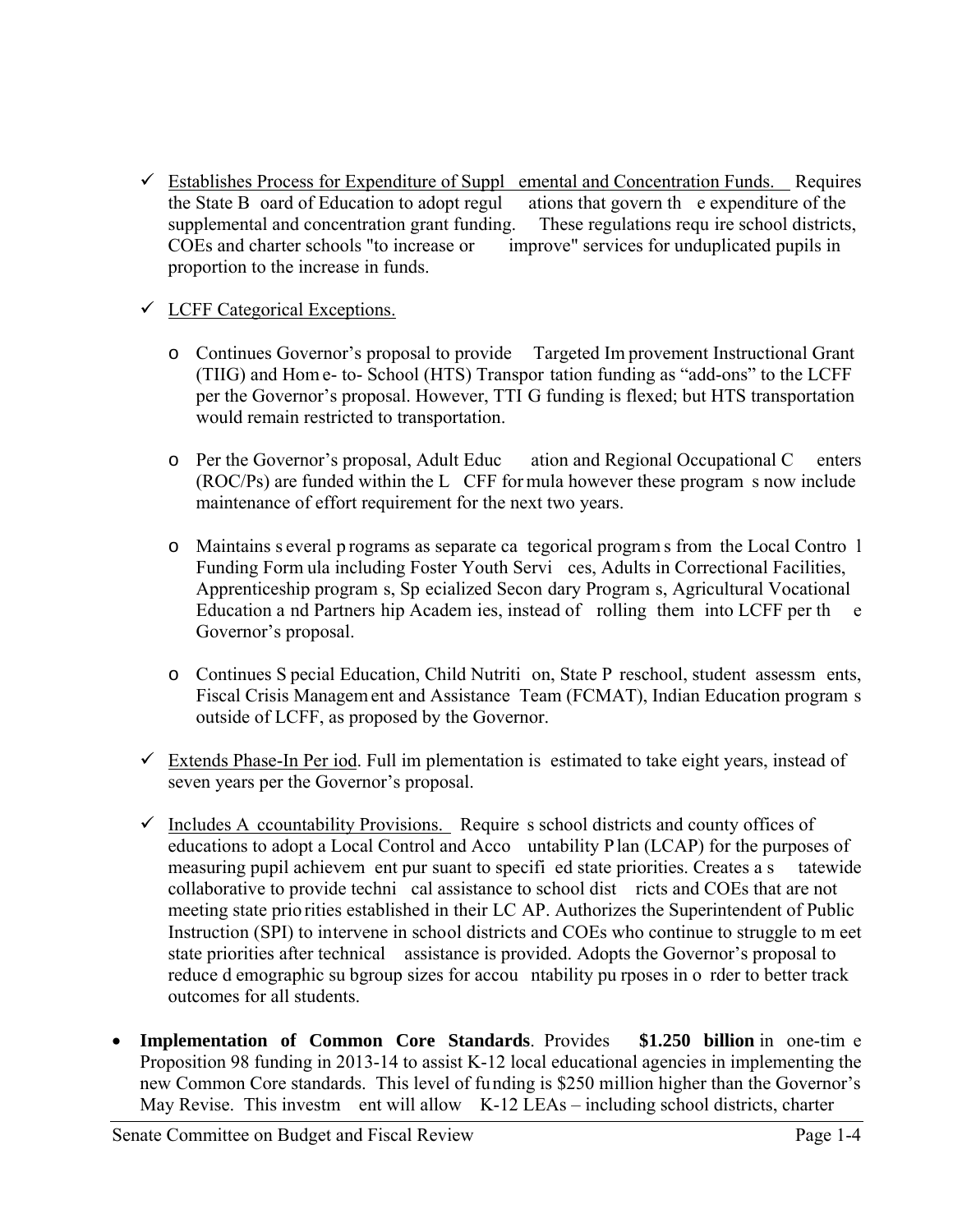schools, county offices of education, and state special schools -- to m ake significant one-time investments in professional developm ent, inst ructional m aterials, and enhancem ents to technology, in order to better im plement Common Core standards. The \$1.250 billion in onetime funds will prov ide an average of about \$209 per pupil, outs ide of the Loc al Contro l Funding Formula. Funding would be available for expenditure by LEAs over a two year period.

- **Career Technical Education Grants.** Approves **\$250 million** on a one-time basis in 2013 -14 to establish the California Career Pathways Trust. The trus t will provide one-time competitive grants to school districts, county offices of education, charter schools and comm unity colleges to support K-14 education career pathways progra ms. Funding would be available over a two year period. with priority given to proposals that attract capital and in-k ind contributions from business and serve distressed communities with high dropout rates.
- **Expands K-12 Mandate Block Grant.** Provides an additional \$50 million to the K-12 Mandates Block Grant – for a total of \$216 million in 2013-14 -- to provide additional funding to LEAs with high school enrollment to cover the High School Science Graduation Requirements mandate.
- **Modifies the Behavioral Intervention Program Mandate.** Modifies the Behavioral Intervention Plan (BIP) mandate to align it more closely with federal law and reduce unnecessary costs, while maintaining important protections for students with disabilities. Provides \$230,000 in one-time federal funds to the Department of Education to develop technical assistance advisories for SELPAs that reflect federal laws and regulations, as well as research and best practice. Requires the Department to establish a stakeholders group to guide these activities.
- **Special Education Funding Equalization.** Approves **\$30 million** to begin the process of equalizing state special educat ion funding rates for Special E ducation Local Program Areas (SELPAs) in 2013-14. Per pupil funding ra tes would be equalized to the 90<sup>th</sup> percentile over a multi-year period in order to address significant historical inequities among SELPAs.

### **Child Care & Development**

- **Restoration of State Preschool Program Funding.** Provides \$30 million in Proposition 98 funds in 2013-14 above the Govern or's budget to begin the pro cess of restoring reductions to the State Preschool P rogram (part-day/part-year) for low-income three- and four-year old children. T he State Preschool prog ram has sustained appro ximately \$120 million in cuts since 2009-10.
- **Backfill for Federal Sequestration Cuts.** Approves **\$2.6 million** in Proposition 98 funding to fully backfill the loss of federal sp ecial education funding authorized under the Individuals with Disabilities Education Act (IDEA) for serv ices and program s for infants and preschoolers with disabilities in 2013-14.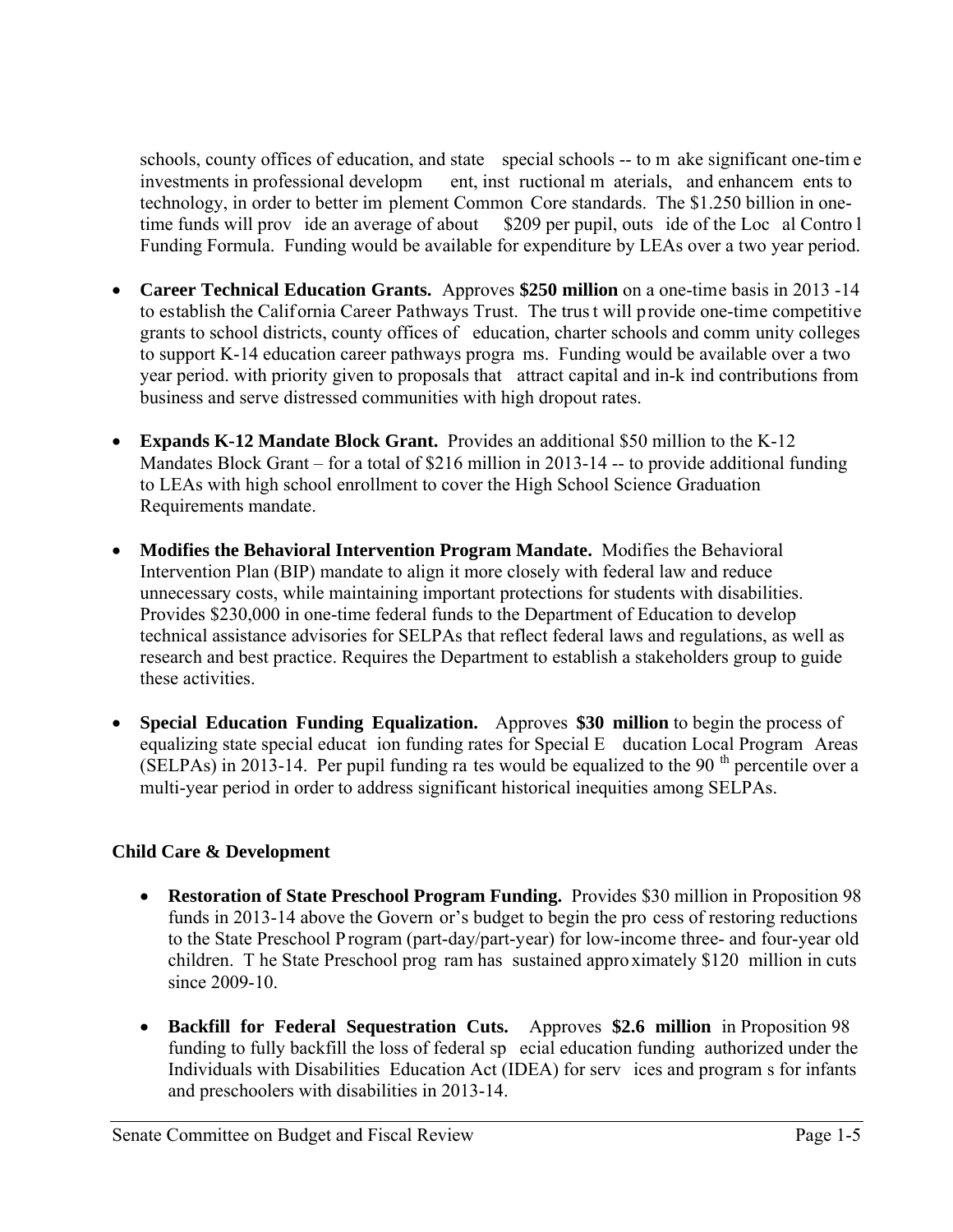- **CalWORKs Child Care.** Approved compromise adjustments to CalWORKs Stage 2 and Stage 3 child care cas eload to fund Stage 2 at \$358 m illion and Stag e 3 at \$183 m illion. This fully funds projected caseload for the budget year. Also approved budget bill language to allow for transfers from Stage 2 and Stage 3 within the fiscal year if caseload adjustments are needed. Also approved budg et bill language to allow the Departm ent of Finance authority to augm ent funding fo r the Stage 3 caseload if f unding budgeted is found to be insufficient to cover caseload.
- **Other Capped Child Care Programs.** Approved \$15.8 million augmentation and BBL to ensure sufficient fundin g to fully backfill federal seques tration cuts. Augm entation an d potential sequestration reductions would be allocated as f ollows: \$1 1.1 m illion for the General Child Care pro gram, \$4.1 m illion for the Alternative Placem ent program s, and \$621,000 for migrant child care programs.

Approved \$10 million reappropriation of unspent child care funds to expand additional slots for the capped child care programs as follows: \$7 million for General Child Care program, \$2.6 m illion for Alternative Placem ent progr ams, and \$400,000 for m igrant child care programs.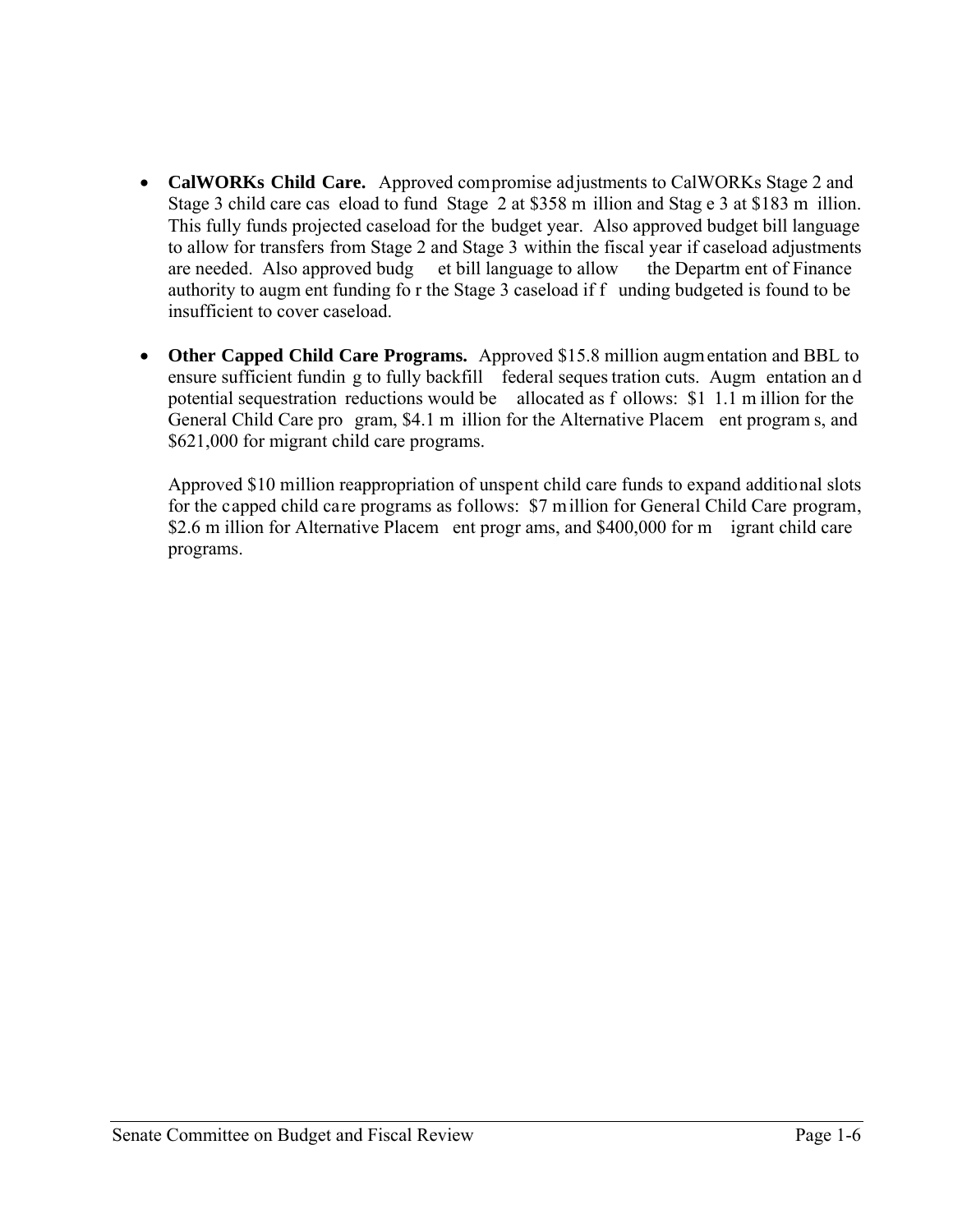# HIGHER EDUCATION

### **HIGHER EDUCATION CROSSCUTTING ISSUES**

- Approved trailer bill language to require the Ca lifornia State University (CSU) and Univers ity of California (UC) to report the following inform ation annually, starting in March 2014, with 2012-13 data as follows:
	- o Number/Proportion of Transfers
	- o Number/Proportion of Low-Income Students
	- o 4-year Graduation Rates for both UC and CSU and 6-year Graduation Rates for CSU (disaggregated by fresh man entrants, tran sfers, graduate students, and low-incom e status)
	- o Degree Completions (disaggreg ated by freshm an entran ts, transfers , graduate students, and low-income status)
	- o First-Years On Track to Degree (i.e. what percent of first years earn ed a specified number of units)
	- o Spending Per Degree (Core Funds)
	- o Units Per Degree
	- o Number of Science, Technology, Engineering and Mathematics (STEM) degrees.
- Approved revised budget bill language related to technology funding earm arks for UC, CSU and the C alifornia Comm unity Colleges th at ensures that on line-only courses have transferability among campuses and allow for cross-campus enrollment.
- Approved enrollment targets for both UC and CSU at their current full-tim e equivalent student (FTES) enrollment levels of 211,499 and 342,000 respectively.

### **6120 CALIFORNIA STATE LIBRARY (CSL)**

• Approved no funding for the CSL to pursue linki ng local libraries to the Corporation for Education Network Initiatives in C alifornia (C ENIC) system, but instead adopted budget bill language to require the State Li brarian to prepare a needs asse ssment and spending plan to connect local libraries to a statewide high-speed internet network.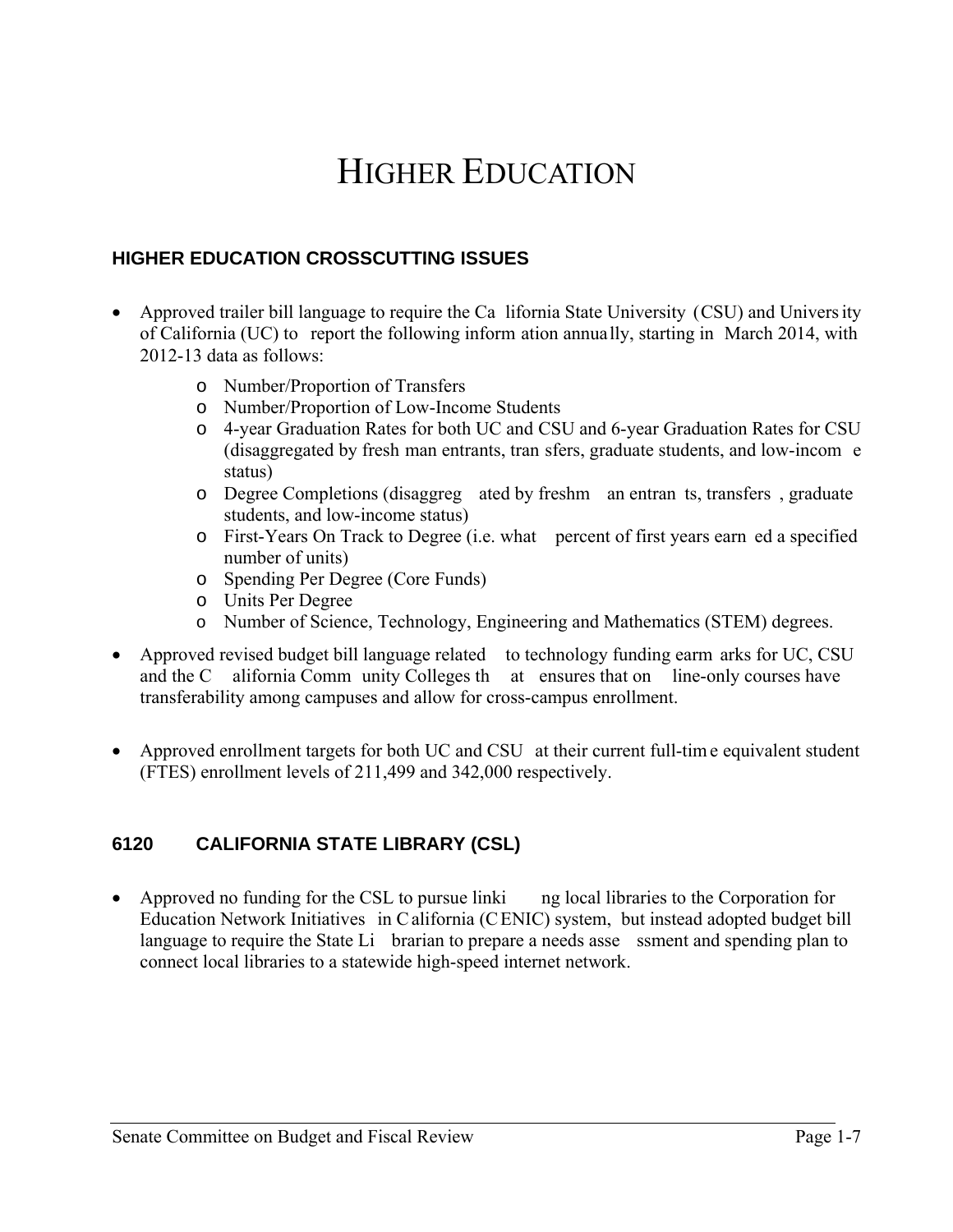### **6440 UNIVERSITY OF CALIFORNIA**

- Approved the Governor's base augmentation of \$125.1 million GF.
- Approved trailer bill language (TB L) and budget bill language to comb ine the UC's capital outlay and support budget item s to increase UC's flexibility to manage their infrastructure program. The TBL would also give UC m ore fl exibility to pursu e capital ou tlay projects outside of the annual budget process after approv al by DOF and review by the Joint Legislative Budget Committee.
- Approved budget bill language req uiring UC to dedicate \$15 m illion for the UC Riverside Medical School.
- Authorized the UC to pursue construction of a new Merced Classroom and Academ ic Office Building.

## **6610 CALIFORNIA STATE UNIVERSITY**

- Approved Governor's base augmentation of \$125.1 million GF.
- Approved a \$51.4 m illion GF increase to fund the annual increase in co sts for CSU's requ ired employer pension contribution to the Californi a Public Em ployees Retirem ent System . Adopted budget bill provisional language and traile r bill language to requ ire that CSU continue to receive annual GF adjustments based on the 2013-14 payroll level; however, if CSU chooses to increase payroll expenditures above that leve l, CSU woul d be responsible for the associated pension costs.
- Authorized \$76.5 m illion lease revenue bond funded capital outlay p roject for CSU to rep lace the Pomona Administration facility.

## **6600 HASTINGS COLLEGE OF THE LAW**

 Approved \$455,000 GF augmentation, \$63,000 GF above the Governor's budget, and approved budget bill language tying the funds specifically to contributions to the University of California Retirement Plan for Hastings' state GF- and tuition-funded employees.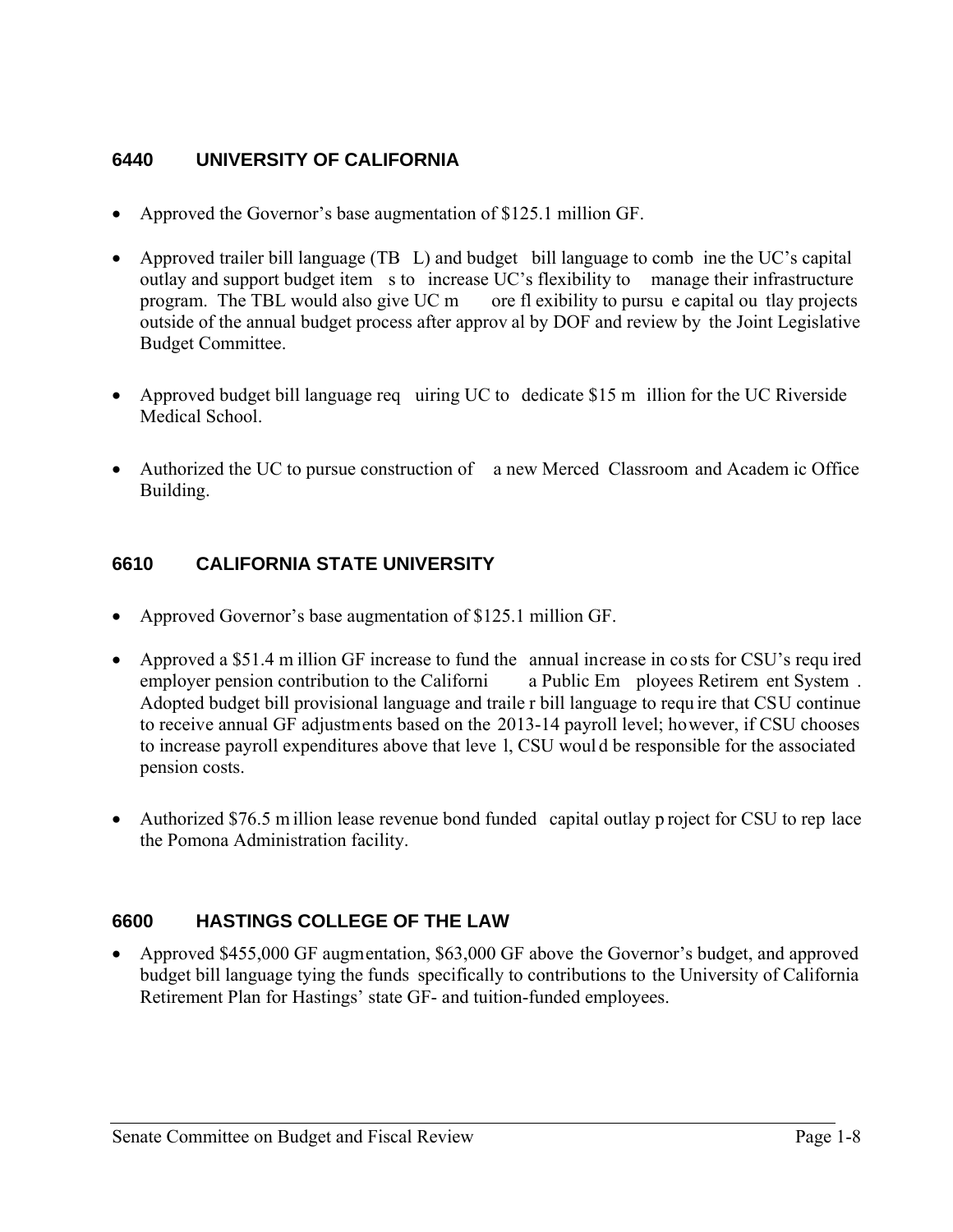### **6870 CALIFORNIA COMMUNITY COLLEGES**

- *Please see the K-12 Education Section of this report for information on the overall K-14 Proposition 98 budget.*
- **Current Year.** Buys down additional CCC deferrals by \$178.6 million in the current fiscal year.
- Provides \$30 million in one-time Proposition 98 GF in the budget year for deferred maintenance and instructional support.
- Approved the Governo r's May Revision appo rtionment o f Propositio n 98 GF revenues for CCCs for COLA (\$87.5 million) and growth (\$89.4 million).
- Approved categorical p rogram augmentations as follows: \$50 m illion for the stu dent success taskforce, \$ 15 m illion for the Dis abled Studen t Program s and Services, \$15 m illion for the Extended Opportunity Program s and Servi ces program , \$8 m illion for the CalWORKS categorical program, and \$150,000 for the Academic Senate.
- Approved \$25 m illion f or plann ing grants to imp rove coo rdination of the state's system of delivering adult education services between local educational agencies and community colleges.
- Approved May Revision proposal to consolidat e the managem ent of state apprenticeship programs currently funded under K-12 to the community colleges.
- Rejected the Governor's proposal to harm onize financial aid requirem ents for the Board of Governor's fee waiver program with the requ irements for the Cal Gran t program and f ederal student aid programs.
- Approved trailer bill language to give CalWOR Ks students priority enrollm ent at CCCs, given that time on aid was limited to two years in budget actions in 2012.
- Approved \$47 m illion Proposition 98 funding for ener gy efficiency pro jects at the community colleges, funded to satisfy requirem ents of Proposition 39 passed by the voters in November 2012. Approved one GF supported position for the Community Colleges Chancellor's Office to support this workload.

## **7980 CALIFORNIA STUDENT AID COMMISSION**

• Approved trailer bill language to establish a co mpromise Middle Class Scholarship that is capped at full implementation at \$305 million. This scholarship program would be available to provide scholarships of up to 40 percent of tuition for California State University and University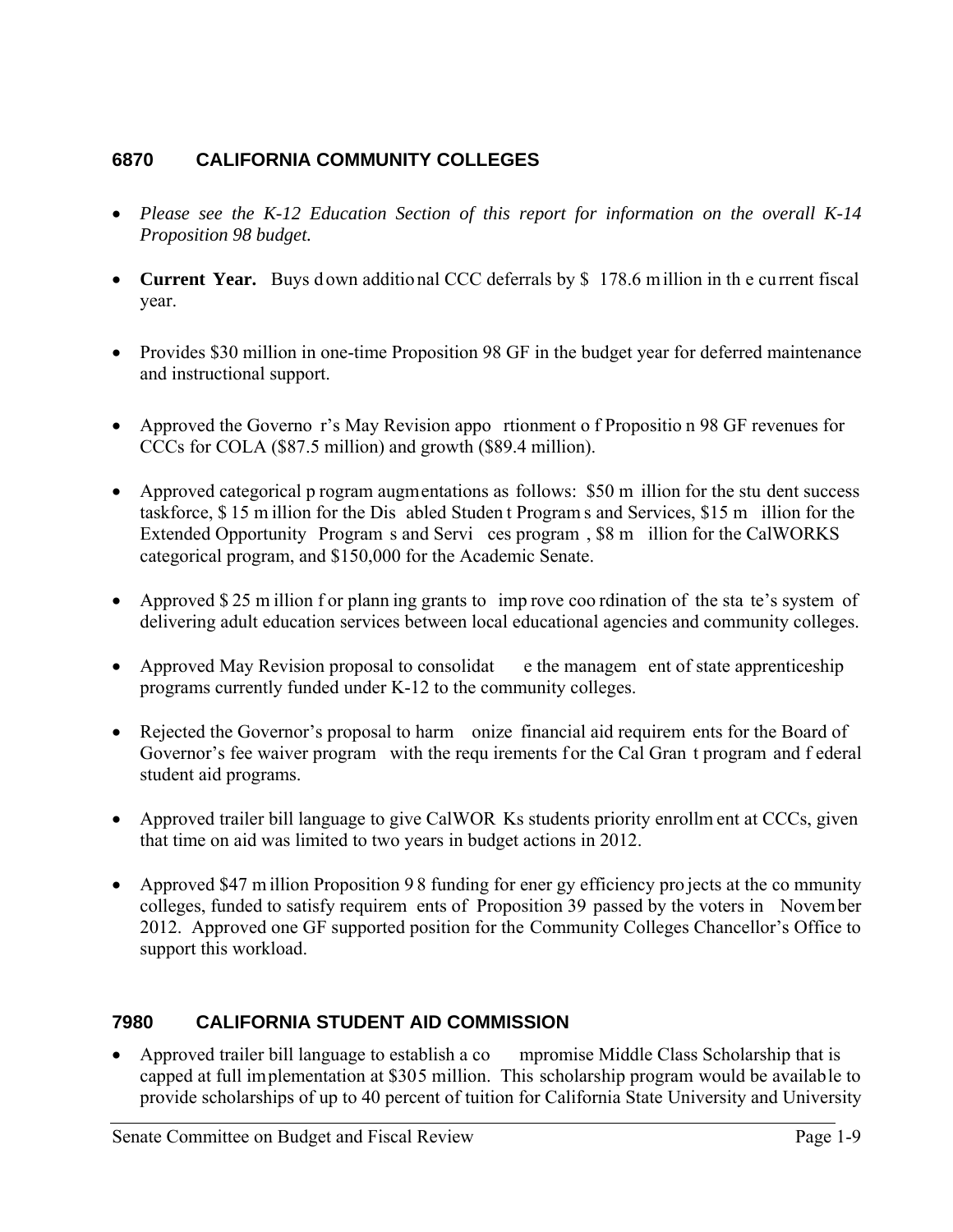of California students, annually, to fam ilies with incomes up to \$150,00 0. Scholarship awards would be phased in over four years starting in 2014-15 with freshm an entrants. Eligibility would be lim ited to students that m eet all Cal Grant program requirem ents except for the income and asset test and have a minimum of a 2.0 grade point average.

Scholarships would provide tuition coverage on a sliding scale with incom e of up to \$100,000 receiving 40 percent tuition coverage and a reduction of tu ition coverage by approxim ately 0.6 percent for every additional \$1,000 of incom e up to \$150,000. If sufficient money is not available to provide specifi ed scholarship am ounts, schol arships would be prorated proportionately among all recipients.

In the first three years of i mplementation, starting in 2014-15, the scholarship program 's statutory ap propriations would be capped at \$107 m illion, \$152 m illion, and \$22 8 m illion. Statute would provide authority to p rorate spending down to \$200 m illion and by one-th ird in the first three years of im plementation if th e May Revision projects a budget deficit for the upcoming fiscal year.

As an institutiona l requirement for participating in the M iddle Class Sc holarship, the UC and CSU is required to preserve cu rrent fee policies and the 2013-14 amount of student fee revenue that is set-aside as institutional aid.

In the budget year, \$250,000 is provided to the Student Aid Comm ission for startup activities and \$500,000 is allocated to the California St udent Opportunity a nd Access Program for outreach related to the program.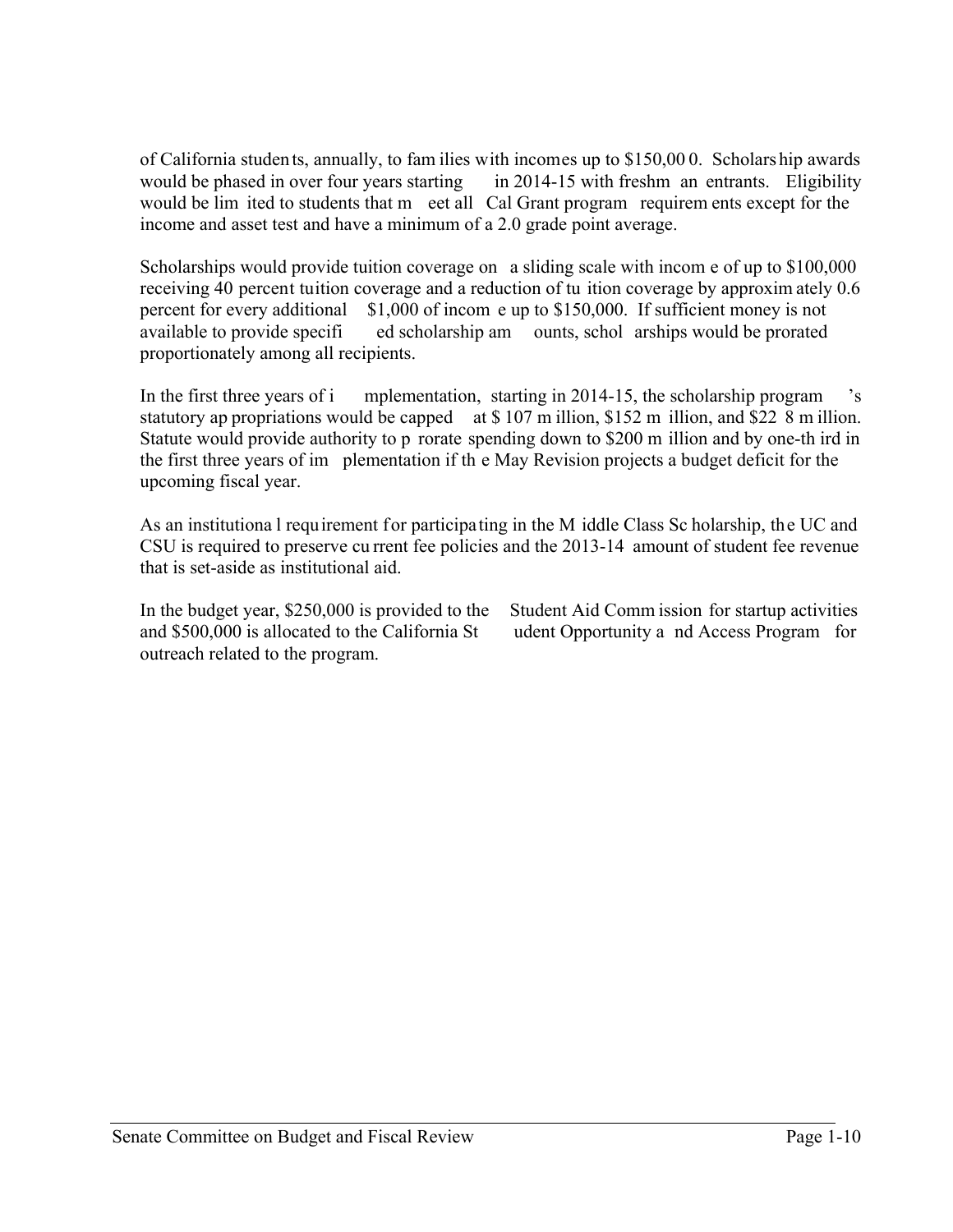# NATURAL RESOURCES

## **0540 Secretary for Natural Resources**

- Approved \$217,000 (Timber Regulation and Forest Restoration Fund), and three perm anent positions, to implement the regulatory requirements of Chapter 289, Statutes of 2012 (AB 1492, Blumenfield), which established new forest resource m anagement funding through an assessment on lumber. The Governor proposed the positions be three-year limited term.
- Approved the shift of \$1.9 m illion (bond fund s) and nine positions from the State Coas tal Conservancy to the Secretary, in order to cons olidate all ocean program s including the Ocean Protection Council within the Resources Agency.

## **3110 Special Resources Program**

Approved as budgeted (including the Tahoe Regional Planning Agency).

# **3340 California Conservation Corps (CCC)**

• Approved \$5 m illion (Proposition 40) annually, fo r the next the ree years, to support fire prevention activities. The Gove rnor's May R evision proposed these activities be funded by Proposition 40 bond funds.

## **3480 Department of Conservation**

 Rejected \$500,000 (Abandoned Mine Rem ediation Fund) for increased departm ent activity related to abandoned mines and, instead, directed the funding to th e state's obligation related to Empire Mine remediation, overseen by the Department of Parks and Recreation.

## **3540 Department of Forestry and Fire Protection**

- Approved the convers ion of ten position s from lim ited-term to per manent in the Civil Cost Recovery Program.
- Approved budget bill language to align Schedule A agreements with the budget year to allow for better review and oversight of new agreements.
- Approved \$11.7 m illion (SRA Fund) and 65 positions to address f ire s everity, treatm ent, education, prevention and planning . Included budget bill language to restrict the use of the funds related to the Vegetation Management Program.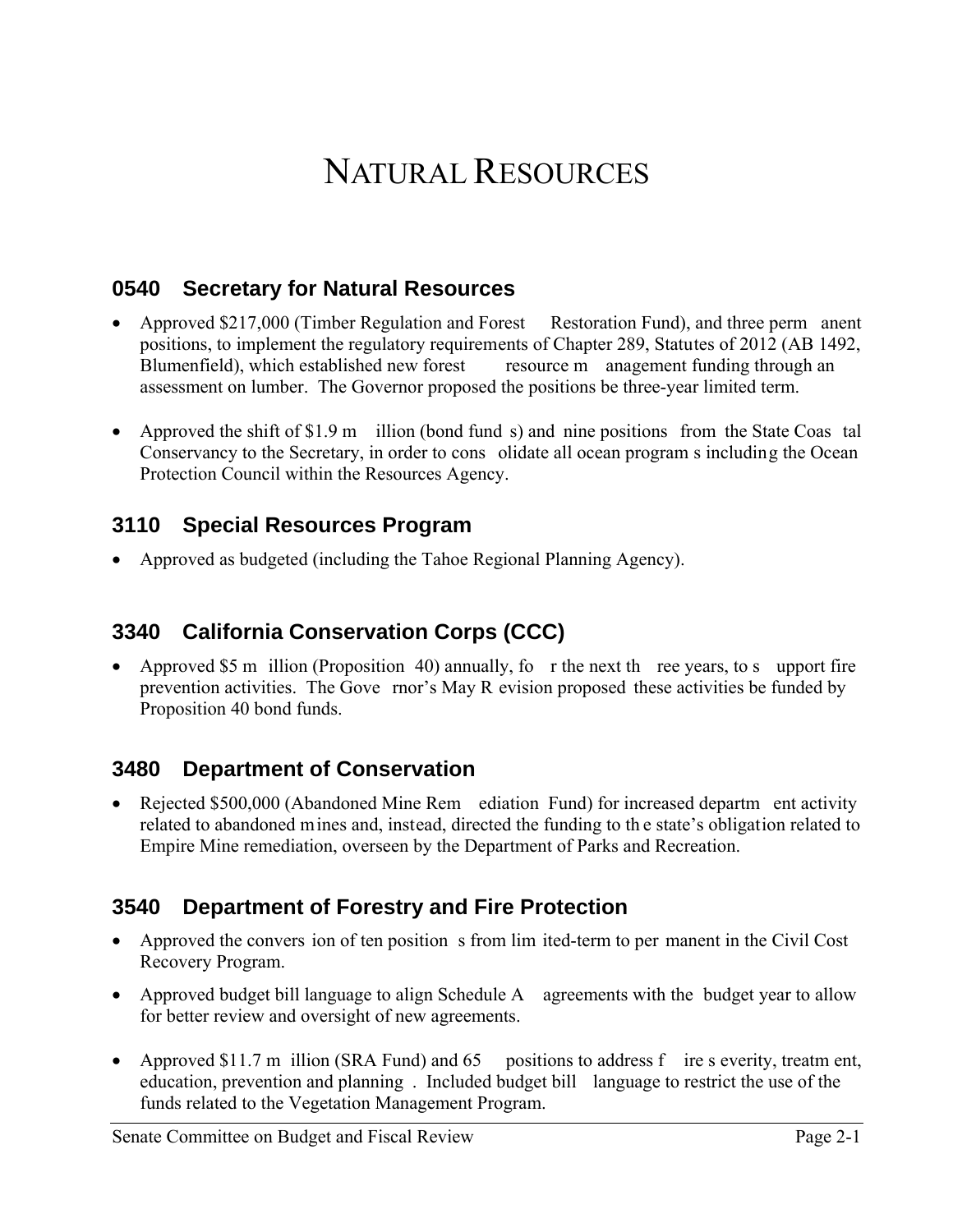• Approved \$967,000, six permanent positions (Timber Regulation and Forest Restoration Fund), and three permanent positions to implement the expans ion of timber harvest plan reviews, a s required by Chapter 289, Statutes of 2012 (A B 1492, Bl umenfield), which established new forest resource management funding through an assessment on lumber.

# **3600 Department of Fish and Wildlife (DFW)**

- Approved \$12.1 million (Salton Sea Restoration Fund) for monitoring and pilot stu dies related to the Salto n Sea Habitat resto ration. Approved \$28 m illion (Proposition 84 bon d funds) to construct managed ponds to support area wildlife.
- Approved \$4.3 m illion and 35 perm anent positions (T imber Regulation and Forest Restoration Fund), and three perm anent positions, to im plement the expansion of Tim ber Har vest Plan reviews, as required by Chapter 289, Stat utes of 2012 (AB 1492, Blum enfield), which established new forest resource management funding through an assessment on lumber.
- Approved \$2.5 m illion (W ildlife Restoration F und) for m anagement and oversigh t of stateowned land. Approved trailer bill language to clarify that revenue generated from leases is authorized to be used to im prove and m aintain the intrins ic and ecolo gical values of wildlife areas, ecological reserves and other DFW managed lands.

# **3720 California Coastal Commission (CCC)**

• Approved an augm entation of \$4 million (GF), including \$1 million lo cal ass istance and \$3 million state operations, to increase the state's funding for local coastal plan updates.

# **3760 State Coastal Conservancy (SCC)**

- Approved the shift of \$1.9 m illion (multiple bond funds), and nine position s from the State Coastal Conservancy to the Secr etary, in order to consolidate all ocean programs including the Ocean Protection Council within the Resources Agency.
- Approved a baseline funding realignm ent to implement the SCC 10-year funding plan, submitted in April, in order to manage bond funds over a longer period of time.

# **3790 Department of Parks and Recreation (DPR)**

- Approved \$1 m illion (DPR Fund) for three y ears, including budget bill languag e for Goa t Canyon Sediment Basin maintenance. Budget bill language directs the department to seek other funding for this project that is the result of polluted runoff from Mexico.
- Approved \$40.9 m illion, and 73.5 position s, to complete the m erger of the Departm ent of Boating and Waterways into the department, as the Division of Boating and Waterways.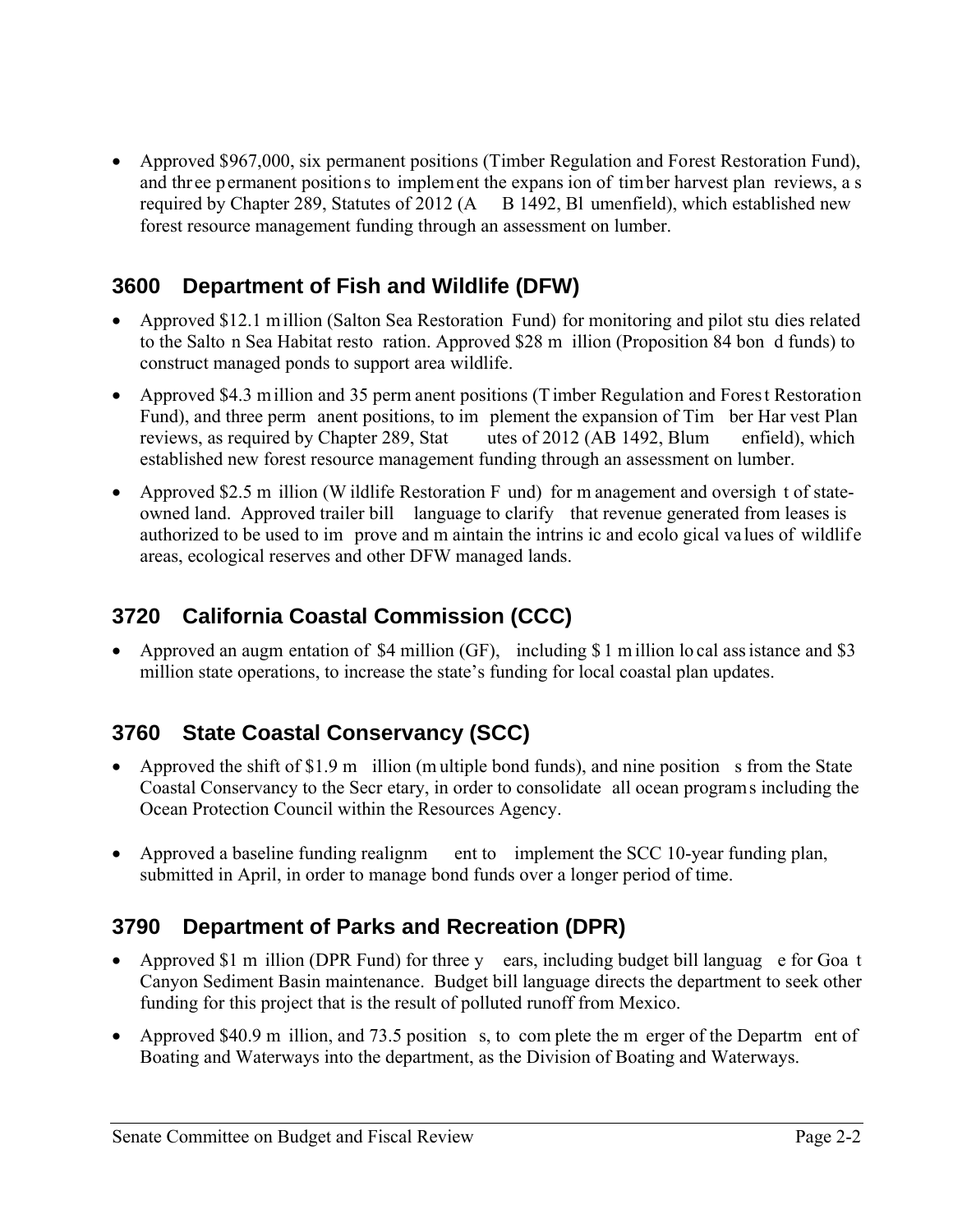- Approved the reappropriation of all Off-Highway-Vehicle (OHV) program requests. Approved trailer bill language requiring the department director to certify the f unding is available for full mitigation of OHV-related purchase prior to final acquisition.
- Approved \$1.2 million local assistance funding (Proposition 40) rather than state capital outlay funds to the Eastshore State Park for renovation by the local park district.
- Approved the transfer of the Di strict 11 Caltrans State B uilding to DPR for the long-term development of San Diego Old Town State Historic Park.

# **3860 Department of Water Resources (DWR)**

- Approved \$82.9 million (Proposition 1E bond funds) for continued implementation of the flood management system through the FloodSAFE Program.
- Approved \$37.7 m illion (Proposition 84 bond funds) ove r two years, for state's sh are of the restoration of Lake Perris Dam , to m aximize operational and recrea tional f acilities and remediate seismic and public safety concerns.
- Approved \$653,000 (Proposition 40 bond funds) each year, for three y ears, to sup port a realtime ground-based m easurement network of snowpack, soil m oisture, and vegetation state across watersheds. This practical research is intended to provide interpretation and integration of re mote sensing data and inform ation management to help DWR estim ate runoff in critical watersheds.
- Approved \$10 m illion (Proposition 40 bond funds) to provide for the state's share of a state, local, and federal project on the Sacramento River. The project will include the installation of a fish screen for Anadromous fish protection and enhancement at the water intake project on the Sacramento River.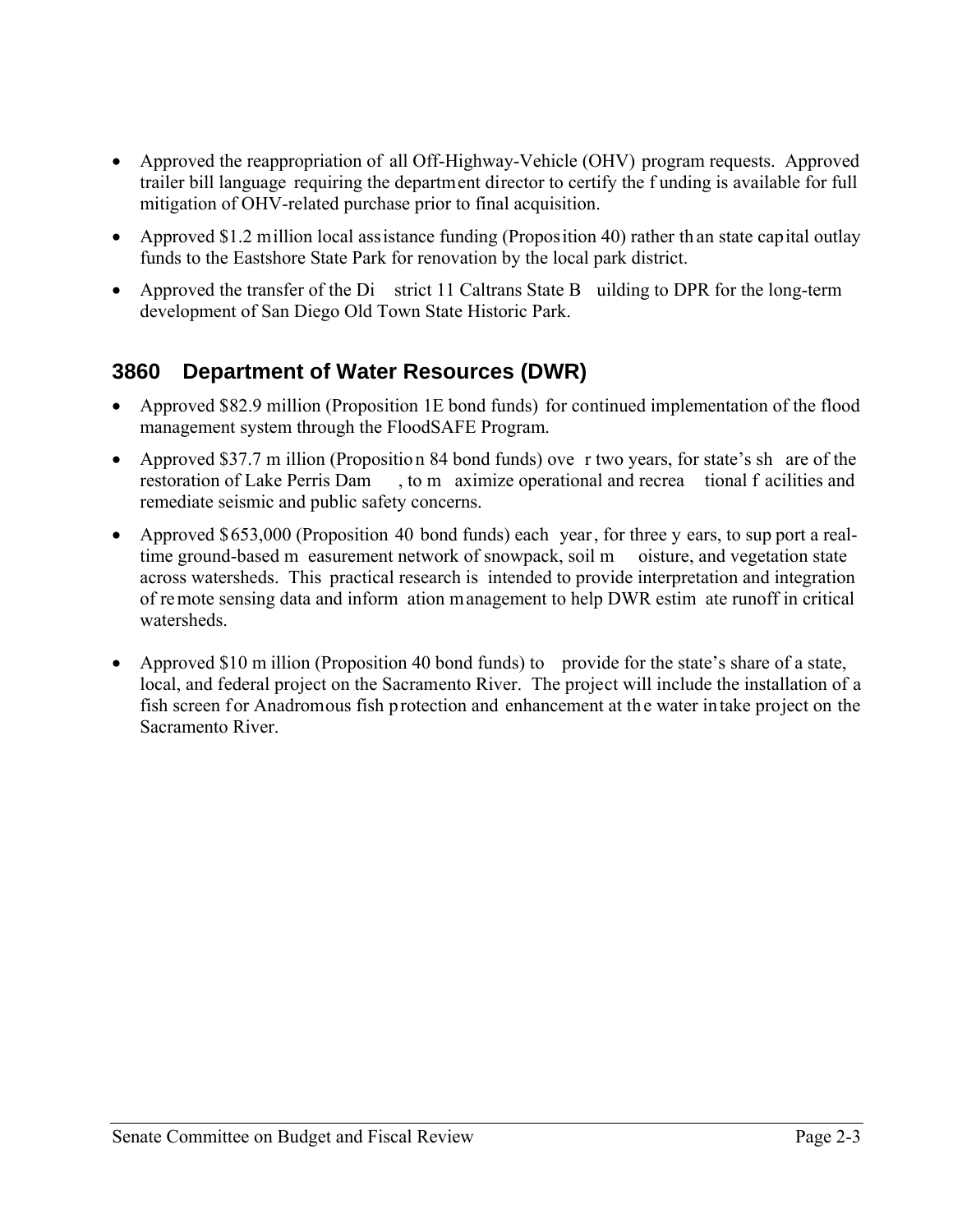# ENVIRONMENTAL PROTECTION

## **0555 Secretary for Environmental Protection**

 Approved a reduction o f \$2.3 m illion and ten position s to im plement the tr ansfer of Office of Education and the Environm ent from the Secretar y to the Departm ent of Resources Recycling and Recovery.

## **3900 Air Resources Board (ARB)**

- Approved a \$500 m illion loan from the Greenh ouse Gas Reduction Fund (GHG Fund) to the General Fund.
- Approved \$1.3 m illion, and two position s from the GHG Fund rather than the Cost of Implementation Account, to enhance oversight of Cap and Trade auction activities and budgetary administration.

## **3930 Department of Pesticide Regulation**

 Approved \$1.4 million (Department of Pesticide Regulation Fund) and five positions to address the mitigation of pesticide use in the environment and to increase the enforcement of the state's pesticide regulations and the speed of pesticide product reviews and approval. Provided provisional language to require the departm ent to provide five risk assessm ents by June 30, 2014.

## **3940 State Water Resources Control Board**

- Approved \$7 m illion f or sm all disadvantag ed community wastewate r proje ct g rants to be funded by the State Water Pollution Control Revolving Fund, Small Community Grant Fund.
- Approved \$700,000 (Waste Discharge Perm it Fund), on a one-time basis, to develop and adopt water recycling criteria for i ndirect potable reuse through an interagency agreem ent with the Department of Public Health.
- Approved \$620,000 (Timber Regulation and F orest Re storation Fund) and nine p ositions to implement the regulatory requirem ents of Chapter 289, Statut es of 2012 (AB 1492, Blumenfield), which established new forest resource m anagement funding through an assessment on lumber.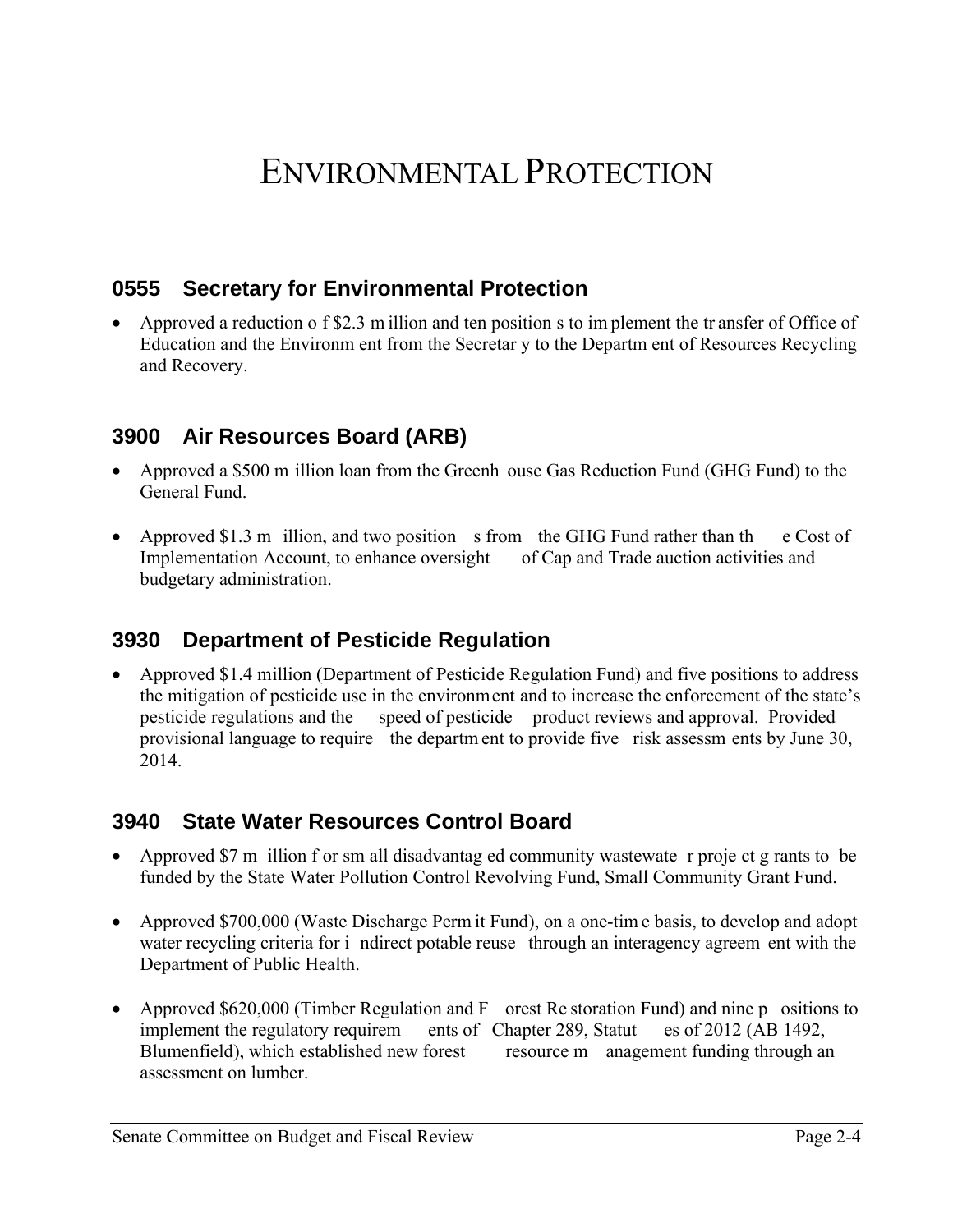- Approved \$969,000 (Waste Discharge Permit Fund) to increase enforcem ent of nitrate contamination and provide greater groundwater monitoring.
- Approved \$800,000 (Waste Discharge Permit Fund) to increase beach water quality monitoring.

# **3960 Department of Toxic Substances Control (DTSC)**

 Approved a fee reform proposal for the Hazardo us Waste Control Account, which will prov ide structural funding stability at the departm ent by allocating f ees m ore equitably across the universe of hazardous waste generators.

# **3970 Department of Resources Recycling and Recovery (CalRecycle)**

- Approved \$2.3 million and ten positions to implement the transfer of Office of Education and the Environment from the Secretary to the Department of Resources Recycling and Recovery.
- Approved a proposal to reform the Beverage C ontainer Recyc ling Program funding structure and collection m ethods to provide structural stability and in creased financial m anagement oversight.

# **3980 Office of Environmental Health Hazard Assessment (OEHHA)**

• Approved \$577,000 and three p ositions from the GHG Fund, rather th an the Cost of Implementation Fee, to identify disadvantaged communities in California that will benefit from investments made by the state from Cap and Trade allowance proceeds.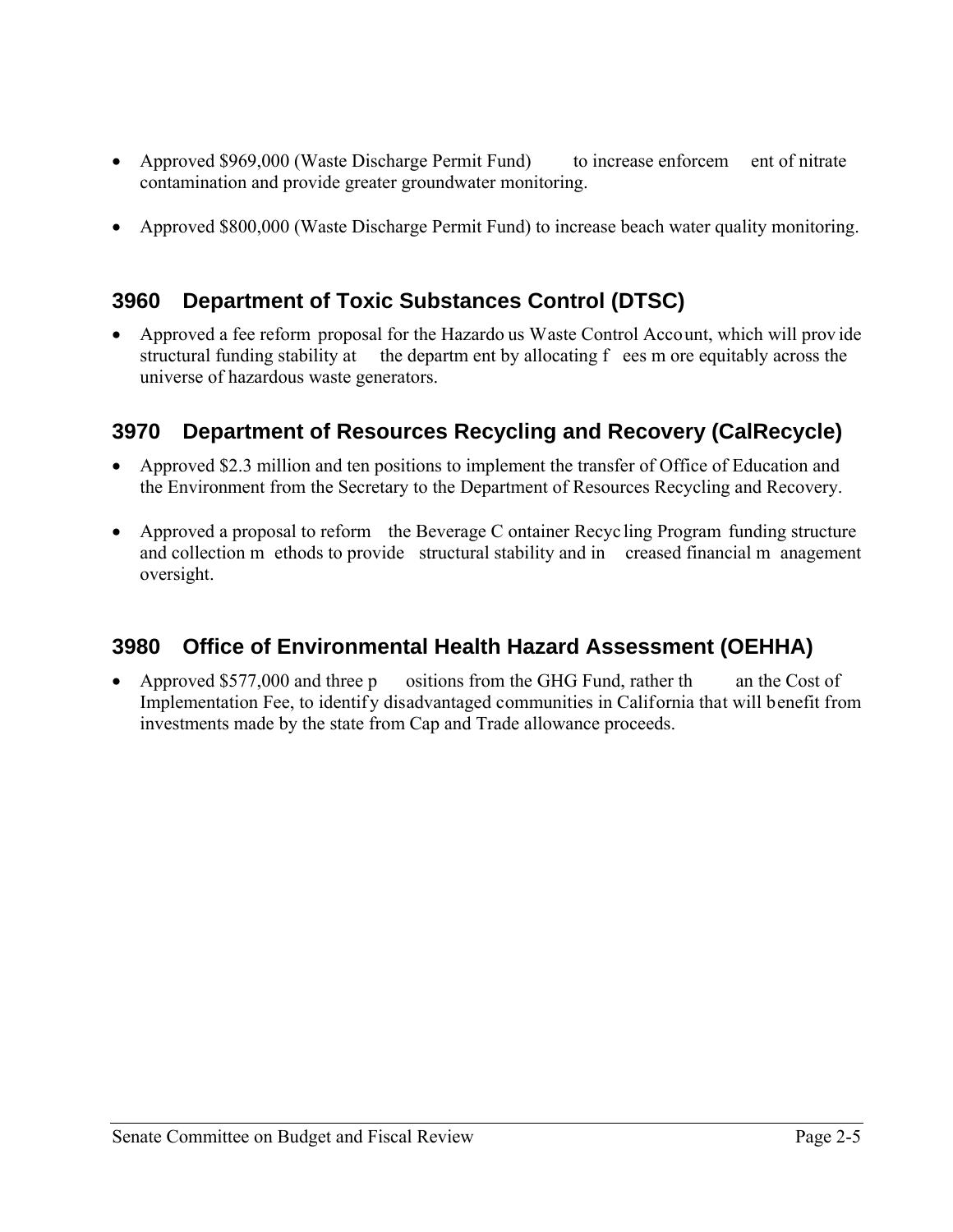# ENERGY AND UTILITIES

# **3360 California Energy Commission (CEC)**

- Approved \$160 m illion and 55 positions from Investor-Owned Utility ratepayer funds for the implementation of the Electric Program Invest ment Charge (EPIC). Trailer bill language restricts the use of the funds to those within the Investor-Owned Utility areas.
- Approved a multi-year plan for the reduction of positions and expenditures related to the Public Goods Charge (PGC) for renewable energy program s and the Public Interest Energy Research Program. This plan is necessary due to the sunset of the PGC on January 1, 2012. The first year reduction includes a reduction of \$980,000 (PGC) and nine positions.
- Denied \$4 m illion (Energy Resources Program Account) and eight positions for the California Energy Commission, to provide technical assistance to small local educational agencies. This funding was intended to help id entify cost-effective energy sa vings opportunities for K-12 school facilities, and to provide guidance on establishing baselines and tracking performance.

# **8660 California Public Utilities Commission (CPUC)**

- Denied \$210,000 ( multiple ratepay er funds) and the ree position s for the establishement of a budget office at CPUC. Requires th e CPUC to ab sorb or convert these positions from existing ten budget control officer positions acknowledged in budget hearings. R equired the CPUC to report back, on Septem ber 1, 2013, on its progre ss in establishing a new budget office and filling the positions.
- Approved trailer bill language allowing the Lawrence Liverm ore National Laboratory to provide cyber security research to b enefit the Investor-Owned Utilities and set par ameters for this program.
- Approved trailer bill language that prohibits the CPUC from creating no n-state entities through decisions, settlem ents, rules, orders, or m ergers, without a legislative approval process, with anything but shareholder funding.
- Approved trailer bill language that prohibits the CPUC from awarding contracts to nonprofits in which a sitting commissioner serves as an employee, officer or director.
- Denied \$88,000 (Electricity Program Investm ent Charge) and one position for oversight of the EPIC program, proposed to be adm inistered by the Energy Resources Developm ent Commission. Required the CPUC to account for all positions and expenditures used to develop and adjudicate this program, with a report back to the Legislature on January 10, 2015.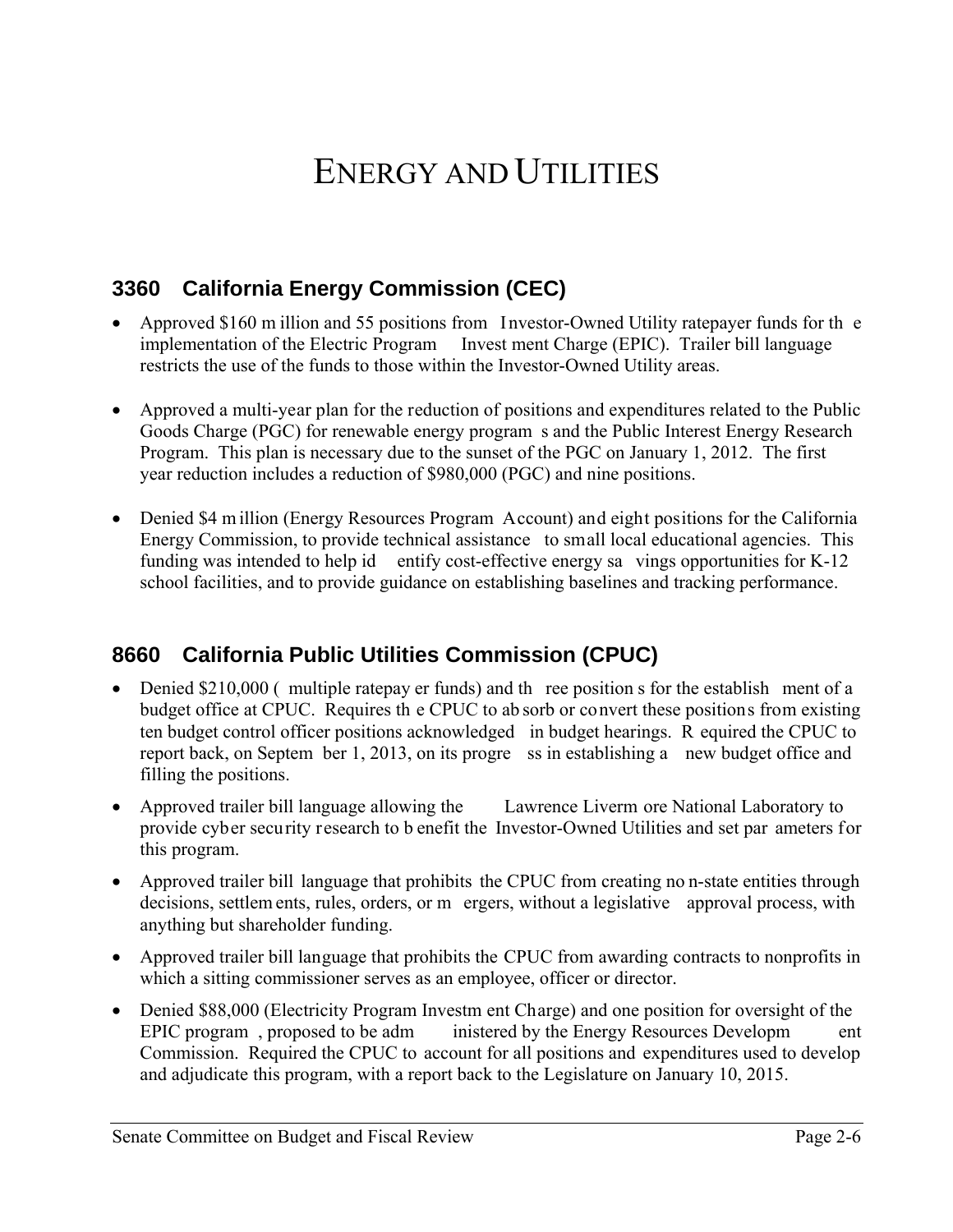- Denied \$88,000 (PUC Utilities Reimbursement Account) and one position for expanded policy programs at the CPUC, including demand-side program facilitation and expansion.
- Approved \$231,000 and two adm inistrative law judge positions to implement the requirements of recently passed legislation.
- Approved \$330,000 (Public Transportation Account, St ate Transportation Fund) to oversee the design and construction of California's High Speed Rail system.
- Approved five positions and \$391,000 for the Di vision of Ratepayer Advocates (DRA) for energy financial examiners, water auditors and natural gas safety workload.
- Approved trailer bill language to provide independence of the DRA from CPUC by creating the Office of Ratepayer Advocates, al lowing for a separate process for budget subm ission outside the CPUC, and allowing the DRA to employ its own attorneys.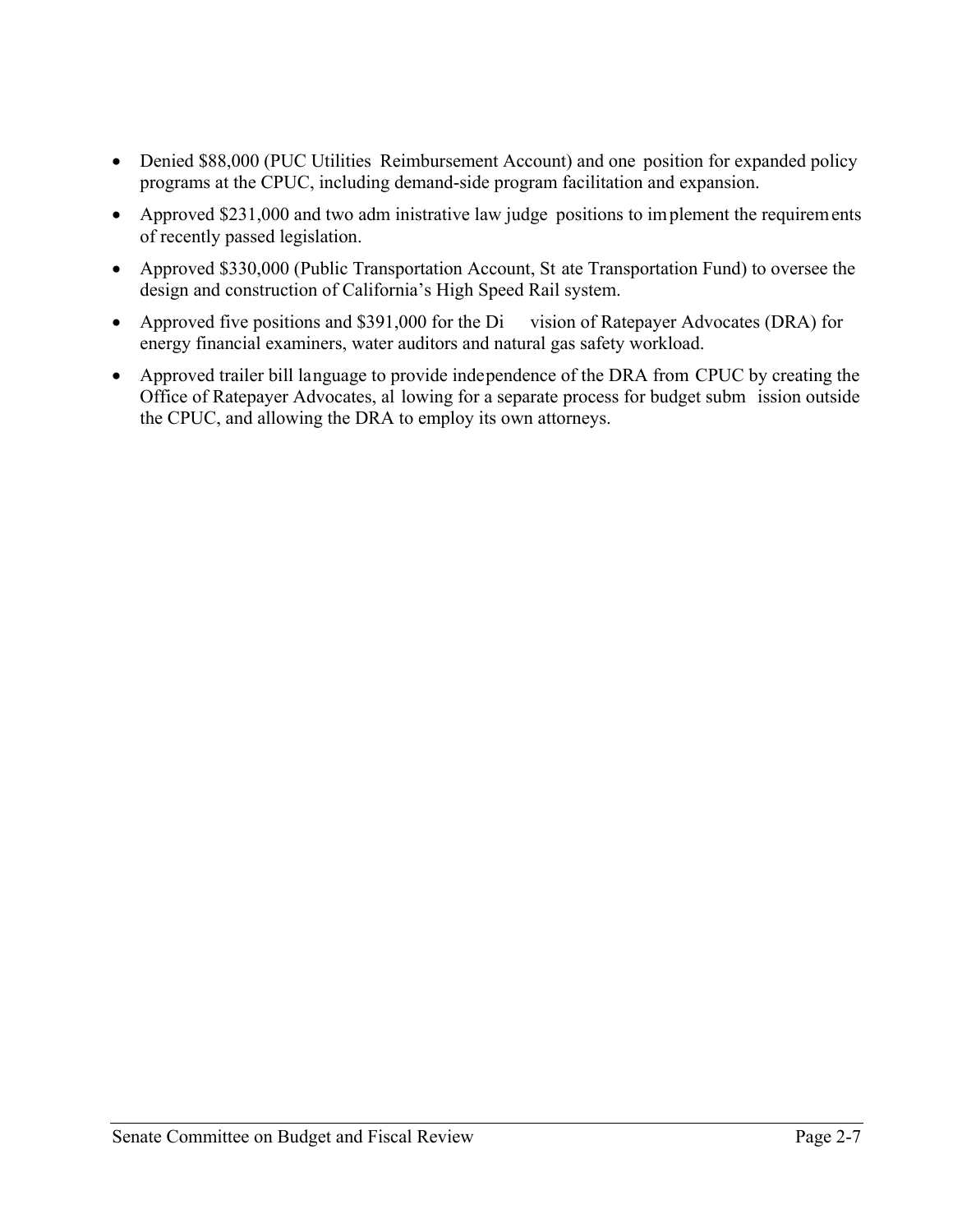# FOOD AND AGRICULTURE

## **7300 Agricultural Labor Relations Board**

 Approved \$502,000 (Labor and W orkforce Development Fund) and four positions to allow the board to fund location-specific personnel and trav el, as required by California's diverse labor needs.

## **8570 Department of Food and Agriculture (CDFA)**

- Approved \$577,000 (Specialized License Plate Fund) to aw ard grants to agricultural education organizations with funds receiv ed from the sale s and renewals of the specialized agricu lture license plate.
- Approved \$2.5 million (Department of Food and Agriculture Fund) for two years and \$1 million (GF) for one year to provide resources to enhance the Asian Citrus Psyllid and Huanglongbing Mitigation Project. The Asian Citrus Psyllid are the carriers for Huanglongbing disease, which is fatal to citrus trees.
- Approved reappropriation of funds (Public Bu ilding Construction Fu nd and State Highway Transportation Fund) for the Yerm o Agriculture Inspection Station for acquisition, prelim inary plans, working drawings and construction. Approv ed provisional and supplem ental language to require the department to submit a new budget for the station by January 10, 2014.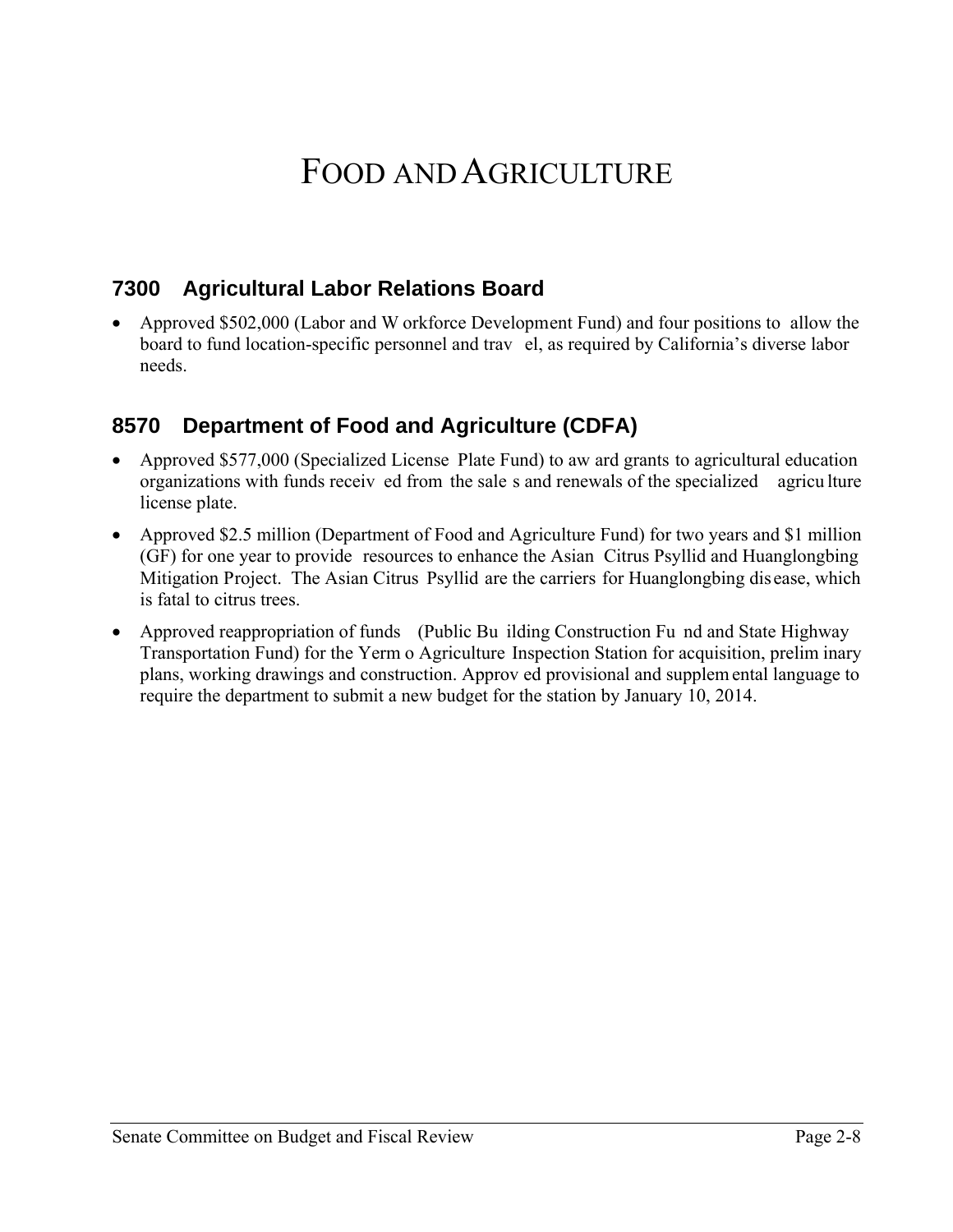# TRANSPORTATION

### **2660 DEPARTMENT OF TRANSPORTATION**

- Approved the shift of truck weight fees as the fi rst pledge for the paym ent of bond debt service for certain bonds, with the "enha nced" structure designed to incr ease security. Approved shift of \$67 million in miscellaneous revenues to the General Fund for paying debt service for 2013- 14.
- Allotted additional Proposition 1B bond appropriations across multiple departments, as follows:
	- o \$80.7 million for Trade Corridors Improvement Fund
	- o \$40.8 million for State Route 99
	- o \$14.4 million for Local Bridge Seismic Retrofit
	- o \$78.0 million for State Highway Operations
	- o \$0.5 million for Grade Separations
	- o \$43.8 million for Intercity Rail
- Reduced capital outlay support po sitions by 2 56, and \$36 .3 m illion, to accoun t for redu ced workload from American Recovery and Reinvestment Act and Proposition 1B bond authority.
- Rejected A dministration trailer bill language consolidating m ultiple program s into an active transportation program and reinstated funding for existing stand-alone program s and approved budget bill language direct ing the consideration of legislat ion for the Active T ransportation Program.
- Adopted, in large part, zero-ba sed budgeting proposals for the Divi sion of Local Assistance, Division of Transportation Planning and the Equipment Program.
- Provided an additional \$28.6 m illion to state- supported A MTRAK routes—Capitol Corrido r, San Joaquin and Surfliner—to meet federal support requirements.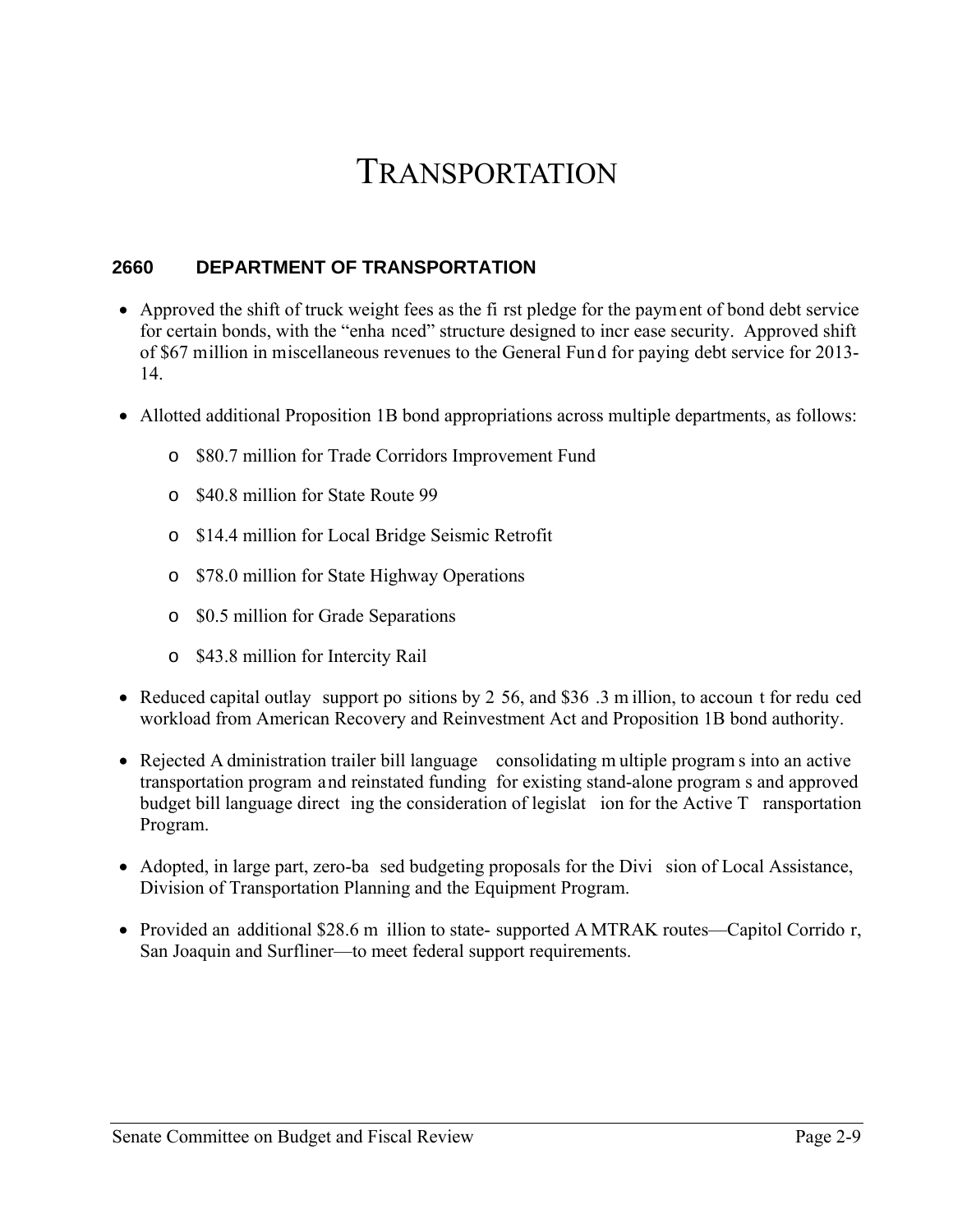### **2665 HIGH-SPEED RAIL AUTHORITY**

- Approved the staff management plan to increase state capacity to administer the high-speed rail project, including: 20 ad ministration and programming positions and \$1.6 m illion; 44 positions and \$4.8 m illion for adm inistrative and p rogram functions; and \$4. 4 m illion for pro ject management and oversight activities.
- Permitted a loan of \$ 26.2 m illion from the Public T ransportation Account to fund the department, pending the conclusion of the validation action with respect to the bond issuance.

## **2720 CALIFORNIA HIGHWAY PATROL**

- Approved \$1.5 m illion for the departm ent's site se lection and site acq uisition plan, together with reporting requirements to develop guidelines for the appropriate use of build-to-suit and capital outlay procedures for infrastructure procurement.
- Increased d epartment funding by \$17.0 m illion for the purchase of three helicopters and one airplane, along with reporting language requiring a determ ination of the departm ent's actual needs and acquisition plan.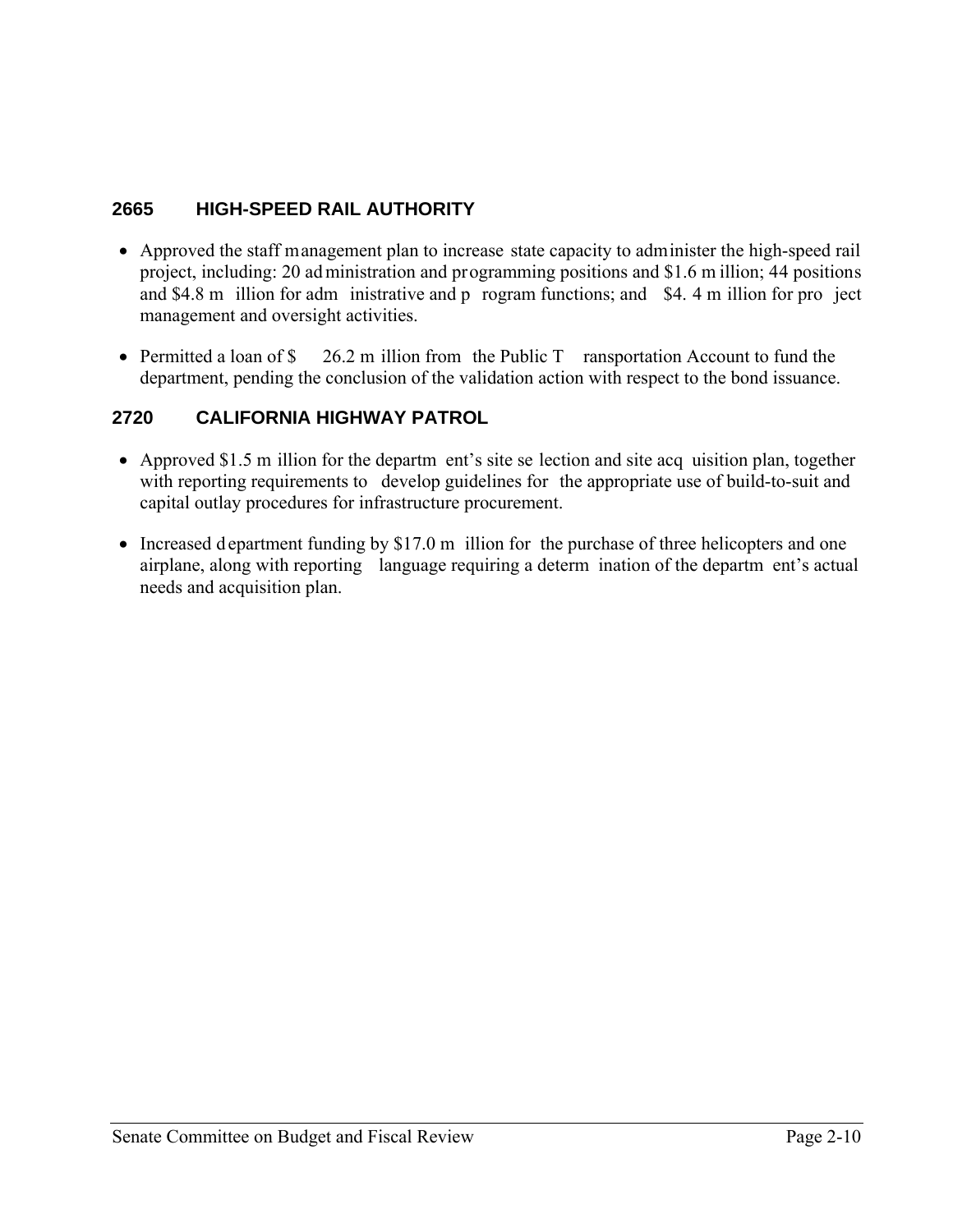# **HEALTH**

#### **0530 CALIFORNIA HEALTH AND HUMAN SERVICES AGENCY**

- Office of the Patient Advocate. Approved request of \$184,000 (Office of Patient Advocate Trust Fund) and 1.0 two-year limited-term position to develop a Complaint Data Reporting System, as required by AB 922 (Monning, Statutes of 2011). This includes \$67,000 for ongoing technical/statistical support from the National Committee for Quality Assurance and \$12,000 to cover expenses associated with the design, tr anslation, printing, prom otion, and dissem ination of the annual complaint reports and annual stakeholder preview sessions.
- Office of System s Integration—CalH EERS. Approved \$119,150,286 in reimbursem ent authority to provide project m anagement services for the design, developm ent, implementation and operation/maintenance for the California Healthcare Eligibility, Enrollment and Retention System (CalHEERS) Project.

#### **0977 CALIFORNIA HEALTH FACILITIES FINANCING AUTHORITY (CHFFA)**

- Investment in Mental Health W ellness—Infrastructure Grants. Adopted proposal to invest a total of \$206.3 m illion in m ental health well ness. Of this total am ount, \$149.8 m illion is appropriated to CHFFA for the following:
	- o Crisis Residential Treatment Beds \$125 m illion one-time GF to provide grants to expand existing capacity by at least 2,000 re sidential rooms over two years. These funds are to be used to leverage other private and public funds.
	- o Mobile Crisis Teams \$2.5 million one-time GF to purchas e vehicles to be used for mobile crisis teams and \$6.8 million ongoing (\$4 million Mental Health Services Act Fund State Adm inistration and \$2.8 million federal funds) to support m obile crisis support team personnel.
	- o Crisis Stabilization Units \$15 million one-time GF to provide grants to increase the number of crisis stabilization units.
	- o \$500,000 in one-tim e Mental Health Services Act State Adm inistration funds for CHFFA to develop the above-specified grant programs.

### **4120 EMERGENCY MEDICAL SERVICES AUTHORITY**

• Approved as budgeted.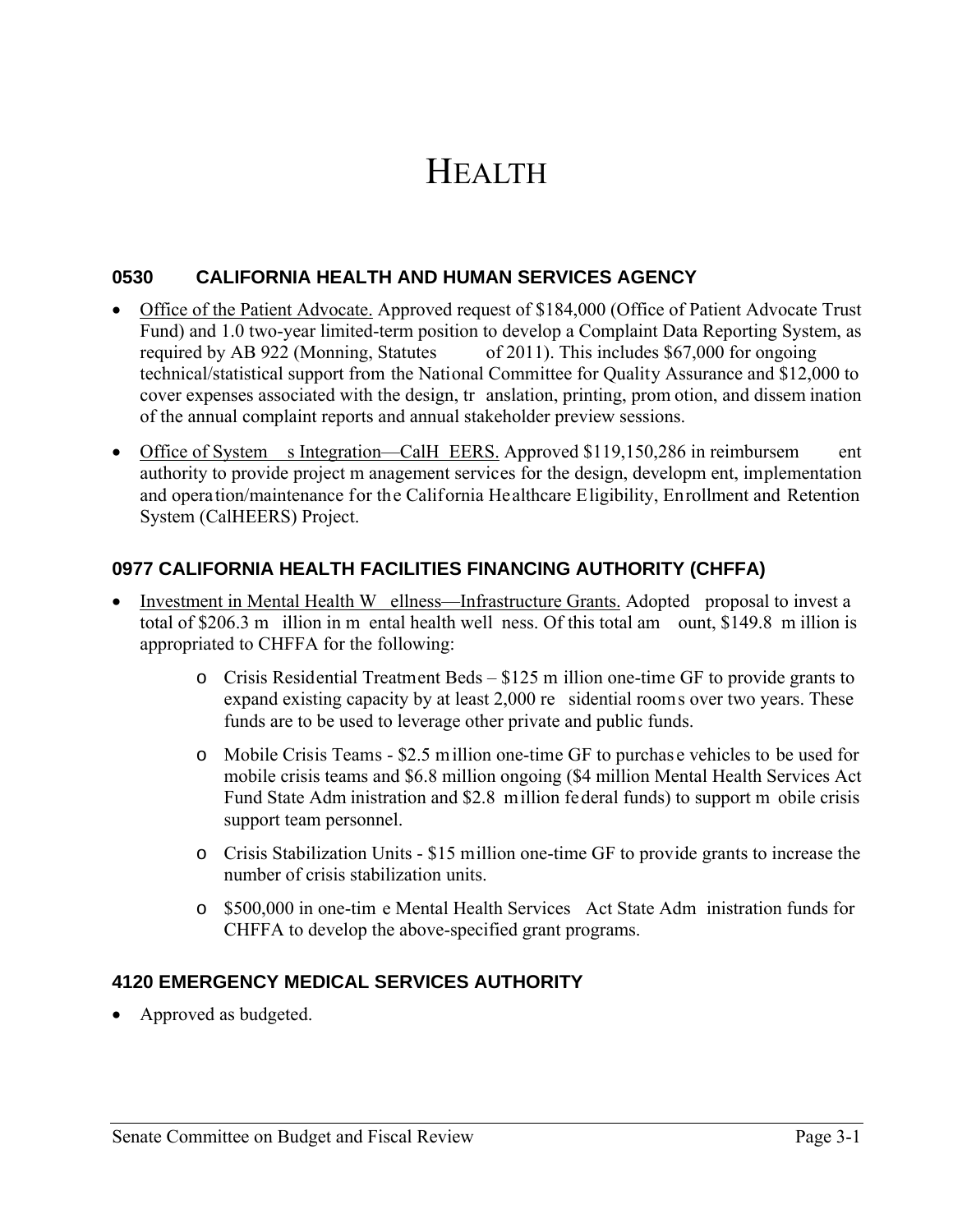## **4140 OFFICE OF STATEWIDE HEALTH PLANNING AND DEVELOPMENT (OHSPD)**

- Investment in Mental Health W ellness—Crisis Managem ent Training.Adopted proposal to invest a total of \$206.2 million in mental health wellness. Of this total amount, appropriated \$2 million (Mental Health Services Act Fund St ate Adm inistration), an d adopted budget bill language, to provide training in the areas of cr isis m anagement, suicide prevention, recovery planning, and targeted case m anagement and to facilitate em ployment of Peer Support classifications.
- Five-Year Workforce and Education Training Plan. Approved reque st for \$196,000 Mental Health Services Act (MHSA, Proposition 63) Fund to contract with an independent evaluator to develop and carry ou t a needs ass essment that will inform its required Five-Ye ar MHSA Workforce Education and Training Plan.
- Health Care W orkforce Developm ent. Approved request for extens ion of three lim ited-term positions responsible fo r proactive Health Prof essional Shortage Area, Medically Underserved Area, and Medically Underserved Population designations; and the extension of its one lim itedterm position responsible for continuing the implementation of the healthcare reform work plan.
- The California Endowm ent Grant. Approved the request for \$14 m illion and one staff person for the Health Professions Education Foundation for health professional scholarship and loan repayments, and \$7 million for the Song-Brow n Program to provide funding to health professional training instituti ons to tr ain Fam ily Practice P hysicians, Fam ily Nurse Practitioners, and Prim ary Care Phy sician Assis tants. Thes e funds are part of a \$5 2 million, over four years, grant from the California Endowment.

## **4150 DEPARTMENT OF MANAGED HEALTH CARE (DMHC)**

- Medi-Cal Dental Managed Care. Approved the Governor's proposal to convert two limited-term positions to address the increased workload attributable to the expanded oversight of the Medi-Cal Dental Managed C are (DMC) plans and the transitio n of the He althy Fam ilies Progr am (HFP) children to the Medi-Cal DMC program. Also approved \$130,000 for consultant services.
- Coordinated Care Initiative (CCI)/Duals Demonstration Pilot Project. Approved the Governor's proposal to extend 13 positions, add 3.5 new lim ited-term positio ns, and \$3 34,000 for consultant services, to address the new workload attributable to the evaluation of plan readiness Demonstration Pilot Project/Coord inated Car e **Initiative**
- Medi-Cal Managed Care Rural Expansion. Approved request for four position s and \$325,000 in consultant services to address the workload associated with th e expansion of Medi-C al managed care into 28 rural counties, as required by AB 1468 (a 2012 budget trailer bill).
- Health Benefit Exchange. Approved request fo r three 18-month lim ited-term positions for DMHC's Division of Licensing and five 12- month lim ited-term positions for DM HC's Help Center to a ddress work load a ssociated with en rolling consu mers into licensed m anaged ca re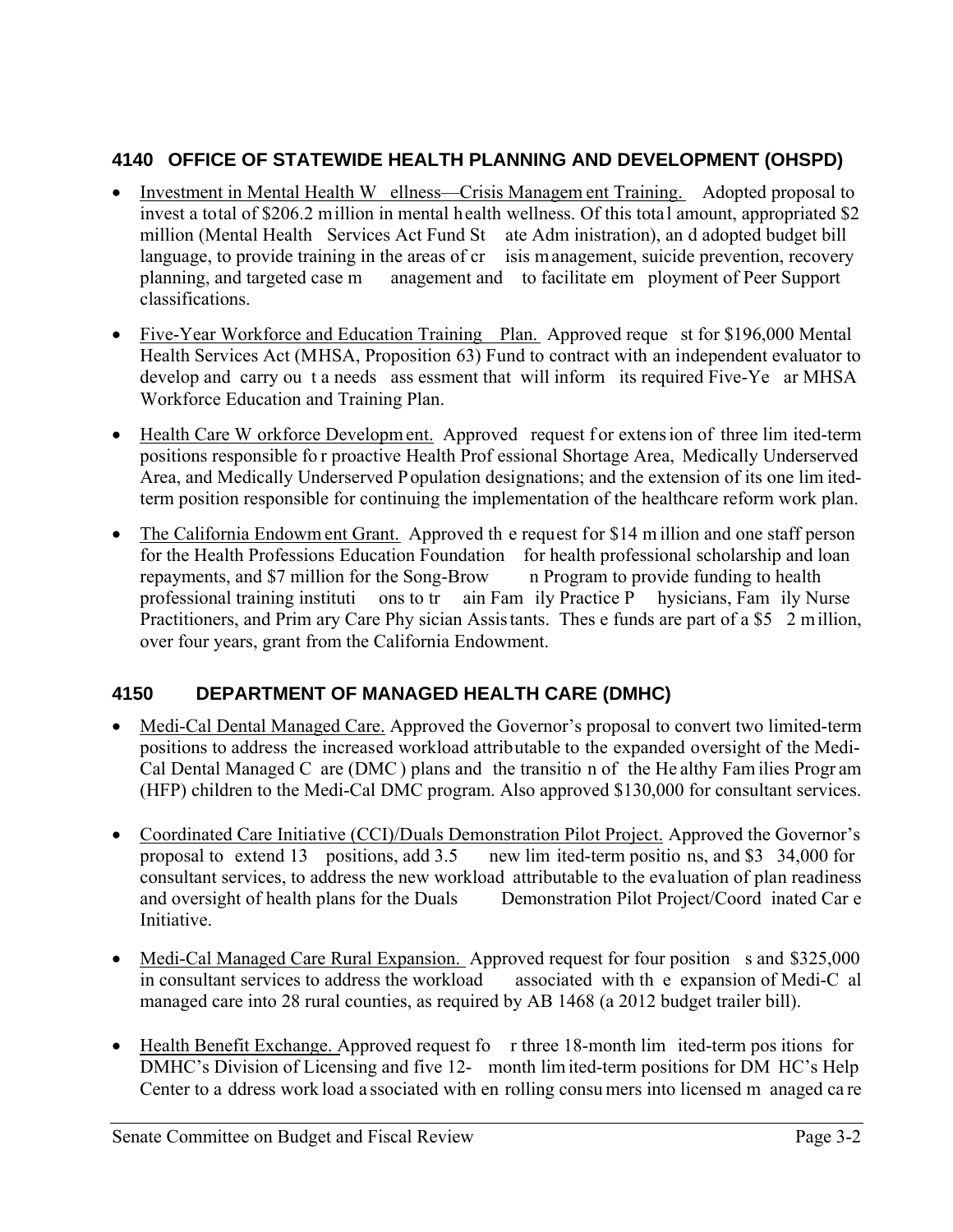plans and licensure/exp ansion of h ealth plan s pa rticipating in the Calif ornia Health Benef it Exchange.

- Affordable Care Act (ACA). Approved requ est to convert 13.0 lim ited-term position s to permanent and add one new perm anent position to address permanent workload resulting from implementation of the ACA.
- Network Adequacy Assessment of Healthy Families Program Transition. Approved request for four lim ited-term positions to add ress the inc reased workload attribu table to the network adequacy as sessments required for each of the four phases of the Healthy Fam ilies Program transition to Medi-Cal.

### **4200 DEPARTMENT OF ALCOHOL AND DRUG PROGRAMS (DADP)**

 Transfer of DADP Functions. A dopted trailer bill language to co mplete the elim ination of the Department of Alcohol and Drug Programs and the transfer its substance use disorder programs to the Dep artment of Health Care Services and the Offi ce of Problem Ga mbling to the Department of Public Health. Adopted add itional trailer bill lan guage to (1) continu e stakeholder involvement and input, and (2) continue legislative ove rsight of this adm inistrative transfer.

## **4260 DEPARTMENT OF HEALTH CARE SERVICES (DHCS)**

- Adult Dental Benefits. Restored partial Medi-Cal Adult Dental Benefits effective May 1, 2014 for \$55.3 million (\$16.9 m illion GF ). This par tial res toration includes preventive/diagnostic services, restoration services (a malgams, composite and s tainless steel crowns), and full m outh dentures. (These benefits were eliminated as an "optional" Medi-Cal benefit in 2009, due to the state's fiscal crisis.) With the expansion of Medi-Cal up to 138 percent of poverty for childless adults, under the federal Affordable Care Act (ACA), the state will take advantag e of 100 percent federal funding (January 1, 2014 through December 31, 2016) for these new enrollees.
- ACA Medi-Cal Expansion. Approved about \$1.7 billion federal funds and \$21 m illion GF to implement the Medi-C al expansion, as provide d under the federal Affordable Care Act. Approved \$26.4 m illion GF savings as a result of shifting certain pregn ant women to Covere d California, with Medi-Cal covering any cost-s haring and benefits not included under coverage obtained via Covered C alifornia. Increased by \$2.8 million GF to continue eligibility in Medi-Cal for newly qualified imm igrant parents with their children who are eligib le for Medi-Cal. Adopted a savings of \$2.6 million GF as a result of shifting newly qualified immigrant adults to Covered California, with Medi -Cal covering any cost-sharing and benefits not included under coverage obtained via Covered California. These actions were taken with the understanding that the Medi-Cal benefit package and all eligib ility issues will be addressed in the Special Session through SBX1 1 (Hernandez and Steinberg) and ABX1 1 (Perez).
- ACA Inclusion of Basic Mental Health Serv ices and Enhanced Su bstance Use Disorder Services in Medi-Ca l. Approved \$159.3 m illion (\$66.7 m illion GF) to expand no n-specialty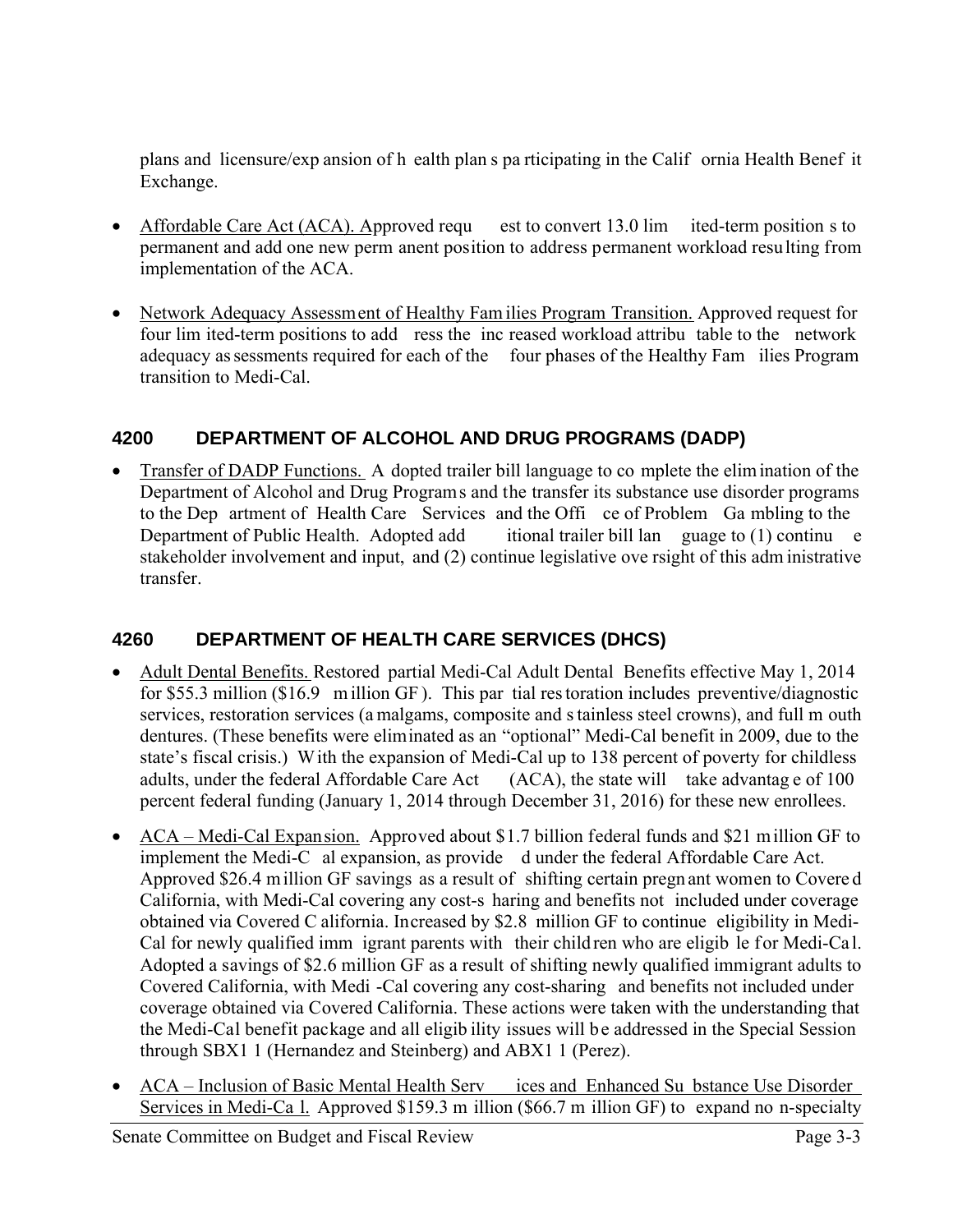mental health services and substance use disord er services into Med i-Cal s tarting J anuary 1 , 2014. This f unding supports the add ition of thes e services into th e Medi-Cal benefit pack age included in the Special Session bills SBX1 1 (Hernandez and Steinberg) and ABX1 1 (Perez).

- ACA Financial True-Up Mechanism . Adopte d modified trailer bill language regarding the establishment of a f iscal true -up m echanism to share in potential savi ngs resulting from the shifting of individuals previously covered through county indigent health programs to the Medi-Cal program under the expansion. T he Legislature's mechanism would take into consideration the differences between countie s (e.g., public hospital counties and County Medical Services Program counties) and would ensure counties m aintain adequate funding for ongoing indigent care, public health responsibilities, and infrastructure development.
- ACA Streamlining and Simplification of Medi-Cal. Adopted the Legislative Analyst's Office (LAO) estimate of \$104 m illion GF, or \$83 mill ion GF less than th e Administration, for the costs associated with in dividuals already elig ible for Medi-Cal enrollin g into the pr ogram as a result of eligibility an d redete rmination st reamlining provisions in the ACA. The LAO's estimates are based on research and adhere to a generally accepted methodology.
- ACA GF Savings Estim ate from State Rece iving Enhanced Federal Funding for Currently Eligible. Adopted trailer bill langu age to r equire the Adm inistration to estim ate and display in the Medi-Cal Program Estimate the GF savings attr ibutable to the receipt of enhanced federal funding for Medi-Cal eligibles who were previous ly calculated as being currently eligible and for whom the state received only a 50 percent federal matching assistant payment.
- ACA County Eligib ility Proc essing.Approved Governor's proposal to (1) provide an additional \$ 71.9 m illion GF for increased coun ty cos ts to im plement the ACA, (2) prov ide \$15.4 million GF for a cost of doing business incr ease for county staff who perfor m tasks as part of the Medi-Cal eligibility process, and (3) allow a rollove r of current yea r Medi-Ca l eligibility processing costs to the budget year (this is estimated to be between \$15 to \$35 million GF). Additionally, the Legislature provided, on a one-time basis, the ability to rollover no more than \$20 million in unspent funds from the current year CalWORKs single allocatio n to county administration with a maximum of \$120 million GF provided to county eligibility processing.
- ACA Enhanced Federal Funds for Preventiv e Services and Adult Vaccines. Increased GF savings to \$7.5 million as a result of enhanced federal funding available for preventive services and adult vaccines to also account f or the saving s in the Medi-Cal m anaged care. Governor's estimate only included \$ 2.5 million savings from fe e-for-service. Adopted trailer bill language necessary to exempt these servic es from cost-sharing in ord er to be elig ible for this enhanced federal funding percentage.
- ACA Medi-Cal Enrollm ent Assistance and Outr each Grants. Adopted trailer bill language to require DHCS to accept a gran t from the Ca lifornia End owment for Medi-Cal Enrollm ent Assistance (\$14 m illion) and M edi-Cal Outreach and Enro llment Grants to Community-Based Organizations (\$12.5 m illion) and obtain \$26.5 m illion in m atching federal funds for these purposes.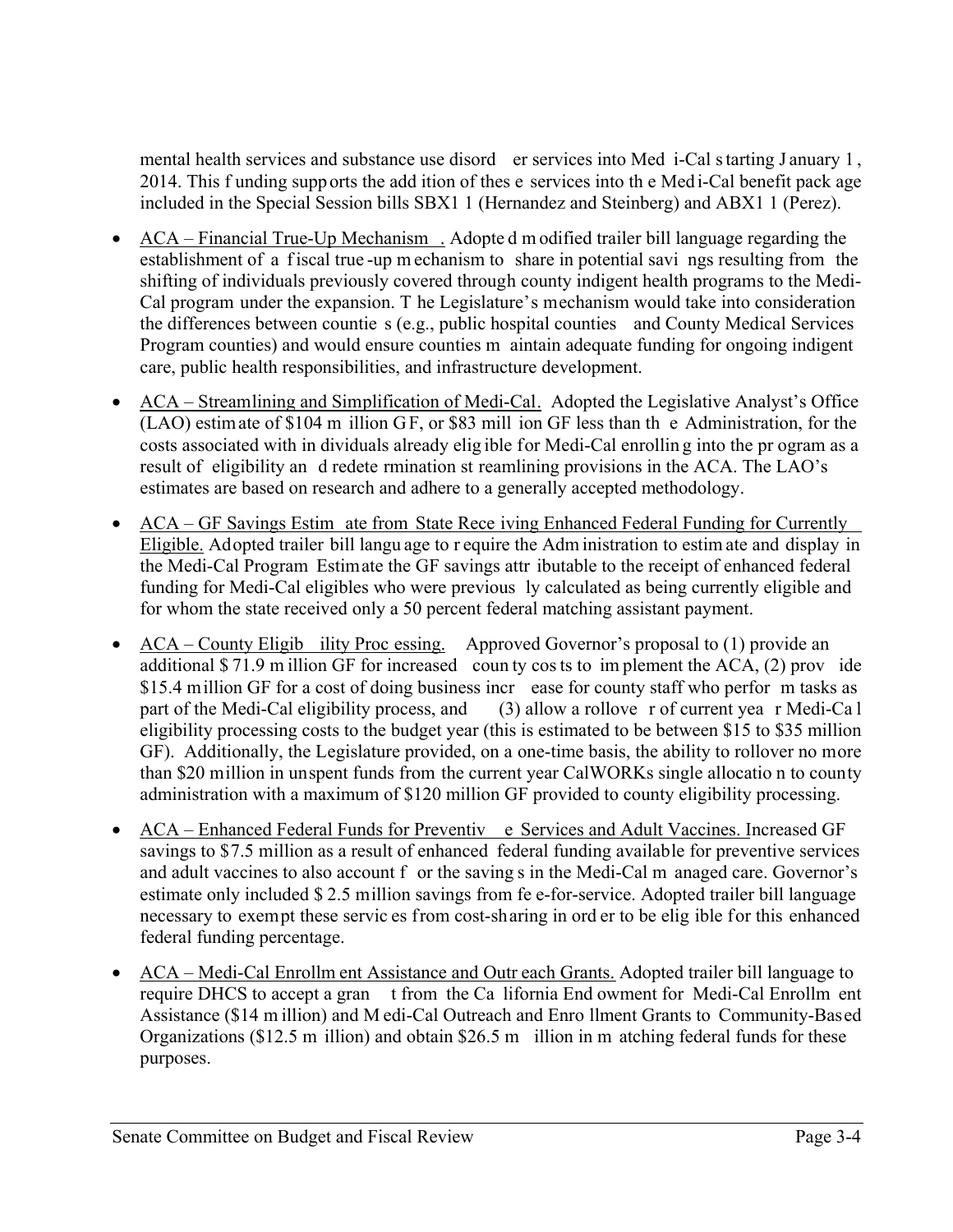- Provide Medi-Cal to Foster Care Y outh Turning 21. Adopted trailer bill language to continue Medi-Cal coverage for Foster Care Youth who turn 21 between July 1, 2013 and December 31, 2013 for \$900,000 GF. Effective January 1, 2014, per the ACA, these youth will rem ain eligible for Medi-Cal until age 26.
- Managed Care Organization Tax. A dopted Governor's proposal to permanently reauthorize the managed care organization tax. In 2012-13, the tax rate would be equal to the gross prem iums tax (2.35 percent) to generate \$128.1 million GF savings. The current year revenu es would be directed to the Healthy Fa milies Program. In 2013-14 and beyond, the rate would be equal to the state sales and use tax rate (3.9375 percent) and would generate about \$342.9 million in GF savings. In the budget year, it is projected that the MCO tax would generate \$644 million in revenue. H alf of these funds would be used to draw down federal Me di-Cal funds and then used to pay back Medi-Cal m anaged care plans. And the other half of these funds would be used to offset GF exp enditures for Medi-Cal m anaged care rates for children, seniors and persons with disabilities, and dual eligibles.
- Coordinated Care Initia tive (CCI) /Duals Demonstra tion P ilot Pro ject.Approved savings of \$119.6 million GF from the CCI and the extens ion of one position. Adopted placeholder trailer bill languag e to ex tend Medicare s pecial need s pl an con tracts to ensu re continuity of care. Referred Administration's proposed CCI trailer bill language to policy comm ittee, as CCI will be implemented no sooner than January 1, 2014.
- Enteral Nutrition Benefits. Approved \$3.4 m illion (\$1.7 million GF) to restore en teral nutrition benefits starting May 1, 2014.
- Dense Breast Tissue N otification. Modified the utilization esti mates regarding dense breast tissue notification for the Medi-Cal and Ev ery W oman Counts program for \$4.7 m illion GF savings.
- Eliminate Physician and Clinic Seven Visit Cap. Adopted trailer bill language to elim inate the seven visit cap on physician and clin ic visits, as it is evident th at this would not be approved by the federal CMS.
- Family Planning Services. Rejected the Gover nor's proposal to change the Fam ily Planning, Access, Care and Treatm ent (FPACT) program benefits for \$9.7 m illion GF savings, as justification for these changes had not been pr ovided to the Legislatur e and mo st of t hese benefits receive enhanced federal matching funds.
- AIM-Linked Infants T ransfer to DH CS. Adopted the Governor's proposal to transition AIMlinked infants, born to wom en whose income is from 250 to 300 percent of the federal poverty level, to DHCS.
- Hospital Qu ality Assurance Fee. Approved \$310 million in GF savings as a result of the extension of the Hospital Quality As surance fee for the second half of th e fiscal y ear. SB 239 (Hernandez and Steinberg) proposes to extend the fee, which sunsets December 31, 2013.
- Non-Designated Public Hospitals (NDPH) Reim bursement Methodology. Adopted the Governor's proposal to withdraw its chan ge in NDPH reim bursement m ethodology, as it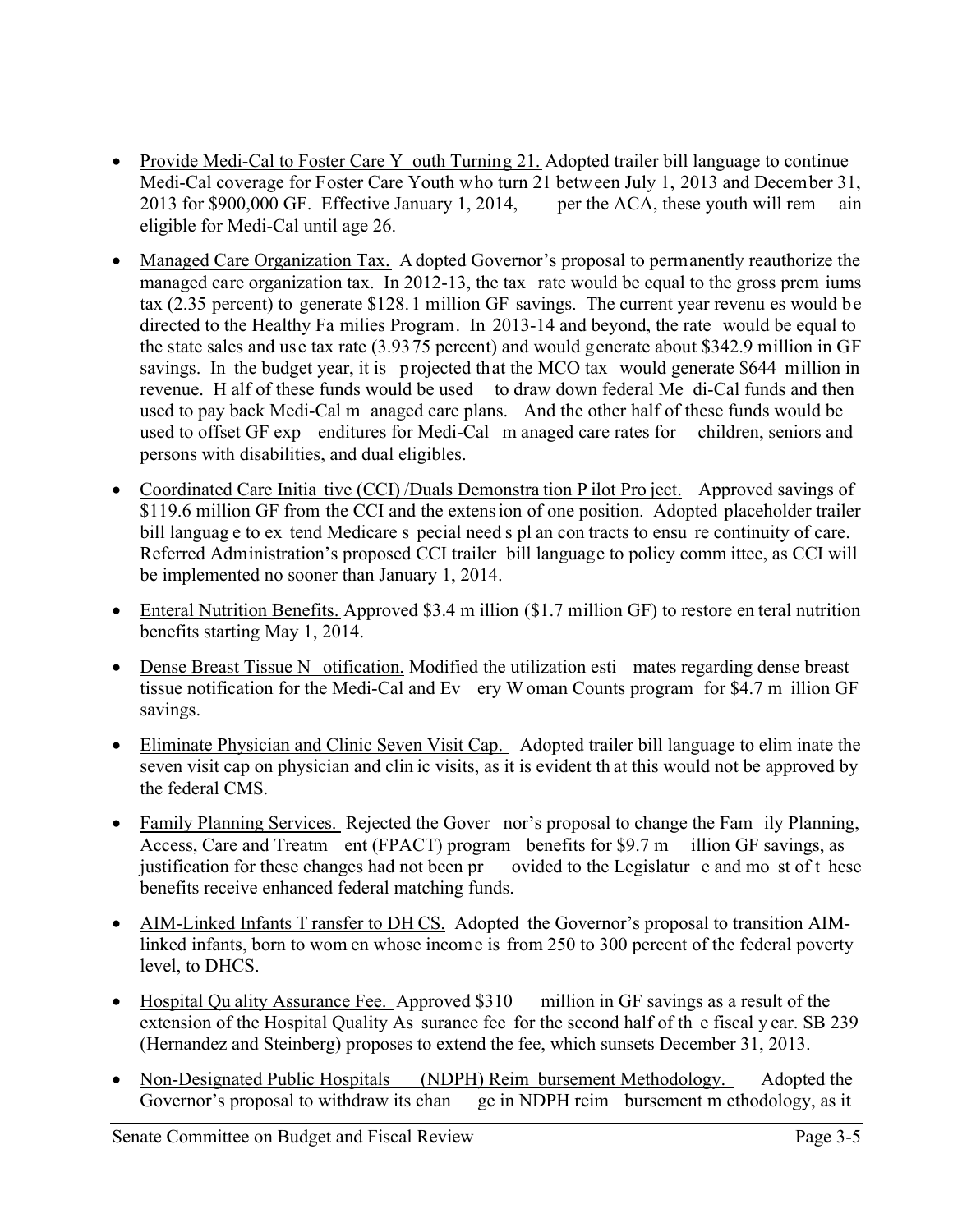appears that the federal CMS is not willing to a pprove this change. This results in an incre ase of \$94.7 million GF. (The proposed change in methodology was approved in the 201 2 budget.) Rejected the Governor's request for positions related to the change in NDPH reimbursem ent methodology as this proposal has been withdrawn.

- Transparency of State Plan Am endments (SPAs) and Waivers. Adopted trailer bill language to require DHCS to post on its website proposed S PAs, waiver amendments, and waiver renewals that it h as subm itted to the federal government. This would provide leg islative staff and stakeholders with the opportunity to review and comm ent on the state's im plementation of policy.
- Medi-Cal Managed C are and Early and Periodic Screeni ng, Diagnostic and Treatm ent (EPSDT). Adopted trailer bill language to incorporate the m easuring and evaluating of Medi-Cal managed care plans' screenings for mental health needs and their referrals for these services (to both Medi-Cal fee-for-servi ce providers and county m ental health plans) into the EPSDT performance outcome system. This effort would be informed by stakeholders, and a plan for the incorporation of these factors in to the outcom e system would be due to the Legis lature by October 1, 2014
- Transfer of Licensing of Mental Health Facili ties to DHCS. Adopted the Adm inistration's proposal to tran sfer perm anent position s and e xpenditure authority from the Departm ent of Social Services (DSS) to DHC S for licensing and quality im provement functions related to mental health services.
- Medi-Cal Specialty Mental He alth. Approved \$1.8 billion f ederal funds and \$33.4 m illion GF for Medi-Cal Specialty Mental Health Services.
- Drug Medi-Cal. Approved \$202.1 m illion (\$92 m illion federal funds and \$110 million local funds) for the Drug Medi-Cal program.
- Medi-Cal Coverage of County Medical Paro le and Com passionate Release. Approved Governor's proposal for one position to im plement SB 1462 (Leno, Statutes of 2012), which provides Medi-Cal to eligib le county inm ates on m edical parole and inm ates granted compassionate release. Adopted trailer bill language to ensure the cost neutrality of SB 1462.
- Managed Care Efficiencies. Approved the Gove rnor's May Revision re quest to withdraw a January budget proposal to implement Medi-Cal managed care efficiencies for \$135 million GF savings. It was unclear how the Administration planned to im plement this propo sal and it was unclear how this proposal would have impacted quality and access to care.
- Lock-In at Annual Open Enrollm ent.Rejected the Governor's propos al to establish an annual enrollment period for Medi-Cal; whereby, an enrollee could only change plans once a year.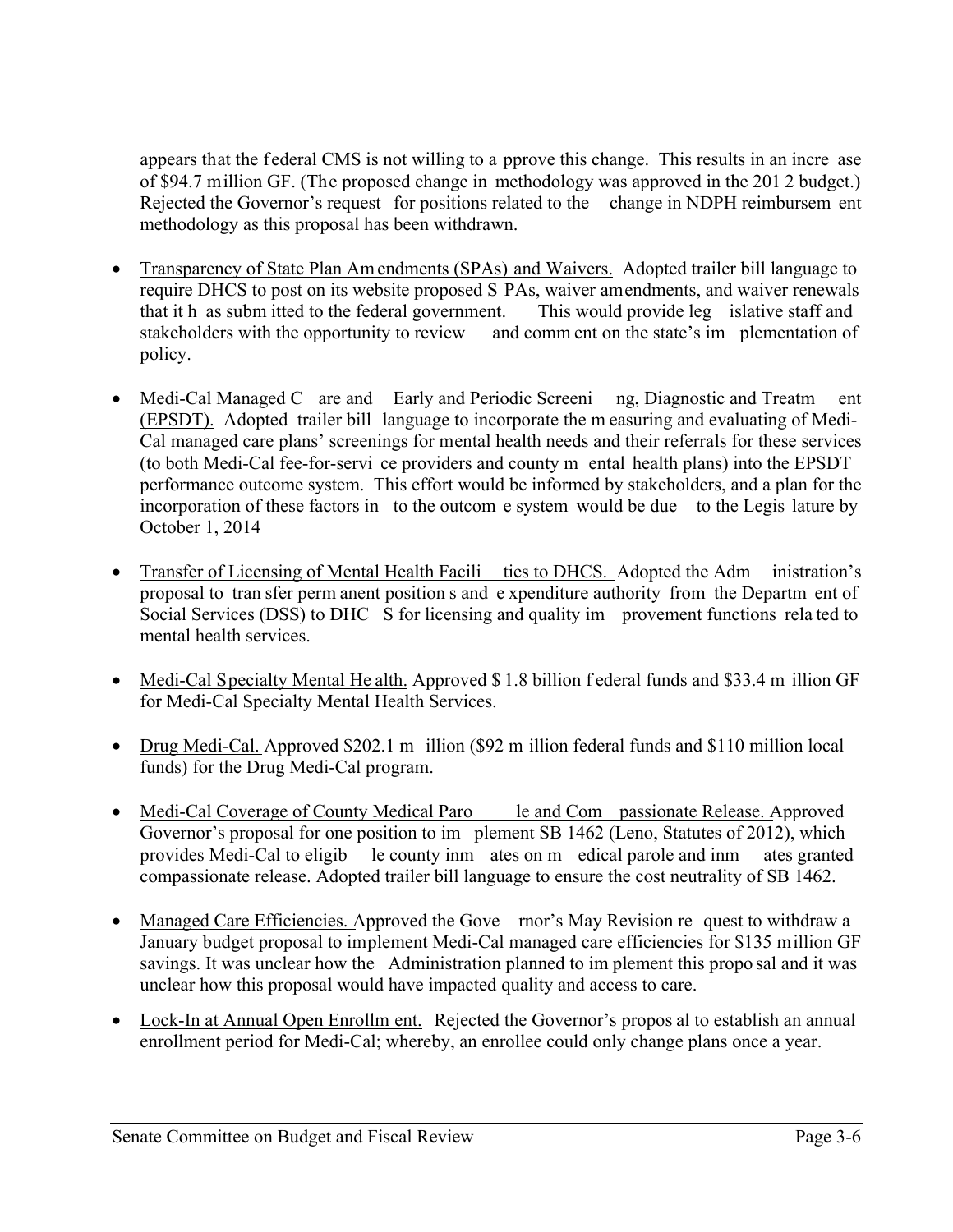## **4265 DEPARTMENT OF PUBLIC HEALTH (DPH)**

- AIDS Drug Assistance Program (ADAP). Modified the Governor's estimate for ADAP to more appropriately consider the transition of ADAP c lients to Medi-Cal and Covered California as part of the federal Affordable Care Act (ACA). Adopted trai ler bill language to require notification to the Legis lature if there is any pot ential risk of the ADAP program 's inability to provide services within its appropriation.
- Licensing and Certification. Approved Governor's proposal to add an additional 21 positions to address workload associated with state licensing surveys.
- Infant Botulism/BabyBIG. Adopted trailer bill language requiring DPH to subm it a plan to the Legislature on how it will add ress the f indings and recommendations from its r eview of the BabyBIG program to ensure that an adequate supply of the vaccine is available to meet demand.
- Small W ater System Technical Assistan ce Un it. Approved request for seven perm anent positions and \$2.7 million in contract funds to a ddress small community water sy stems that are currently not in compliance with primary drinking water quality standards.

## **4280 MANAGED RISK MEDICAL INSURANCE BOARD (MRMIB)**

• Approved as budgeted.

## **4440 DEPARTMENT OF STATE HOSPITALS (DSH)**

- Stockton Facility Activ ation. Ado pted the G overnor's pro posal of \$67.5 m illion GF for the activation of 514 beds at the new California Health Care Facility (CHCF) in Stockton (a total of \$114.9 million including full-year costs of existing positions authorized in 2012-13). At CHCF, DSH will be responsible for 514 licensed and Jo int Commission accredited beds, which will be known as the Stockton Psychiatric Program. These beds will include 432 intermediate level-ofcare beds for high-level (custody level IV) inm ates and 82 acute level-of-care beds, which will serve inmates of all custody levels.
- Personal Duress Alarm System. Adopted the Governor's proposal for \$16.6 million GF and four positions to install and s upport the Personal Duress Alarm System (PDAS) at Atascadero State Hospital and Coalinga State Hospital, and to co mplete the PDAS proje ct at Me tropolitan State Hospital and Patton State Hospital.
- Office of Audits. Adopted the Governor's proposal for \$529,000 GF and 4.5 positions to staff a new Of fice of Audits within DSH. This new office will d edicate one a uditor to ea ch of the major areas in administrative services: accounting, budgets, contracts, purchasing and personnel and allow for a rep resentative sampling of work to be reviewed from each facility on an annual basis.
- Activation of Additional Interm ediate Care a nd Acute Units. Adopted a May Revise proposal for \$22.1 m illion (\$16 m illion GF and \$6.1 m illion reimbursem ents) and 173 position s to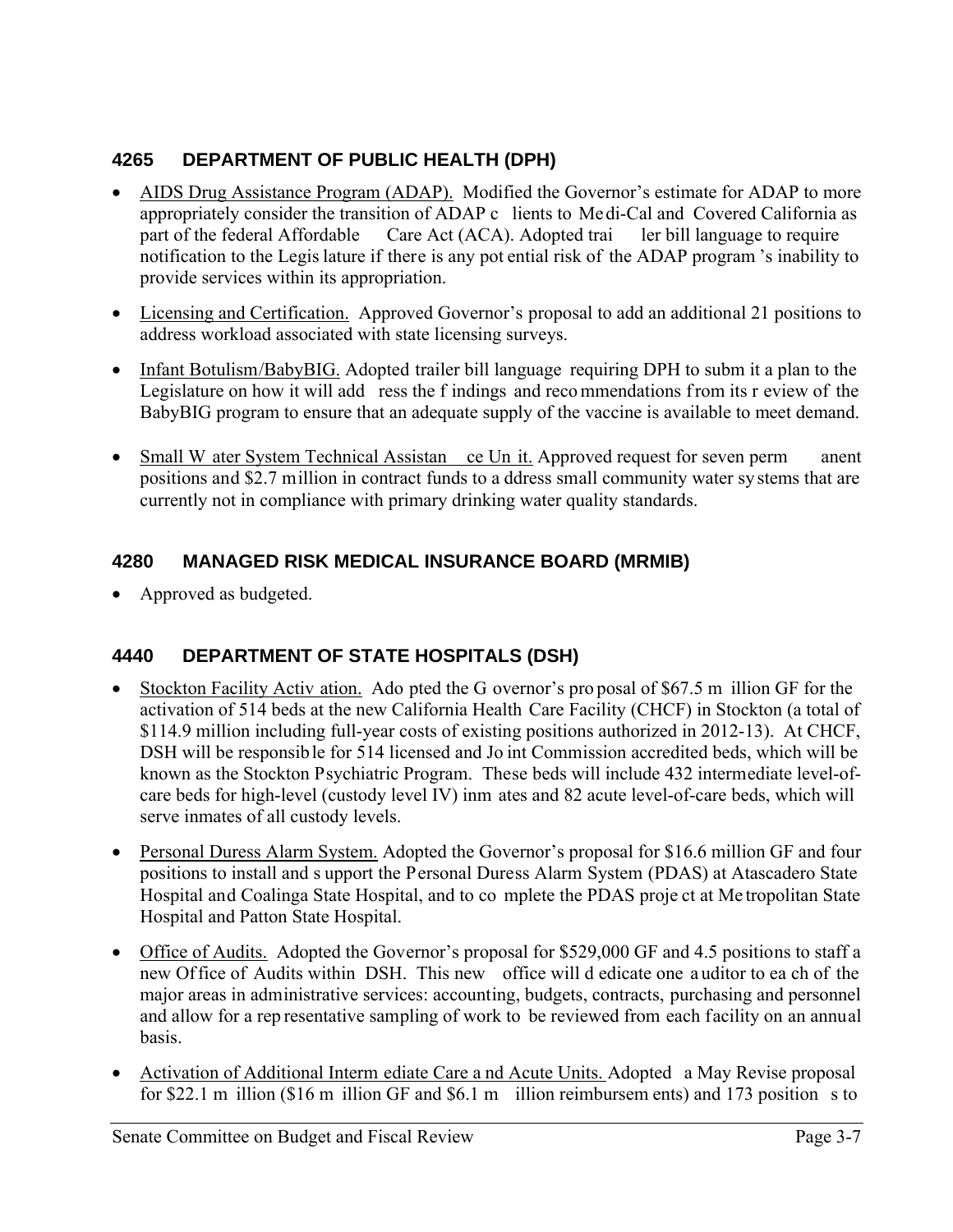increase treatment capacity by 155 beds to addre ss the wait lists for incompetent to stand trial and mentally disordered offender commitments.

### **4560 MENTAL HEALTH SERVICES OVERSIGHT AND ACCOUNTABILITY COMMISSION**

- Investment in Mental Health Wellness. Adopted proposal to invest a total of \$206.2 million in mental health wellness. Of this total amount, appropriated \$54.4 million as follows:
	- o \$54 million (\$32 million Mental Health Serv ices Act (MHSA) State Administration and \$22 m illion federal) in ongoing funding to add 600 triage personnel in select rural, urban, and suburban regions.
	- o \$400,000 (one-tim e MHSA State Adm inistration) to develop consensus guidelines and best practices for involuntary commit ment care and provide applicable training, including involvement of peace officers. A dopted budget bill langu age to direct this funding.
- Evaluation Master Plan. Appr oved \$947,000 and six positions to begin im plementation of the Mental Health Services Act (MHSA, Proposition 63) Evaluation Master Plan.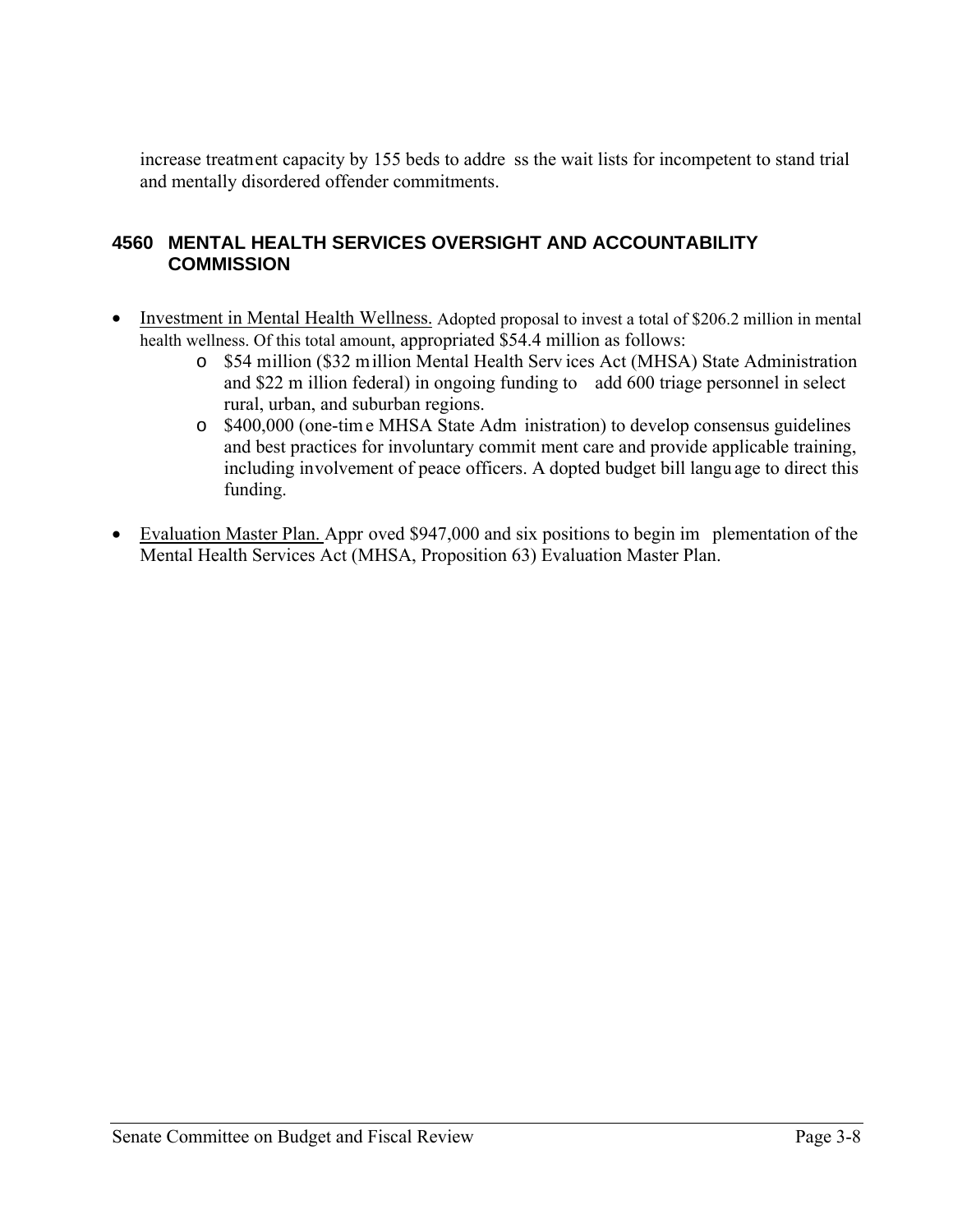# HUMAN SERVICES

#### **0530 Office of Systems Integration (OSI)**

- 1. Approved a reques ted increase of \$76.8 million (\$5 .9 m illion GF and \$71.0 m illion reimbursements) for enhanced ca ll center functionali ty to support the Ca lifornia Healthcare Eligibility, Enrollment and Rete ntion System (CalHEERS)/health care reform implementation, and interface development, as well as im plementation of interactions between the Statewid e Automated Welfare System (SAWS) consortia and CalHEERS. Increas ed funding would also allow f or modif ications to the S AWS consortia syste m to allow f or interf aces betwee n CalHEERS and SAWS.
- 2. Approved changes to the budget for the Case Managem ent, Information, and Payrolling System (CMIPS) II system , including shifts of funds between fiscal years to reflect delays that have occurred, authority for 4.5 additional positions, and increases or decreases in specified costs.

*See related items for Automation Projects under the Department of Social Services below.* 

### **4170 California Department of Aging (CDA)**

Approved as budgeted.

#### **4300 Department of Developmental Services (DDS)**

#### *Developmental Centers*

- 1. With respect to Sonoma Developmental Center (SDC):
	- a) Approved increas es of \$7.4 m illion GF in 2012-13, and \$15.7 m illion GF is 2013-14, to backfill for federal funding lost as a result of th e withdrawal of four residential units within SDC from federal certification, in the wake of findings of abuse, neglects, and lapses in caregiving at the facility;
	- b) Approved an increase of \$2.4 millio n (\$1.3 million GF) and authority for 36 new positions on a two-year, limited-term basis, to be reevaluated at the end of that period;
	- c) Approved requested funding of \$300,000 (\$200,000 GF) in 2012-13, an d \$2.5 million (\$1.7 million GF) in 2013-14, to fund a co ntract with an Independent Consultative Review Expert (ICRE), as required by a Program Improvement Pl an (PIP) the sta te entered into with the federal government;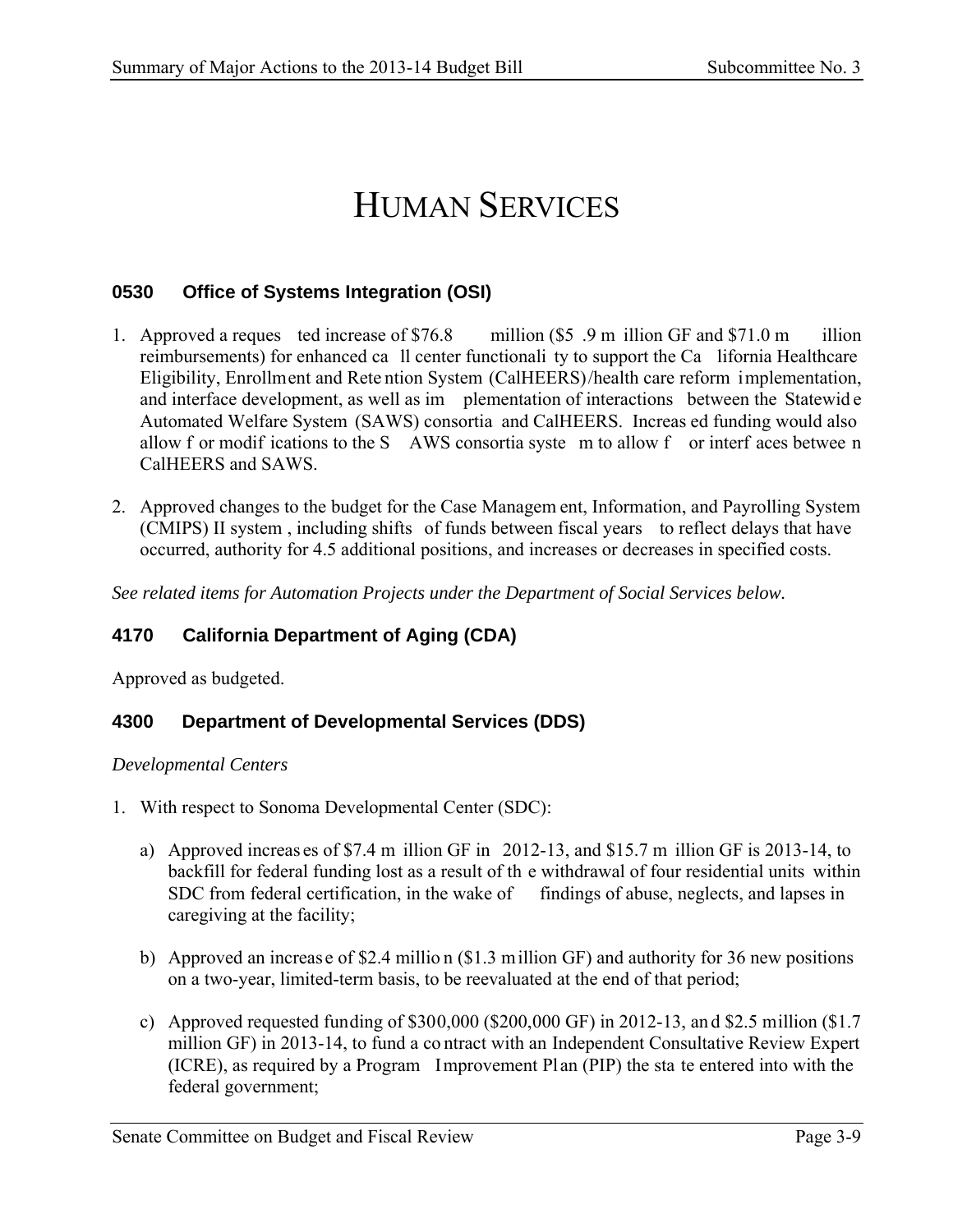- d) Rejected proposed budget bill language that would have given authorization f or the administration to exp end up to \$ 10 m illion on costs, n ot yet iden tified, th at m ay be associated with the results of the ICRE review; and
- e) Directed the departm ent to provide quarterly briefings to legisl ative s taff regardin g implementation of correctiv e actio ns, as well as f acility staf fing and the colla boration between DDS and regional centers regarding required assessments of residents' needs.
- 2. With respect to Lanterman Developmental Center (LDC):
	- a) Given the anticipated timeline for closure of the facility, approved funding for 88 requested, enhanced positions on an 18 month, limited-term basis;
	- b) Directed the department to provide quarterly briefings to Legislative staff on the m eeting of milestones and timelines as previously outlined by the department;
	- c) Adopted uncodified trailer bill language to re flect the departm ent's anticipated tim eframe for closure of the facility in the Fall of 2014 (no later than December 31, 2014); and
	- d) Adopted trailer bill language to remove the previously enac ted, two-year time limitation on the Community State Staff program associated with the closure.
- 3. Created a requirement, in trailer bill language, for the administration to submit a master plan for the f uture o f developmental center s, which it has comm itted to produ cing by No vember 15, 2013, to the Legislature, by that same date. In the preparation of this plan, the Administration shall consult with a cros s-section of stakeho lders, as specified. Further, created a requirem ent for the Adm inistration to report, by January 10, 2014, to the Legislature regarding the Administration's resulting plans to meet the needs of all current developmental center residents, and to ensure the delivery of cost-effective, integrated, and quality services for this population.
- 4. Adopted trailer bill language proposed by advocates to:
	- a) Clarify that existing restrictions on use of Institutions for Mental Disease (IMDs), enacted in trailer bill language last year (AB 1472, Chapter 25, Statutes of 2012) applies irrespective of the age of the individual with a developmental disability;
	- b) Strengthen existing provisions, also established in AB 1472, that require regional centers to conduct comprehensive assessments of the needs of developmental center residents; and
	- c) Ensure that clien ts' r ights advocates will be notif ied of specif ied cir cumstances in which their involvement might be helpful.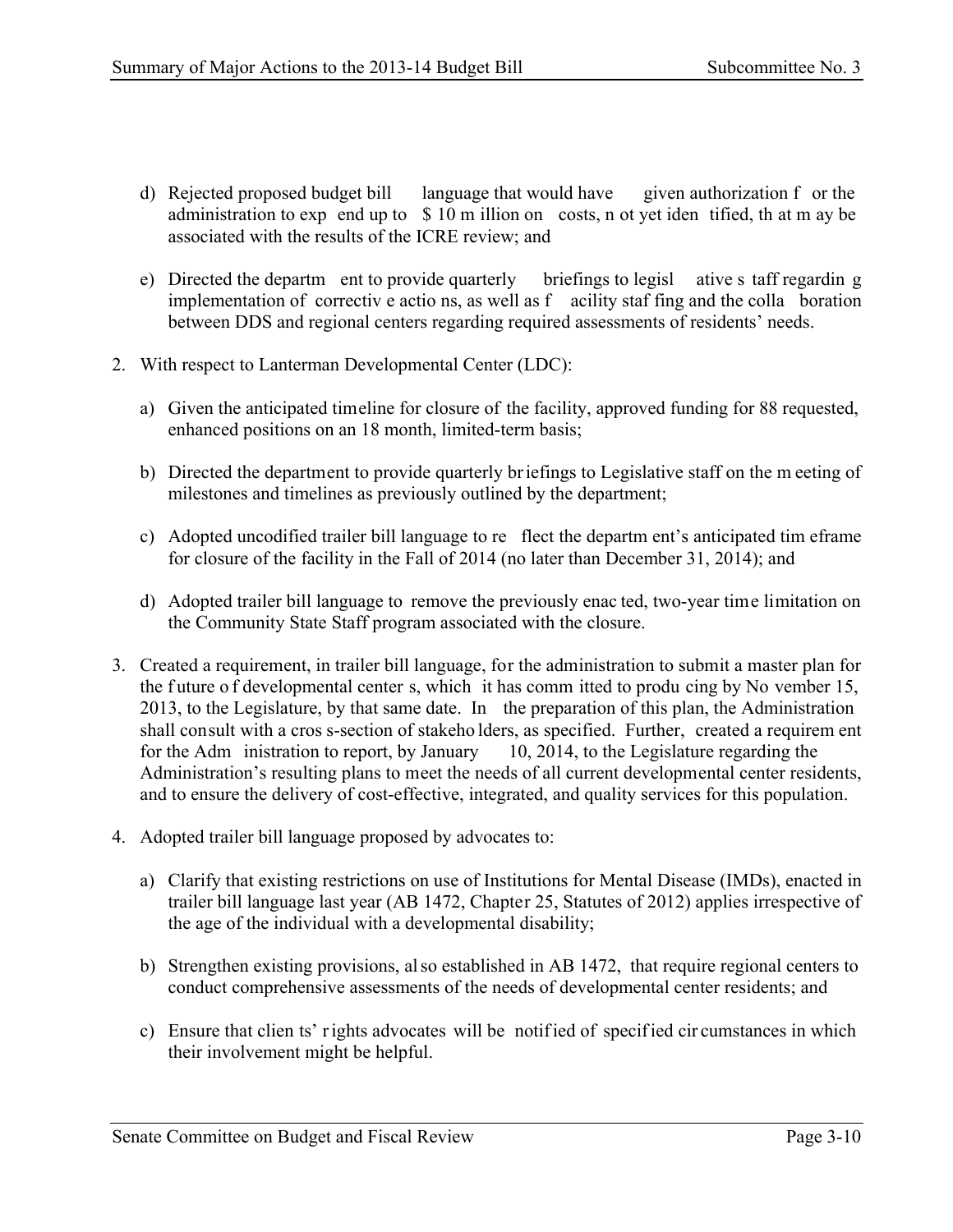#### *Community Services*

- 1. Allowed the 1.25 percent rate reduction applicable to regional centers and service providers in 2012-13 to sunset as previously scheduled on June 30, 2013. As a result, approved an increase of \$46.7 million (\$31.9 million GF).
- 2. Approved increases of \$15 million GF in 2012- 13, and \$9.9 million GF in 2013-14, to support payments by regional centers of health insura nce co-pays and co-insu rance payments tied to accessing s ervices identified as necessary in the cons umer's Ind ividual Prog ram Plan. Correspondingly, adopted proposed tr ailer bill language to specify the conditions under which regional centers would be author ized to make such co-payments going forward, and to prohibit payment by regional centers of costs associated with insurance deductibles.
- 3. Adopted approxim ately \$3.8 m illion GF savings , and corresponding trailer b ill language, to eliminate the sunset date on the req uired payment of annual fees of \$150 or \$200 by fa milies with children under the age of 18, living at home, who receive services from regional centers beyond eligibility determination, needs assessment, and service coordination.

#### **4700 Department of Community Services & Development (CSD)**

Approved as budgeted.

#### **5160 Department of Rehabilitation (DOR)**

Approved as budgeted, including the transfer in 2013-14 of \$909,000 and responsibilities for administering the federally-funded Client Assistance Program from DOR to Disability Rights California.

#### **5170 State Independent Living Council**

Approved as budgeted.

### **5175 Department of Child Support Services**

Approved a request for a decrease of \$276,000 GF, which stem s from the departm ent receiving an additional \$276,000 in Federal Perform ance Basic Incentive Funds, due to a hi gher than originally forecasted level of performance.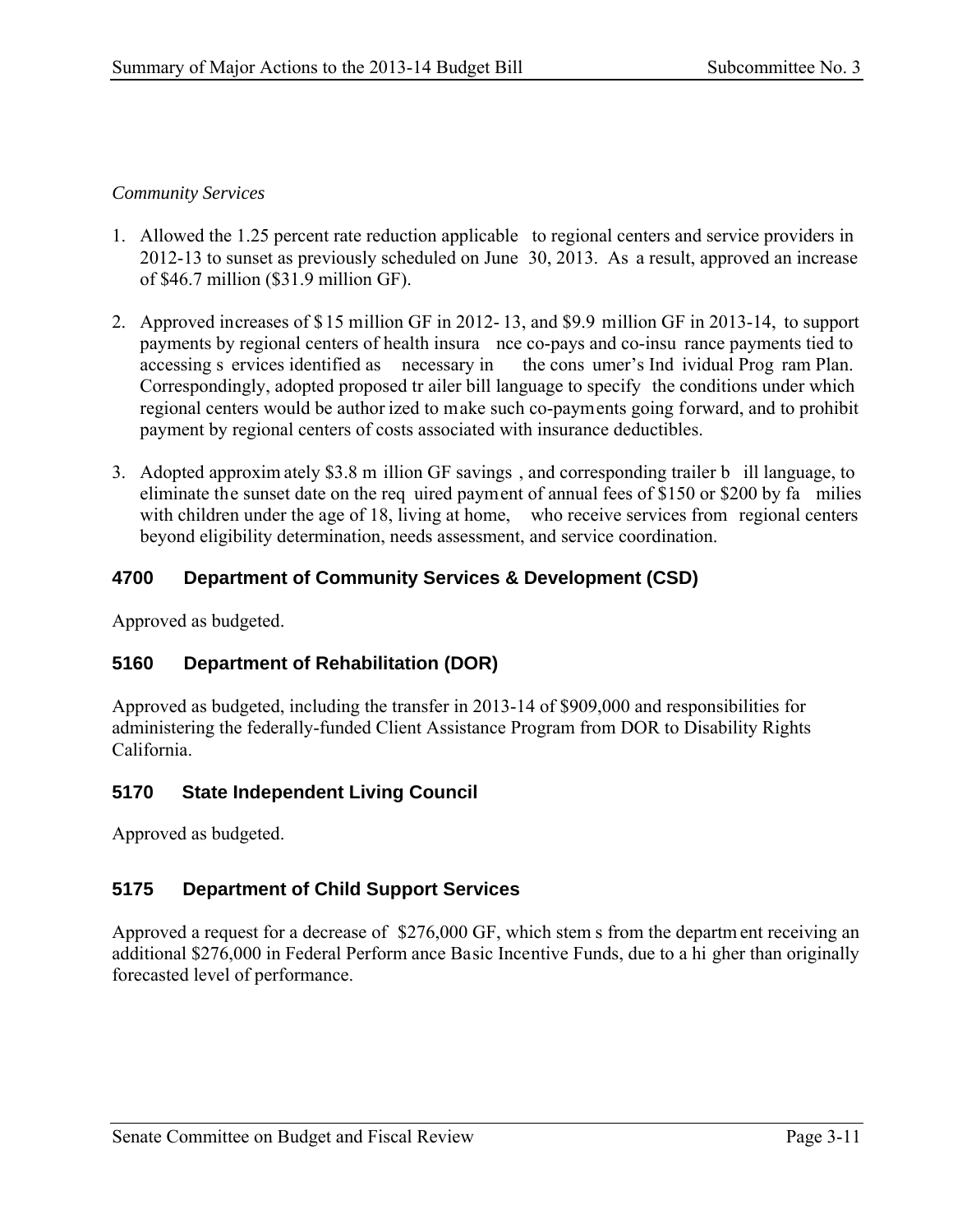#### **5180 Department of Social Services**

#### *CalWORKs and CalFresh*

- 1. Adopted increases to maxim um CalWORKs gran ts, funded out of redirected growth funding from 1991 r ealignment. The 2013-14 budget incl udes approximately \$50.9 m illion and a five percent increase, beginning March 1, 2014. For 2014-15 and future years, an increase could be made on October 1 of each year based on the leve l of designated growth dollars. The new level of aid payments in any given year will f orm the following year's base grant leve l, with the General Fund providing a backstop should growth funds become insufficient to fund the base.
- 2. Effective January 1, 2014, adopted changes to the Vehicle Asset Limit eligibility requirements in CalW ORKs. The changes will: 1) increase the value lim it of the vehicle, which would become \$9,500 in equity value (ad justed by th e California Necessities Index each year and reliant on the recipient's self-attestation of any amount still owed); and 2) exempt gifted cars.
- 3. Approved a proposed m ethodology change, and corresponding \$142.8 m illion adjustm ent, to CalWORKs employment services funding.
- 4. Approved an increase o f \$48.3 m illion GF in 2013-14, intended to im prove early engagem ent and barrier rem oval processes and supports wi thin the CalWORKs pr ogram, and to expand subsidized em ployment opportunities for CalW ORKs Welfare-to-Work participants. The increased funding will allow countie s to perform m ore robust appraisals in order to identify the services tha t can bes t benef it progr am particip ants, which could inc lude f amily stabilization services, barrier removal services, and em ployment services. Correspondingly, approved a onetime increase of \$600,000 GF to s upport necessary autom ation changes associated with the proposal. Additionally , adopted related trailer bill langu age to m ake necess ary statu tory changes associated with these policies. The n eed for changes to early engagem ent and barrier removal efforts included within the program was identified as a critical component of the 2012- 13 budget agreement.
- 5. Adopted a transfer of approximately \$541.7 million in Temporary Assistance to Needy Families funding to the California Student Aid Commission, to be used for Cal Grants expenditures. The funds will be swapped, dollar for dollar, to redirect an equal amount of General Fund m onies<br>that would have been spent on Cal Grants to instead b e spent on specified CalWORKs that would have been spent on Cal Grants to instead b expenditures. Because of a change adopted in th e methodology for determining the amount of the transfer (to elim inate the po rtion of the transfer that would have resulted in the state exceeding its required m aintenance of effort), it is lower than the amount proposed by the Governor (\$924 million in the May Revision).
- 6. Rejected programmatic aspects of the Adm inistration's human services realignm ent proposal, which would have resulted, over time, in counties taking on m ore fiscal and pro grammatic responsibility for CalWORKs and CalWORKs child care (including stages one, two, and three),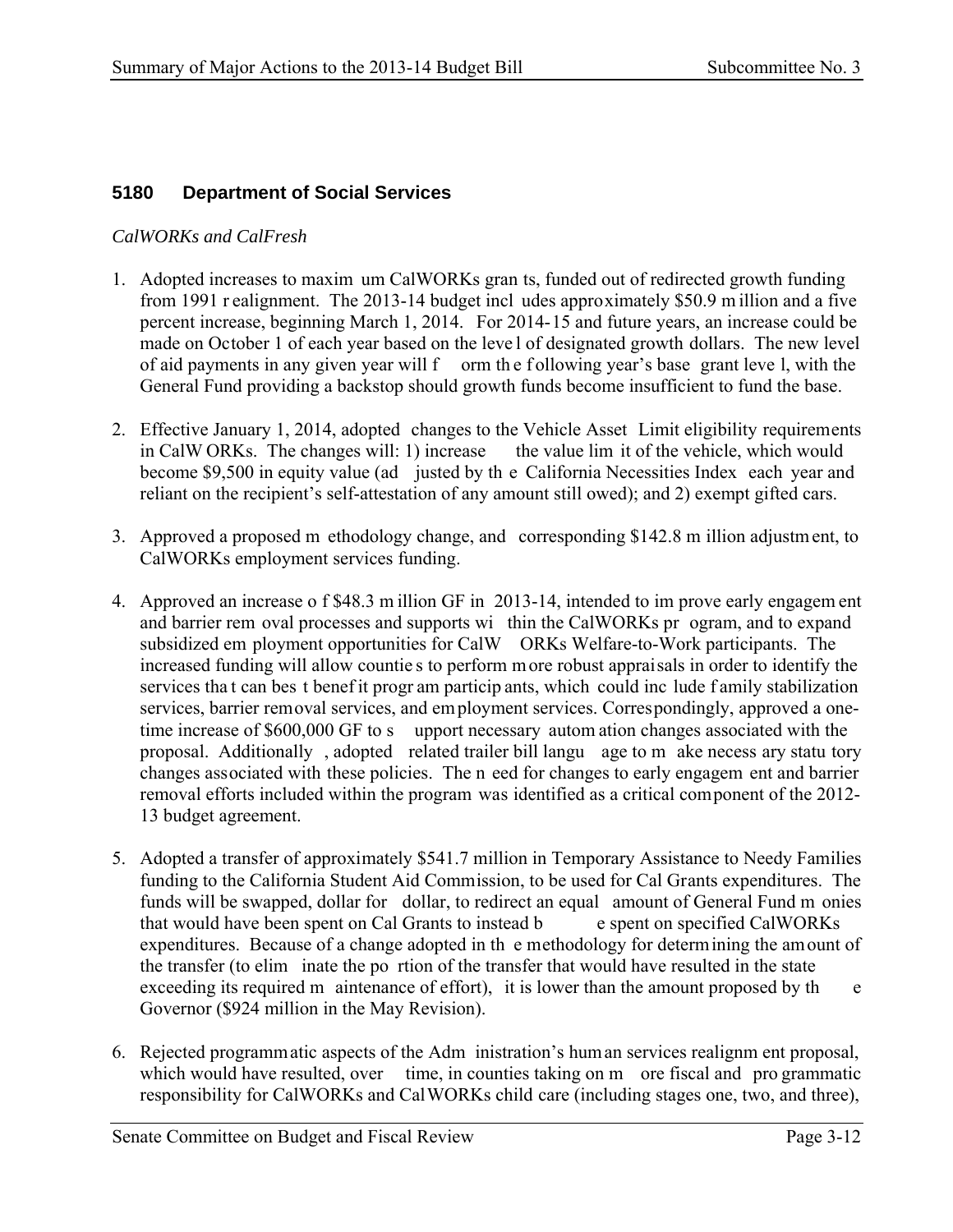and potentially CalF resh adm inistration costs as well. In stead, to th e exten t th at the re a re county savings that result in an am ount of 1991 realignm ent funding that could becom e available to offset General Fund, adopted a fi scally-based transaction to create corresponding General Fund savings.

7. Approved a one-year extension of authority fo r counties to access C alFresh adm inistration funding without requiring a county-fund m atch above and beyond an existing Maintenance of Effort requirement.

#### *Child Welfare Services*

- 1. With respect to the utilization of group homes:
	- a) Adopted trailer bill language to extend, through 2013-14, an ex isting moratorium, without exceptions, on applications and requests for rate changes for group hom es with rate classification levels of one through nine;
	- b) Adopted trailer bill language to clarify som e concrete ref orms with respect to the use of group homes that should take effect in the shorter term; and
	- c) Approved a related request for  $$249,000$  (\$16 6,000 GF) and authorization to make one limited-term position at DSS permanent.
- 2. Adopted proposed adjustm ents to the Foster Fa mily Home and Sm all Family Home Insurance (FSH) Fund, includ ing a one-tim e transfer of \$2.3 million from the FSH Fund to the General Fund to return excess surplus f unds, as identified by the administ ration, that have accum ulated because recent expenditures have been lower than budgeted.

#### *Community Care Licensing*

1. Approved \$470,000 (\$385,000 GF) and authority for four limited-term positions to implement a matching and investigations system designed to detect and rem edy the illegal presenc e of registered sex offenders in DSS-licensed facilities that serve children and adults.

#### *In-Home Supportive Services (IHSS)*

1. Authorized an eight-percent acro ss-the-board reduction to IHSS r ecipient hours, pursuant to a recent settlement agreement in ongoing litigati on over sev eral prior reductions to the program that did not take effect. The eight-percent reduction is schedule d to begin July 1, 2013, and to last for one year. This reduction is anticipated to result in net savings of \$444.3 million (\$176.4) million GF) in 2013-14. In 2014-1 5, and on an ongoing basis, there would be an across-theboard reduction of seven percent, unless it is partially or fully "tr iggered of f" by the state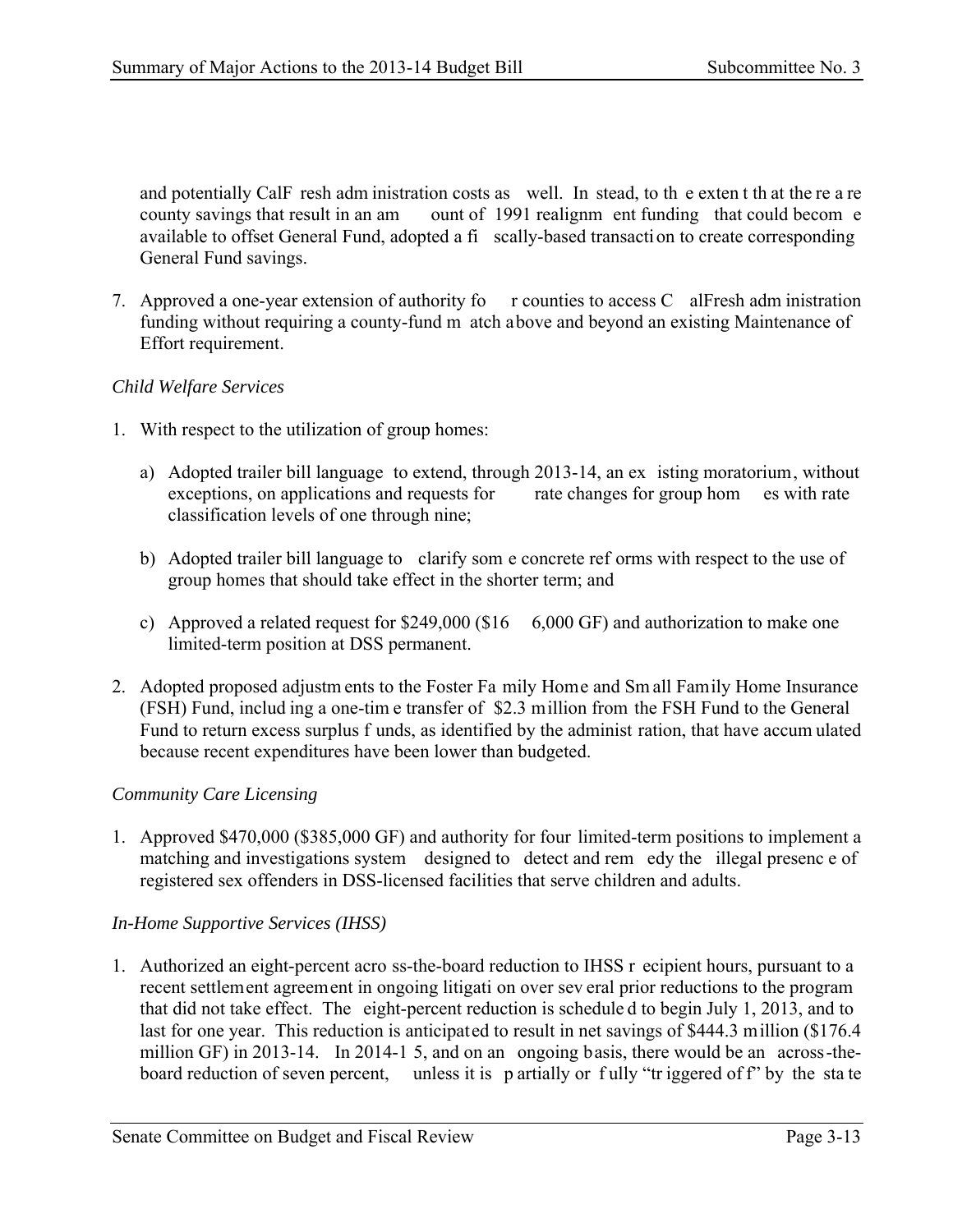obtaining federal approval for an assessment on home care services that draws down additional federal funds.

2. Repealed the prior reduc tions that were the subject of th e legal settlem ent described above, which included the following policies:

| <b>Policy</b>                                      | <b>Name of Lawsuit Enjoining</b><br><b>Policy from Taking Effect</b> |
|----------------------------------------------------|----------------------------------------------------------------------|
| Loss of eligibility for individuals with assessed  | Oster $(V.L.)$ v. Lightbourne, et                                    |
| needs below specified thresholds                   | al. $(Oster I)$                                                      |
| Across-the-board reduction of 20 percent of        | Oster $(V.L.)$ v. Lightbourne, et                                    |
| authorized hours, with exceptions as specified     | al. $(Oster II)$                                                     |
| Reduction in state participation in provider wages | Dominguez v.                                                         |
| (from maximum of $$12.10$ to $$10.10$ per hour)    | Schwarzenegger, et al.                                               |

- 2. Included \$76.5 million GF in costs shifted from the counties to the state as a result of changes in the financing of IHSS (i.e., the Maintenance of Effort requirement that took effect July 1, 2012).
- 3. Approved funding and positions associated w ith workload related to new Community First Choice Option quality assurance/quality im provement requirements, and implementation of the Coordinated Care Initiative (Cal MediConnect).

#### *Automation Projects and Other Issues*

- 1. Increased the budget for the Los Angeles Elig ibility, Automated Determination, Evaluation and Reporting (LEADER) Replacement System (LRS) to reflect a full year of design, developm ent, and im plementation activities, as well as enh anced f ederal f inancial participa tion rela ted to health care reform, which resulted in General Fund savings.
- 2. Approved \$10.3 m illion (\$4.6 m illion GF) for planning activities associated with d evelopment of the Child W elfare Services- New System proj ect. Of this total, \$4.3 million (\$1.9 million GF) will support staffing at OSI and DSS.
- 3. Provided funding and authority for 24 new, permanent adm inistrative law judges, and corresponding funding for 17 adm inistrative support staff, to handle increased state hearings workload.
- 4. Approved an increase of \$379,000 in reimbursements to support two new limited-term positions (expiring June 30, 2015), and one existing position, to analyze social services program i mpacts associated with federal health care reform.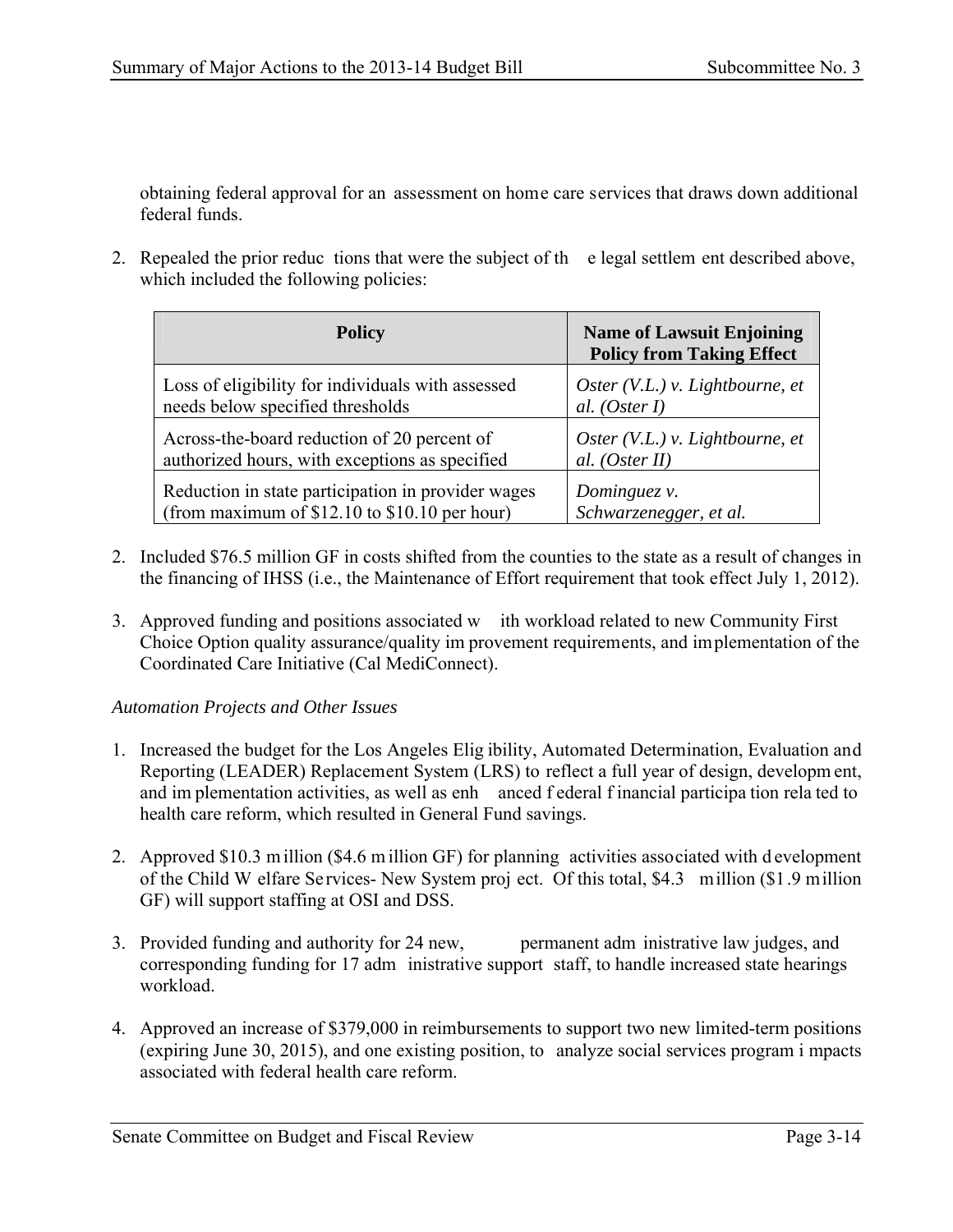# STATE ADMINISTRATION

### **0509 GOVERNOR'S OFFICE OF BUSINESS AND ECONOMIC DEVELOPMENT**

 Approved addition al ap propriation authority of \$27.6 m illion (fed eral funds) for Governor's Office of Business and Economic Developm ent (GOBiz) for the Sm all Business Loan Guarantee Program.

### **0860 STATE BOARD OF EQUALIZATION**

- Approved approxim ately \$1.0 m illion in funding to adv ance the d epartment's e-serv ices including e-registrations and other services.
- Rejected trailer bill language that allows for reimbursement of attorney's fees on tax cases only under the tax code, and limited to an hourly fee ceiling.

### **1690 SEISMIC SAFETY COMMISSION**

 Approved the Administration's proposed trailer bill that would provide a permanent fund source for the Seis mic Safety Comm ission. Also a pproved \$1.12 m illion GF loan to the Insurance Fund, which will ensure that the commission is adequately funded for 2013-14. The loan will be repaid in 2015-16.

### **1730 FRANCHISE TAX BOARD**

- Approved funding of \$152.1 m illion for the continui ng development of the departm ent's major database management and retrieval system. The project is benefits-funded (meaning the vendor is only paid if estim ated revenues are actually r eceived) and is expected to greatly en hance the tax compliance and enforcement.
- Rejected trailer bill language that allows for reimbursement of attorney's fees on tax cases, only under the tax code, and limited these to an hourly fee ceiling.
- Approved trailer bill language requiring annual reporting for taxpayers who defer taxes pursuant to Internal Revenue Code se ction 1031 Like-Kind Exchange re lated to investm ent property acquired outside of California.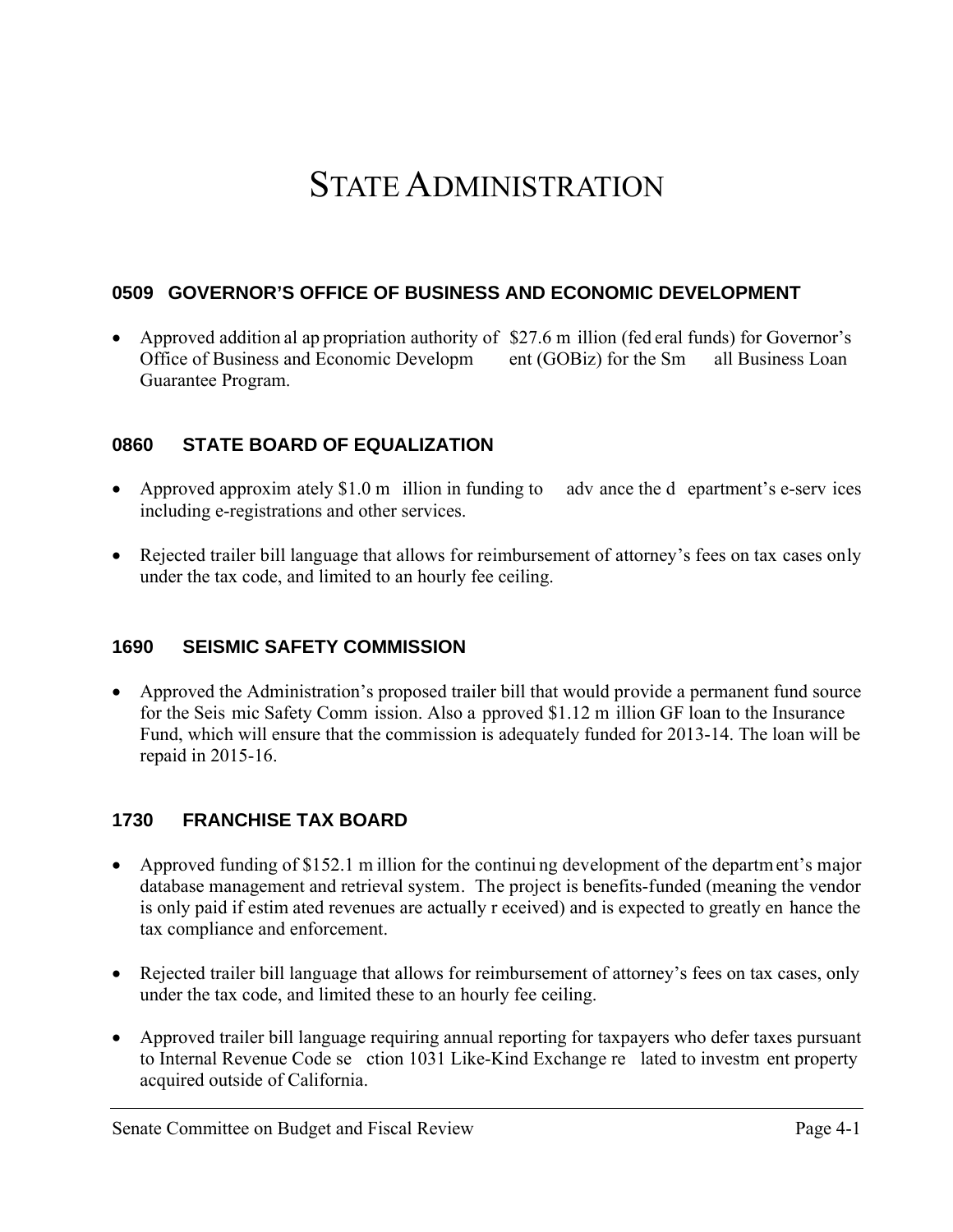## **2240 DEPARTMENT OF HOUSING AND COMMUNITY DEVELOPMENT**

 Approved the Govern or's p roposal bas eline adjus tment of \$25 m illion to provide for Proposition 1C funds for the Housing Related Parks Program on a one-time basis.

### **7870 VICTIMS COMPENSATION AND GOVERNMENT CLAIMS BOARD**

 Approved trailer b ill language implem enting a pilo t program that p rovides a m ore comprehensive m odel of care to v ictims in a more cos t-effective m anner, and increased th e Board's expenditure authority of the Restitution Fund by \$2 million.

## **8820 COMMISSION ON THE STATUS OF WOMEN AND GIRLS**

 Appropriated \$500,000 General Fund to the Commissi on on the Status of W omen to ensure the continued operation of the comm ission. The funds are only available in th e event that no other funds are available.

### **8885 COMMISSION ON STATE MANDATES**

- Approved the funding of various st ate mandates related to property taxes and public safety at a cost of \$48.4 million.
- Suspended various m andates imposed on local governments that have been previously suspended, for savings of \$408.7 m illion. Suspende d five more m andates with cost estim ates for "reserve builders" for savings of \$110.0 million.
- Made permissive, or limited the impact of, two additional mandates without cost estimates; the Local Agency Ethics M andate and Public Reco rds Act m andate.Maintained the Tuberculosis Control or Child Abuse and Neglect Investigation Reports mandates.
- Repealed five m andates, by m aking them permissive, relating to activities conducted by local governments that should be best practices. These mandates have been suspended since 1992.

## **9210 LOCAL GOVERNMENT FINANCING**

 Approved one-time funding for the counties of Alpine, Amador and San Mateo of \$1.8 m illion, where funds available in the Educational Reve nue Augmentation Fund are insufficient to m ake these counties whole as a result of the Triple Flip and the Vehicle License Fees (VLF) swap.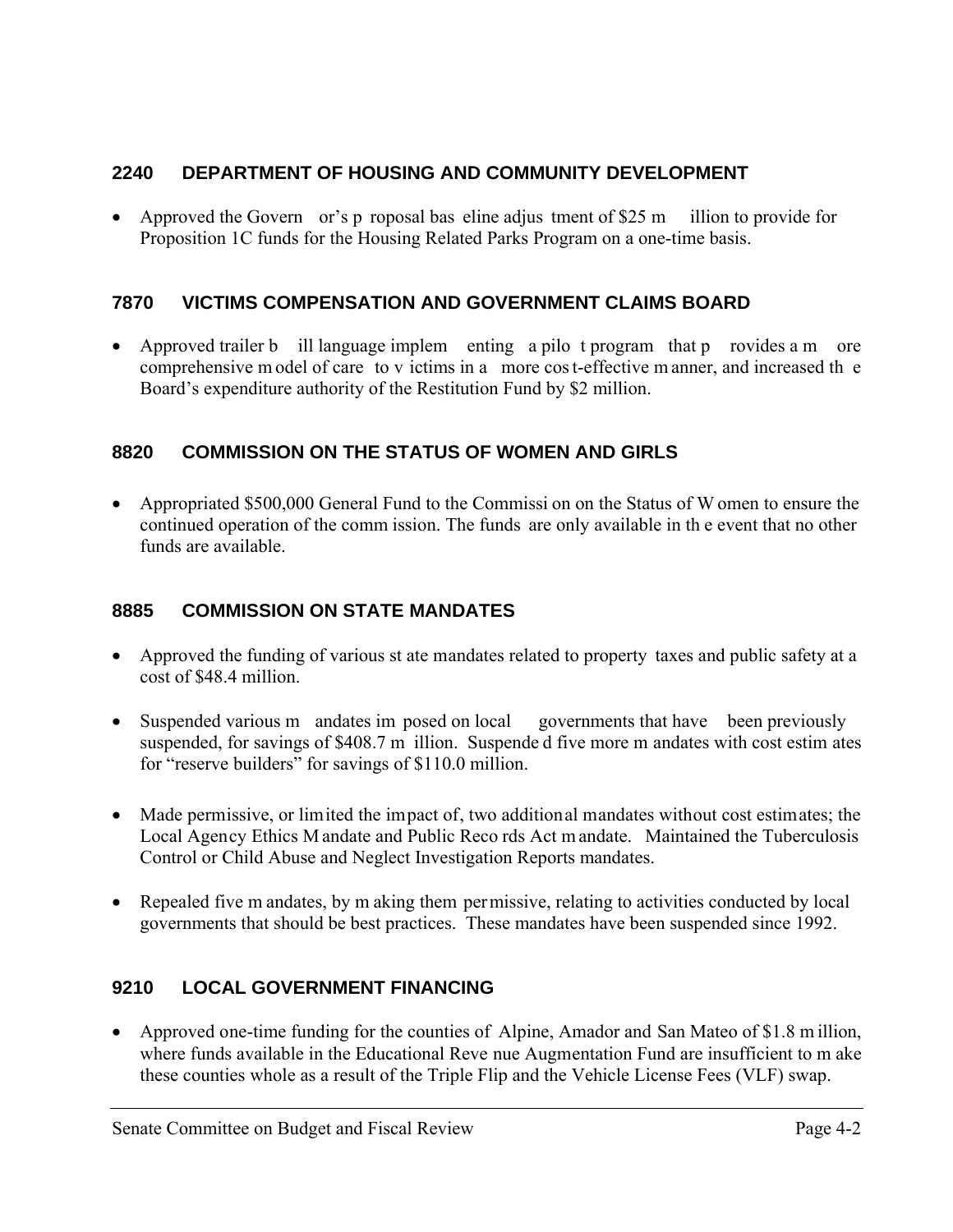### **9600 DEBT SERVICE FOR GENERAL OBLIGATION BONDS**

- Approved the Governor's funding level for 2013-14 bond debt-service costs. The General Fund costs total \$5.1 billion. Not included in these figures is \$1. 5 billion for the Economic Recovery Bonds that are repaid with a dedicated one-quarter cent of the sales tax.
- Assumed the fall issuan ce of an addition al \$2.0 billion in General Oblig ation bond debt for the states infrastructure requirements.

## **9620 CASH MANAGEMENT AND BUDGETARY LOANS**

- Assumed the issuance of a \$7 billion Revenue Anticipation Note (RAN), to be repaid within the 2013-14 fiscal year, to cover the state's cash flow requirements; and incorporated interest costs of \$60 million.
- Incorporated the Adm inistration's assumptions on internal cash-flow borrowing and the associated interest costs of \$40 million.
- Approved \$31.5 m illion in GF interest cos ts related to bud getary borrowing, which are m ultiyear loans to the General Fund from special f unds. Incorporated proposal to pay off about \$560 million in internal borrowing.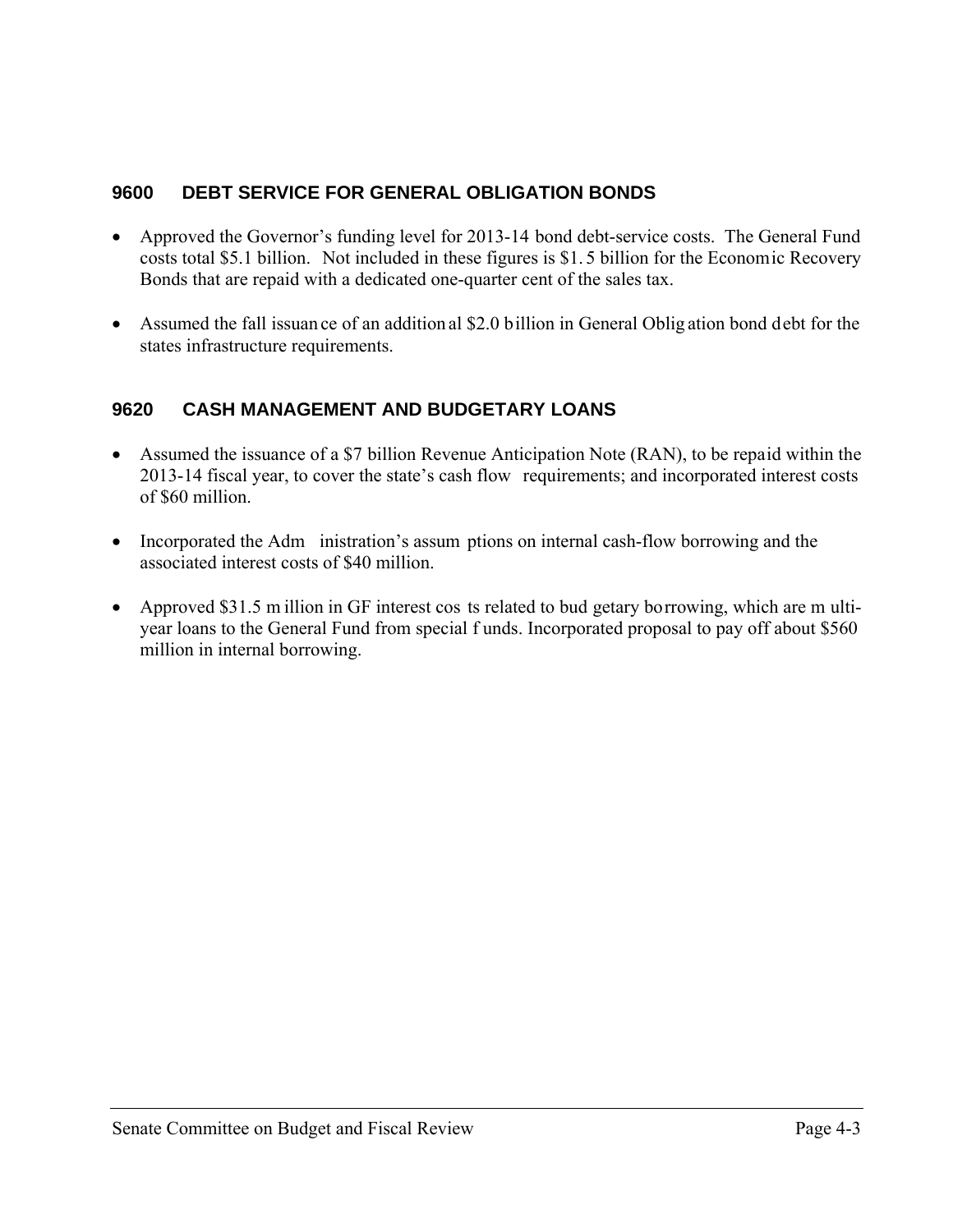#### **CONTROL SECTIONS 8.56 AND 35.21 REDUCTIONS AND ACCRUALS**

- Approve new Control Section 8.56 allowing for reductions pursuant to changes in federal funding as a result of sequestration. The section provides for additional ove rsight and input by the Legislature of any proposed reductions.
- In lieu of trailer bill language, approved provisional language in Control Section 35.21 allowing for the use of accrual methods for revenues received pursuant to initiative measures.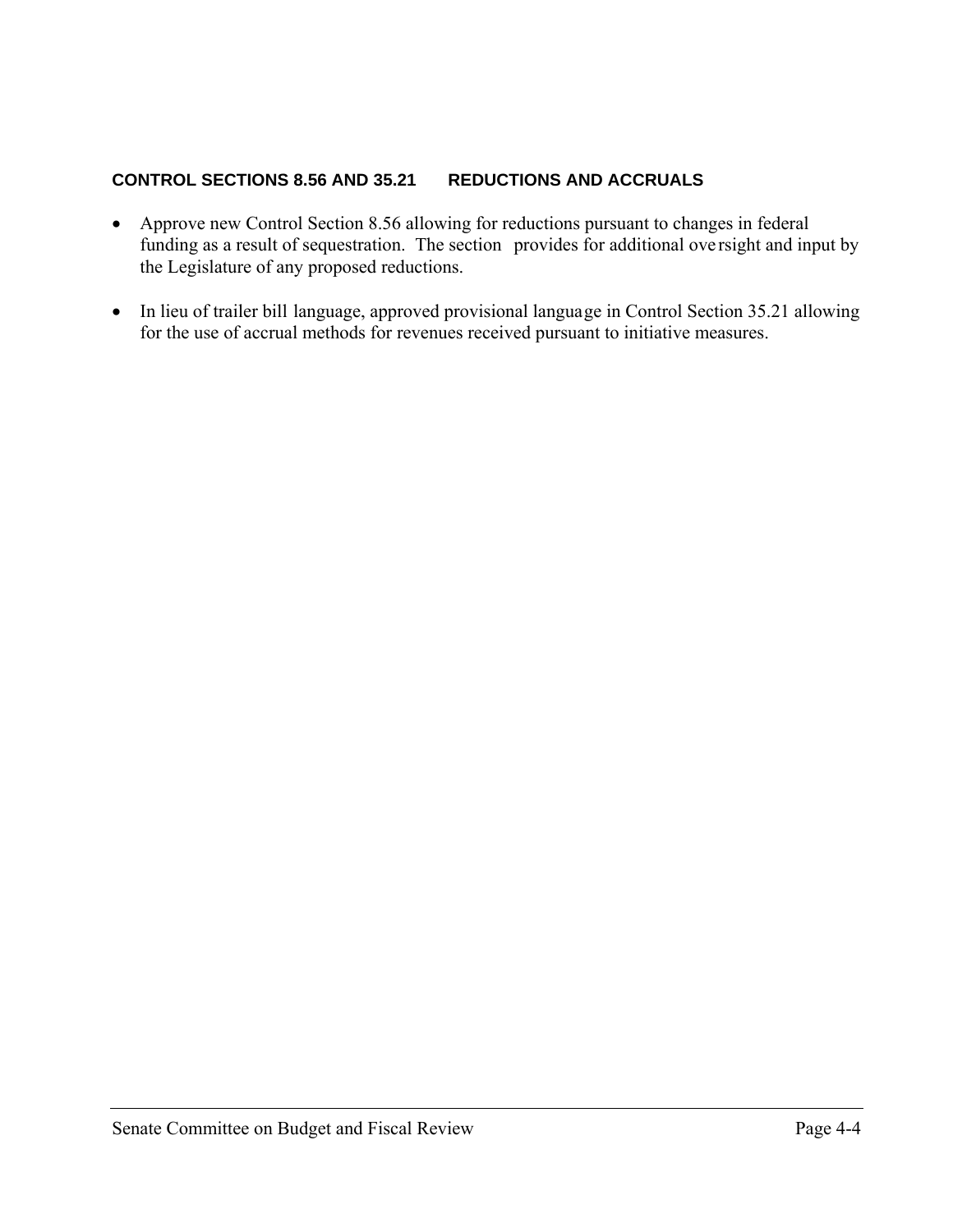# VETERANS AFFAIRS

#### **8955 DEPARTMENT OF VETERANS AFFAIRS**

- Approved \$1.5 m illion GF loan to the California Ce ntral Coast Cemetery at Fort O rd. The GF loan will en sure that fed eral funds are available to begin the constructio n of the Central Coast Cemetery at Fort Ord. The state will be reim bursed by the U.S. Department of Veterans Affairs upon completion of the project.
- Appropriated \$3.0 m illion General Fund to provide the C alifornia Departm ent of Veterans Affairs with additional s taff to support federal efforts to reduce the claims backlog within the state.
- Appropriated \$3.0 m illion General Fund to the Calif ornia Departm ent of Veterans Affairs in order to augment the County Veterans Service Officers budget on a one-time basis.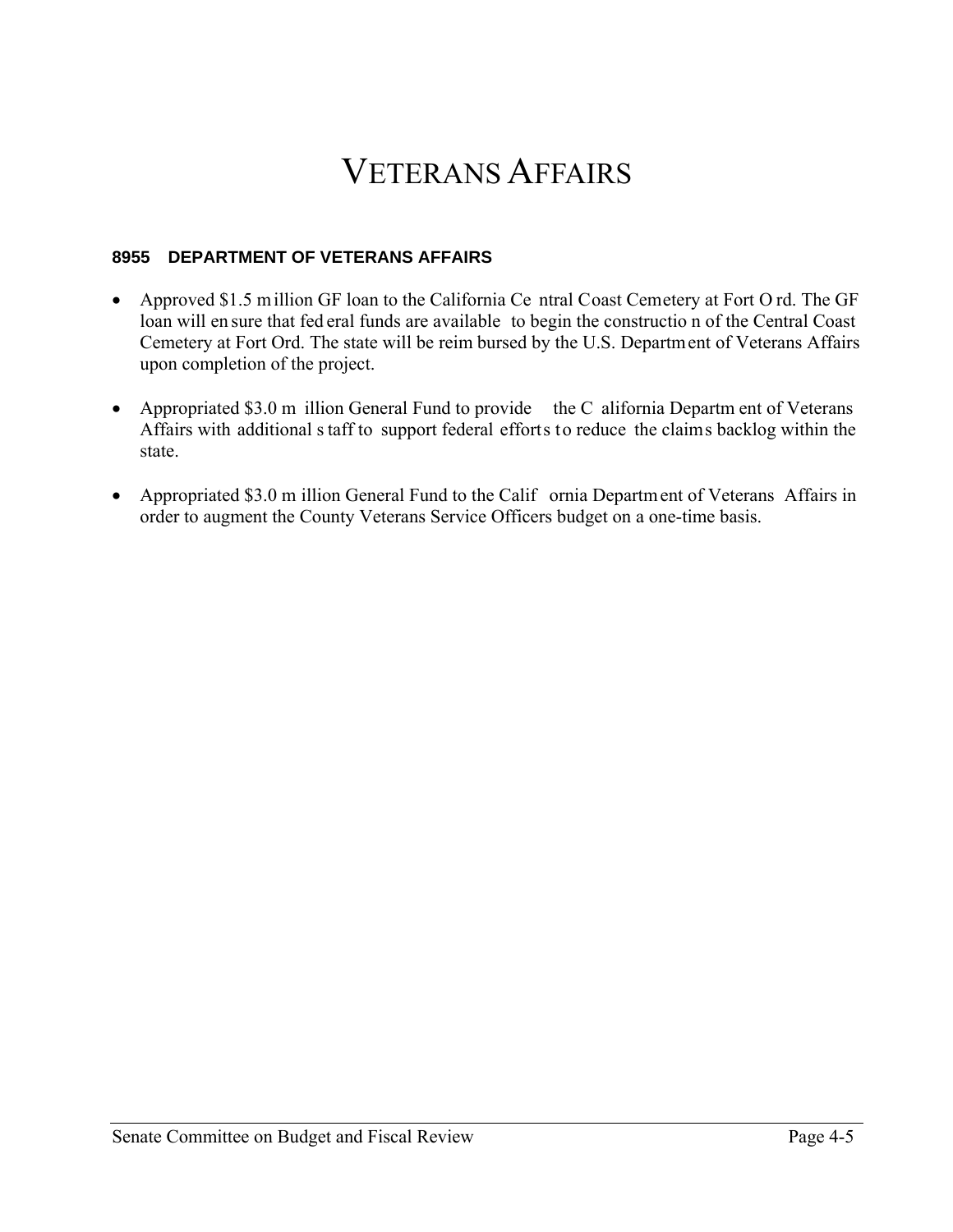# LABOR

## **7100 EMPLOYMENT DEVELOPMENT DEPARTMENT (EDD)**

- Approved \$261.5 million General F und for pay ment on the quarterly lo ans the EDD has been obtaining from the federal governm ent, since January 2009 to cover the Unemploym ent Insurance (UI) Fund deficit and ensure that payments to UI claimants is without interruption.
- Approved a decrease of \$55.3 million in federal Workforce Investment Act (WIA) discretionary funding.

### **7350 DEPARTMENT OF INDUSTRIAL RELATIONS (DIR)**

- Approved \$152.9 m illion (\$146.5 m illion on going) and 82 positio ns from the W orkers' Compensation Revolving Fund (includ ing \$ 13 m illion in reim bursement authority) to implement Chapter 363, Statutes of 2012, whic h enacted comprehensive reforms to the state's workers' compensation system . Re jected rela ted budget bill provisiona l language that would allow the Administration to increase funding for the Return to W ork program to pay claims that exceeded the \$120 million appropriation in Chapter 363.
- Adopted trailer bill language, and com plimentary budget bill language, requiring the Department of Industrial Relations to utilize existing statutory au thority to implement a fee, no later than March 31, 2014, that will support at leas  $t$  15 new staff to perfor m process safety management throughout the state and ensure refinery safety.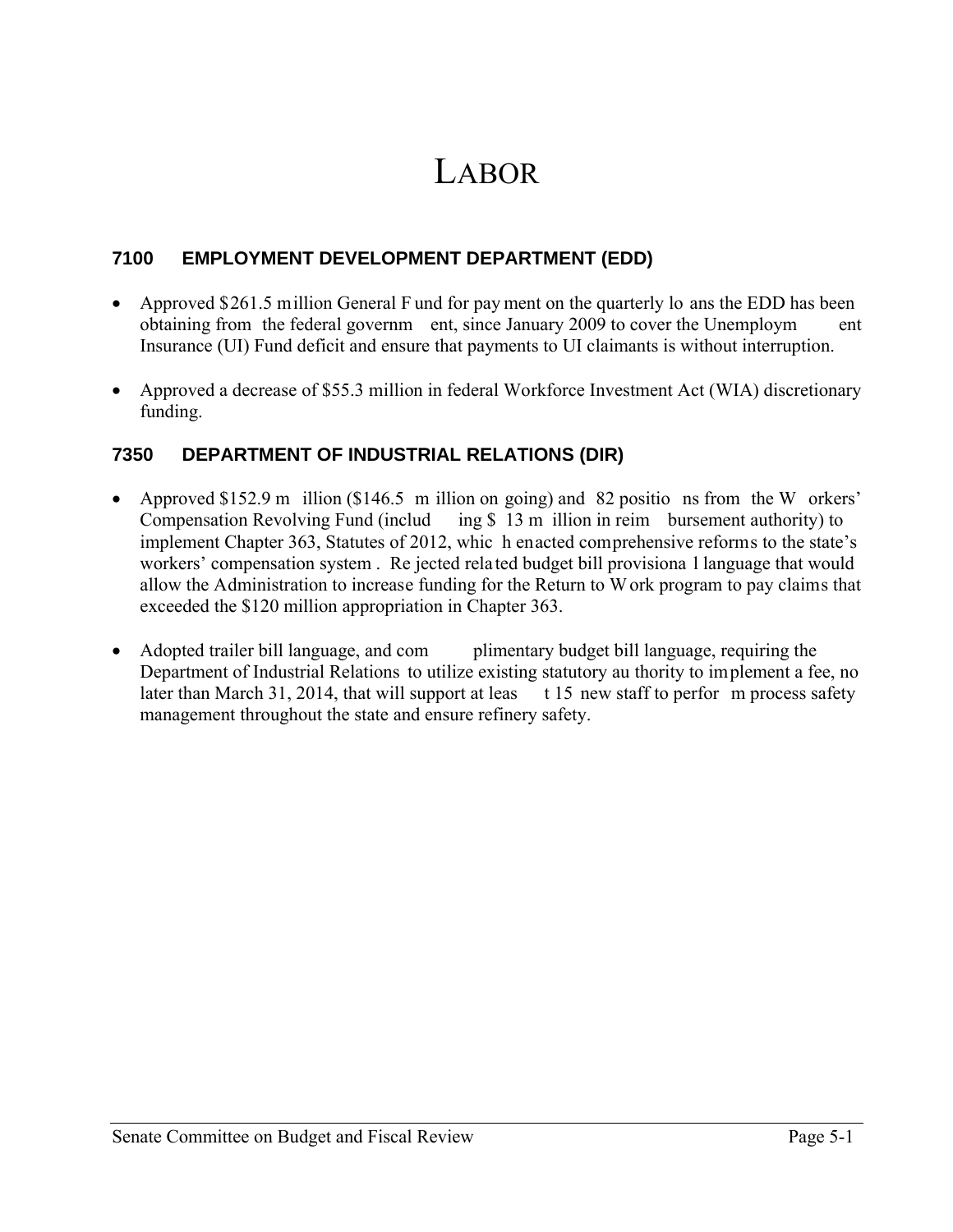# PUBLIC EMPLOYMENT AND RETIREMENT

#### **6645 and 9650 HEALTH AND DENTAL BENEFITS FOR ANNUITANTS**

• Approved budget bill provisional language to aut horize C alPERS to correct a defined set of errors in the calculation of serv ice credit for the vesting of post-retirement health and dental benefits that occur red prior to th e implementation of the MyCalPERS system , as modified to place a lim it on funding availab le for this pur pose in 2013-14 and in corporate a legislative reporting requirement.

#### **7501 DEPARTMENT OF HUMAN RESOURCES**

 Approved a request for \$821,000 (\$468,000 General Fund) to continue im plementation of the Examination and Certification Online Systems Project only for Fiscal Year 2013-14.

#### **7920 STATE TEACHERS' RETIREMENT SYSTEM (CalSTRS)**

• Approved an increase of \$2.1 million GF, over the Governor's January b udget level, due to an increase in the creditable com pensation reported by the California State Teachers ' Retirement System (CalSTRS) for fiscal year 2011-12, which increases the GF retirem ent contribution for fiscal year 2013-14. The 2013-14 GF contribution to the CalSTRS system is \$1.37 billion.

#### **CONTROL SECTION 3.6 RETIREMENT RATE ADJUSTMENTS**

 Approved control language in 3.60 (and conform ing language in Item s 9800, 9650 and 6645) that allows for the Departm ent of Finance to adjust employer's re tirement contribution percentages and health benefit appropriations based on rates a dopted by the California Public Employees Retirement System (CalPERS).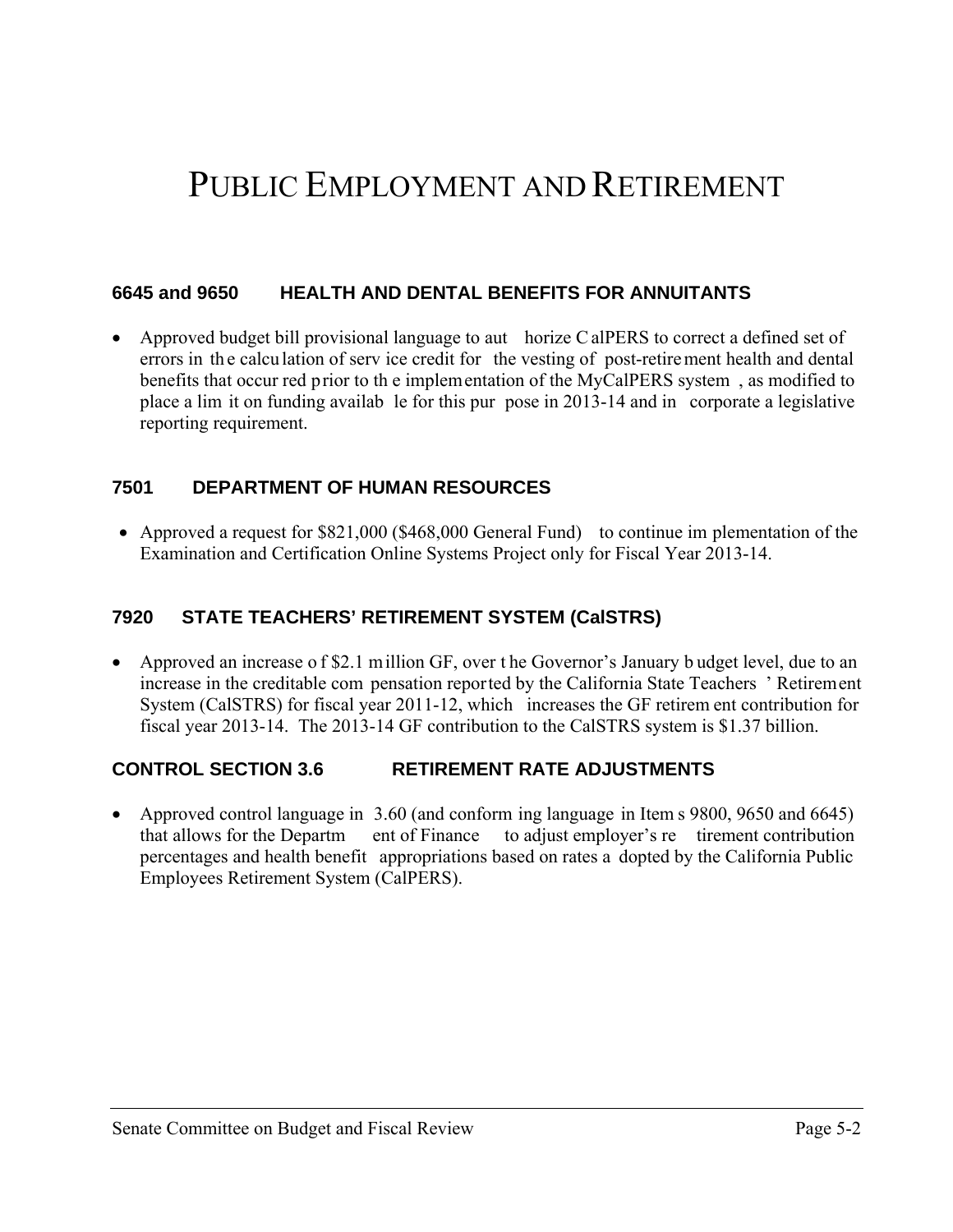# CORRECTIONS AND REHABILITATION

#### **5225 Department of Corrections and Rehabilitation (CDCR)**

- Reentry Pilot and Reentry Cour ts. Approved budget bill language author izing CDCR to use current rehabilitative program funding to support the following reentry initiatives:
	- o \$5.0 million for a three-year re-en try pilot project program for locals to receive inm ates 60 days prior to releas e in order to provide services pr ior to reentry in the comm unity. Counties participating in this program are required to report on the outcom es of the program.
	- o \$3.0 million to support Parolee Reentry Courts.
- Parole Mental Health and Medi-Cal Expansion. Approved \$7.2 million to increase funding for the Trans itional Case Managem ent Program f or addition al workers to incr ease Medi-Ca l enrollment of inm ates prior to release from prison, and increase funding for the Integrated Services for Mentally Ill Offenders Program to increase the programs capacity to serve mentally ill parolees, prioritizing those that are at-risk o f hom elessness, from 300 up to 1,000. This proposal has no net impact to the General Fund as the costs are offset by savings resu lting from the increase in parolees enrolled in Medi-Cal.
- Sex Offender Treatm ent for Non-High Risk Sex Offenders. Adopted the Governor's proposal for \$5.0 million (increasing to \$12.4 million in 2014-15) to allow the CDCR to contract for sex offender treatment for both high risk and non-high risk sex offender paro lees, as required by Chapter 219, Statutes of 2010 (AB 1844), also known as "Chelsea's Law."